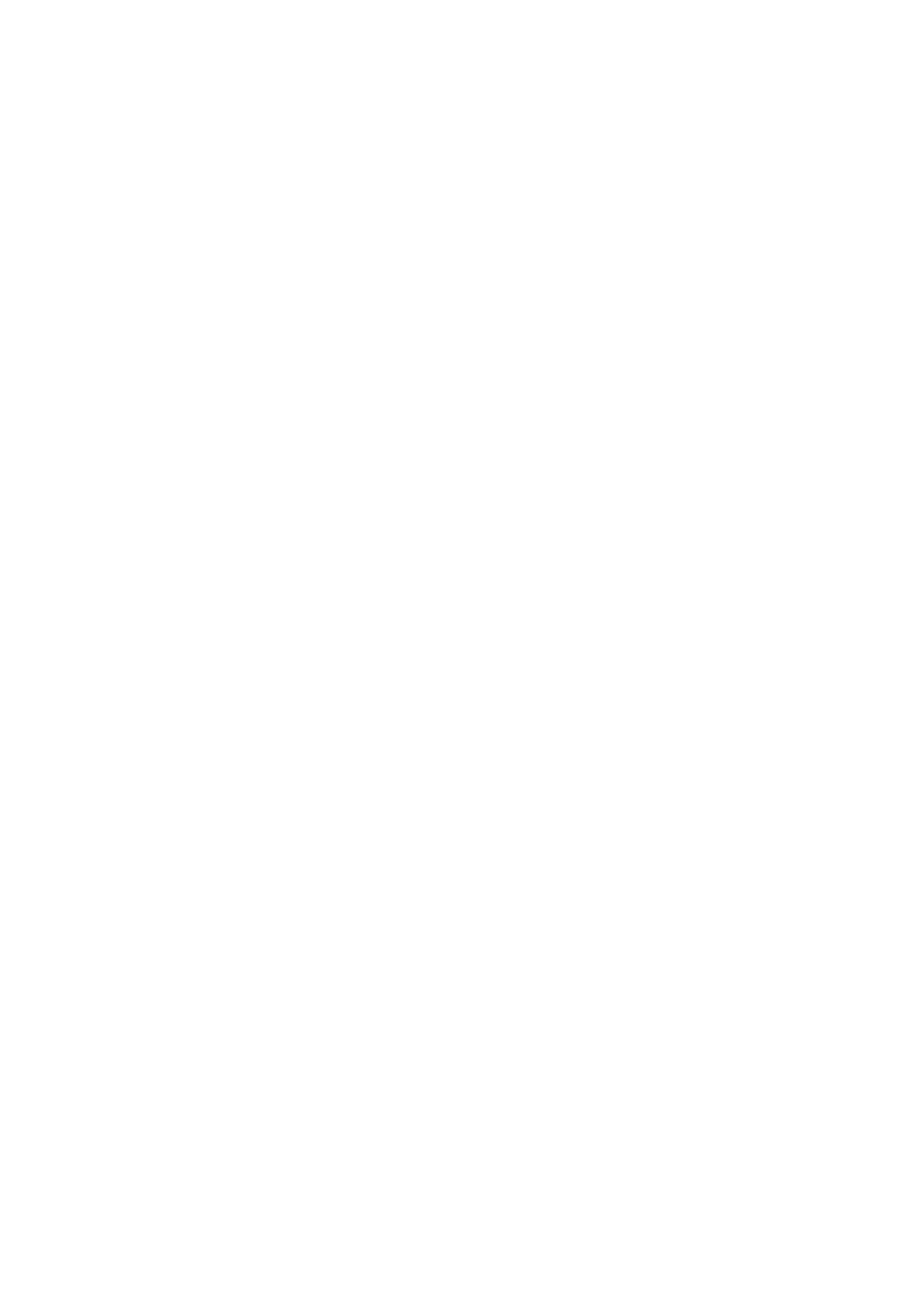# **CHAPTER 16**

# **ADVOCATES ACT**

# ARRANGEMENT OF SECTIONS

# PART I – PRELIMINARY

### *Section*

- 1. Short title.
- 2. Interpretation.

# PART II

- 3. *Repealed.*
- 4. *Repealed.*
- 5. *Repealed.*
- 6. *Repealed.*
- 7. *Repealed.*
- 8. *Repealed.*

#### PART III – PROVISIONS RELATING TO THE RIGHT TO PRACTISE AS AN ADVOCATE

- 9. Qualifications for practising as an advocate.
- 10. Certain officers entitled to act as advocates.
- 11. Foreign advocates.

### PART IV – ADMISSION AS ADVOCATE

- 12. Qualifications for admission as advocate.
- 13. Professional and academic qualifications.
- 14. Attorney-General and the Director of Public Prosecutions may take pupils.
- 15. Admission as an advocate.
- 16. Custody of Roll.

# PART V – SENIOR COUNSEL

- 17. Senior Counsel.
- 18. Roll of Senior Counsel.
- 19. Application of Part XI.

### PART VI – PRECEDENCE

20. Precedence.

# PART VII – PRACTISING CERTIFICATE

- 21. Registrar to issue practising certificates.
- 22. Application for and issue of practising certificate.
- 23. Issue of practising certificate to confer membership of Society.
- 24. Date and validity of practising certificate.
- 25. Discretion of Registrar to issue practising certificate in special cases.
- 26. Appeals in connection with issue of practising certificate.
- 27. Suspension of practising certificate in certain circumstances.
- 28. Duration of suspension of practising certificate.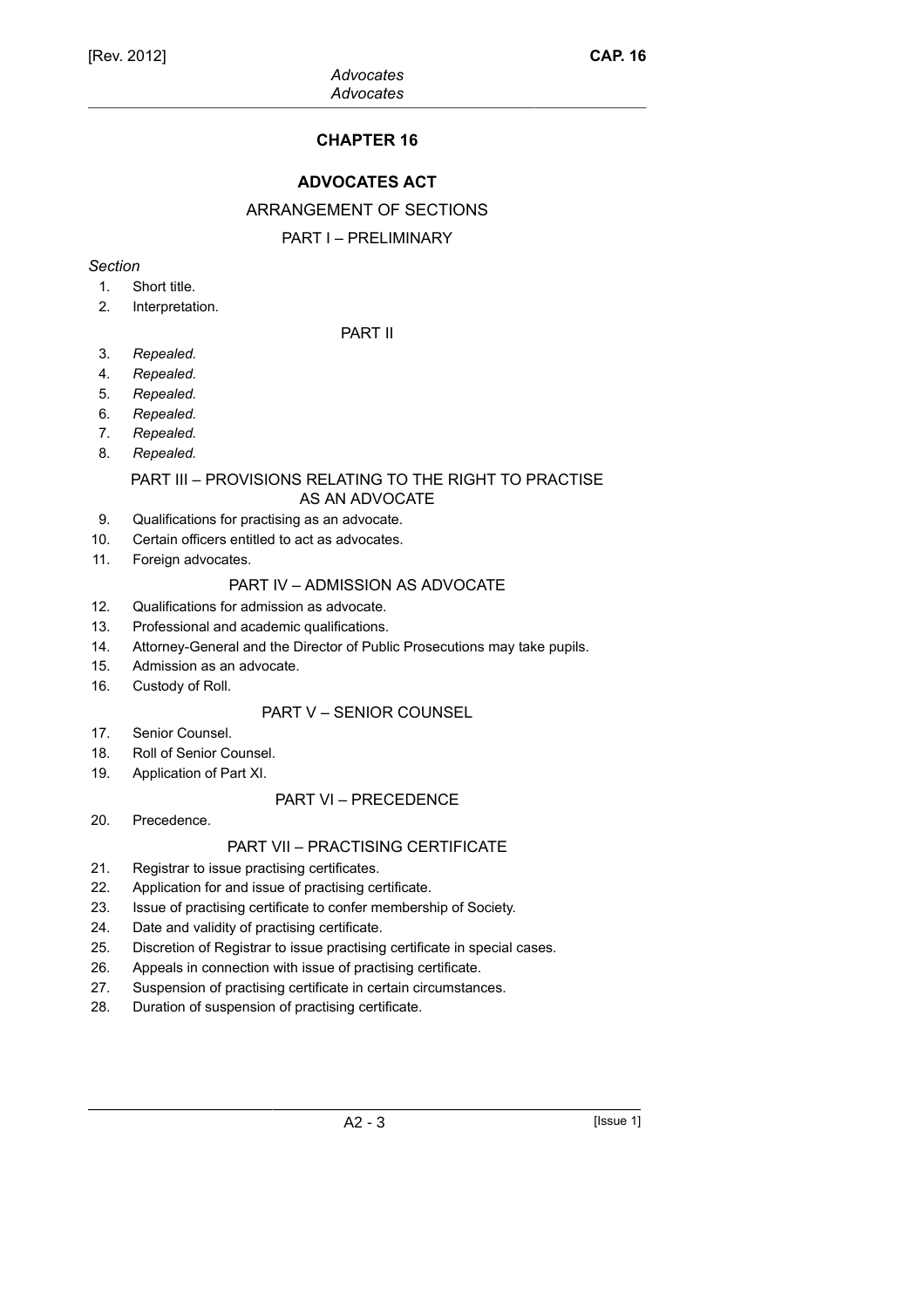#### *Section*

- 29. Publication of suspension or termination of suspension of practising certificate in certain cases.
- 30. Evidence as to holding of practising certificate.
- 30A. *Repealed.*
- 30B. *Repealed.*
- 30C. *Repealed.*

# PART VIII – PROVISIONS WITH RESPECT TO UNQUALIFIED

# PERSONS ACTING AS ADVOCATES AND OFFENCES BY ADVOCATES

- 31. Unqualified person not to act as advocate.
- 32. *Repealed*.
- 32A. Employment as in-house Advocate.
- 32B. Standards of work and remuneration.
- 33. Penalty for pretending to be advocate.
- 34. Unqualified person not to prepare certain documents or instruments.
- 35. Instruments to be endorsed with name and address of drawer.
- 36. Undercutting.
- 37. Sharing profits.
- 38. Touts.
- 39. Advocate not to act as agent for unqualified person.
- 40. No costs recoverable where unqualified person acts as advocate.
- 41. Employment by advocate of persons struck-off the roll or suspended.
- 42. Penalty for failure to disclose fact of having been struck-off, etc.
- 43. Offences by bodies corporate.

# PART IX – REMUNERATION OF ADVOCATES

- 44. Chief Justice may make orders prescribing remuneration.
- 45. Agreements with respect to remuneration.
- 46. Invalid agreements.
- 47. Power of court to order advocate to deliver his bill and to deliver up deed.
- 48. Action for recovery of costs.
- 49. Procedure in action where quantum of costs is challenged by defence.
- 50. Taxation on application of third parties, beneficiaries under trust, etc.
- 51. General provisions as to taxation.
- 52. Charging orders.

# PART X – COMPLAINTS COMMISSION

- 53. Establishment of Complaints Commission.
- 53A. Remuneration of Commissioner.
- 54. Secretary and staff of the Commission and rules relating thereto.

# PART XI – DISCIPLINE

- 55. Advocates to be officers of Court.
- 56. Savings of disciplinary powers of Court.
- 57. Establishment of disciplinary Tribunal.
- 58. Proceedings of Tribunal.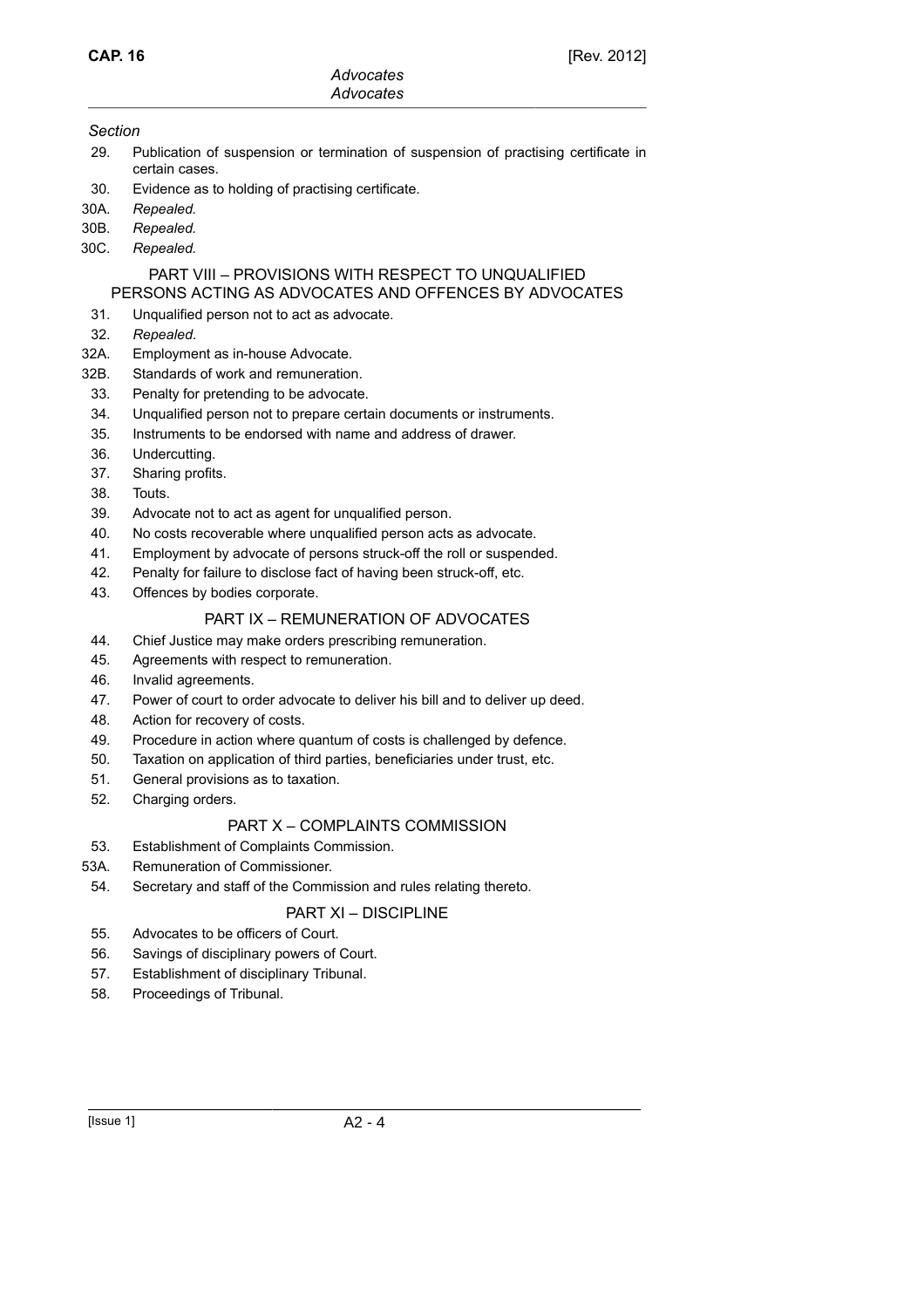#### *Section*

- 59. Application for removal of name from the Roll.
- 60. Complaints against advocates.
- 60A. Hearing of complaints.
- 61. Reports by Tribunal and action thereon.
- 62. Appeal against order of Tribunal.
- 63. Registrar to furnish copy of the report and record.
- 64. Powers of Court.
- 65. Powers of Court under section 64 to be exercised by two judges.
- 66. Registrar to draw up orders.
- 67. Right of appeal to Court of Appeal.
- 68. Orders to be noted on the Roll.
- 69. Law Society to be informed of result of disciplinary proceedings and publicity of striking-off or suspension.
- 70. Limitation of time for certain applications to strike names off the Roll.
- 71. Restoration to Roll.
- 72. Disciplinary powers as to clerks.
- 73. Clerk's right of appeal.
- 74. Offences and penalties with respect to employment of clerks against whom an order is in force.
- 75. Order of Tribunal to be received in evidence.
- 76. Authentication of rules and documents.
- 77. Penalties for failure to comply with order of Tribunal.
- 78. Immunity for members of Tribunal.
- 79. Right to legal representation.
- 80. Betrayal of trust.

### PART XII – MISCELLANEOUS PROVISIONS

- 81. Power to make rules.
- 82. Relief to banks.
- 83. Saving of other laws.
- 84. Application of certain fees, etc.
- 85. General penalty.
- 86. Repeal of Cap. 16 and savings.

#### **SCHEDULES**

**FIRST SCHEDULE** 

REPEALED

SECOND SCHEDULE

# TRANSITIONAL PROVISIONS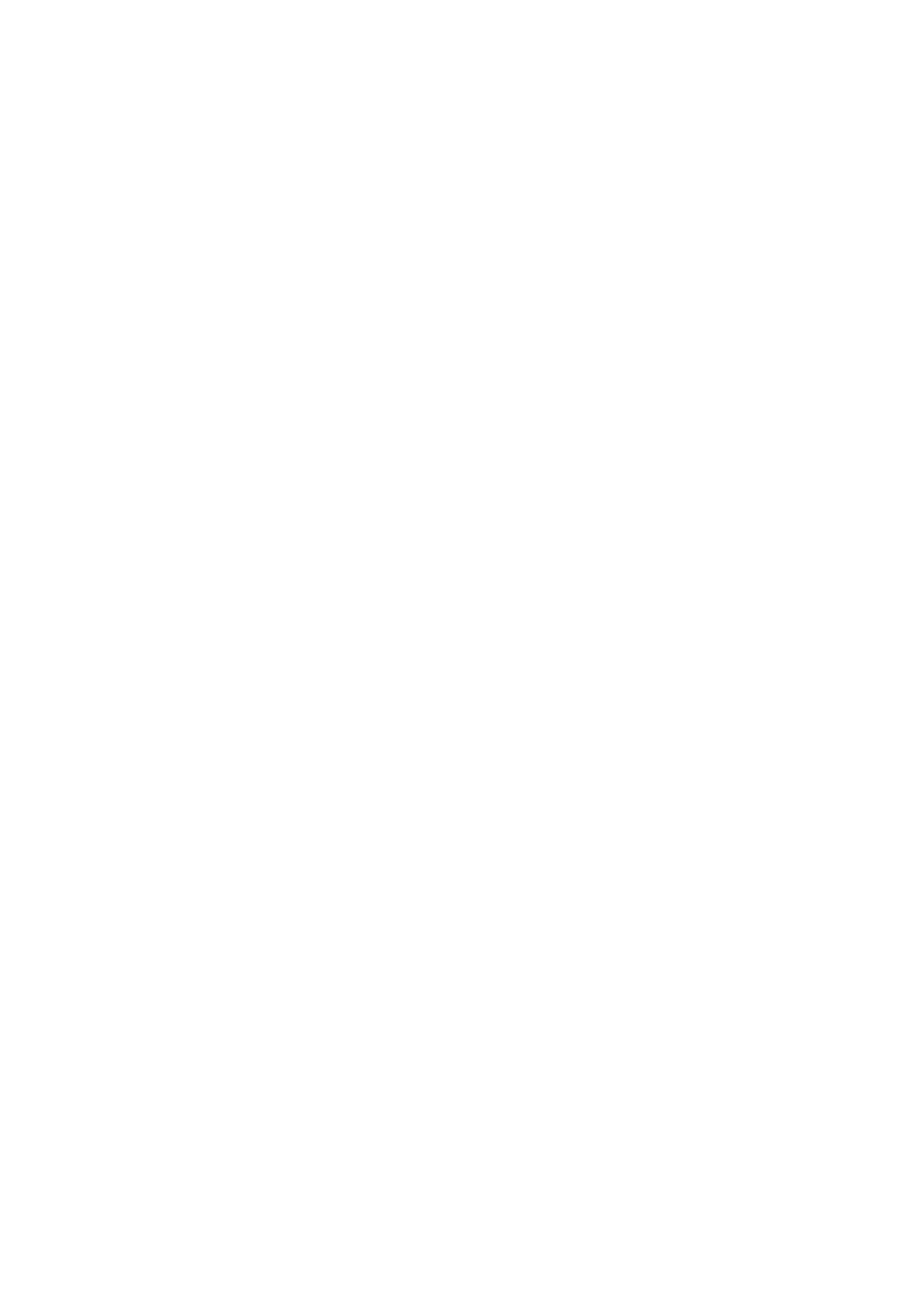# **CHAPTER 16**

# **ADVOCATES ACT**

[*Date of assent:13th December, 1989*.]

[*Date of commencement: Section 32— 1st January, 2000*.]

[*Rest:15th December, 1989*.]

### **An Act of Parliament to amend and consolidate the law relating to advocates**

[Act No. 18 of 1989, Act No. 7 of 1990, Act No. 21 of 1990, Act No. 12 of 1995, L.N. 94/1999, Act No. 9 of 2000, Act No. 2 of 2002, Act No. 7 of 2007, Act No. 1 of 2008, Act No. 6 of 2009, Act No. 12 of 2012, Act No. 27 of 2012.]

PART I – PRELIMINARY

### **1. Short title**

This Act may be cited as the Advocates Act.

#### **2. Interpretation**

In this Act, unless the context otherwise requires—

**"advocate"** means any person whose name is duly entered upon the Roll of Advocates or upon the Roll of Advocates having the rank of Senior Counsel and, for the purposes of Part IX, includes any person mentioned in section 10;

**"annual licence"***deleted by Act No. 9 of 2000, s. 56*;

**"client"** includes any person who, as a principal or on behalf of another, or as a trustee or personal representative, or in any other capacity, has power, express or implied, to retain or employ, and retains or employs, or is about to retain or employ an advocate and any person who is or may be liable to pay to an advocate any costs;

**"contentious business"** means any business done by an advocate in any court, civil or military, or relating to proceedings instituted or intended to be instituted in any such court, or any statutory tribunal or before any arbitrator or panel of arbitrators;

**"costs"** includes fees, charges, disbursements, expenses and remuneration;

**"Court"** means the High Court;

**"Disciplinary Tribunal"** means the Disciplinary Tribunal established under section 57;

**"non-contentious business"** means any business done by an advocate other than contentious business;

**"practising certificate"** means a certificate issued under section 21;

**"Registrar"** means the Registrar of the Court;

**"Roll"** means, as the case may require, the Roll of Advocates kept under section 16 or the Roll of Advocates having the rank of Senior Counsel under this Act;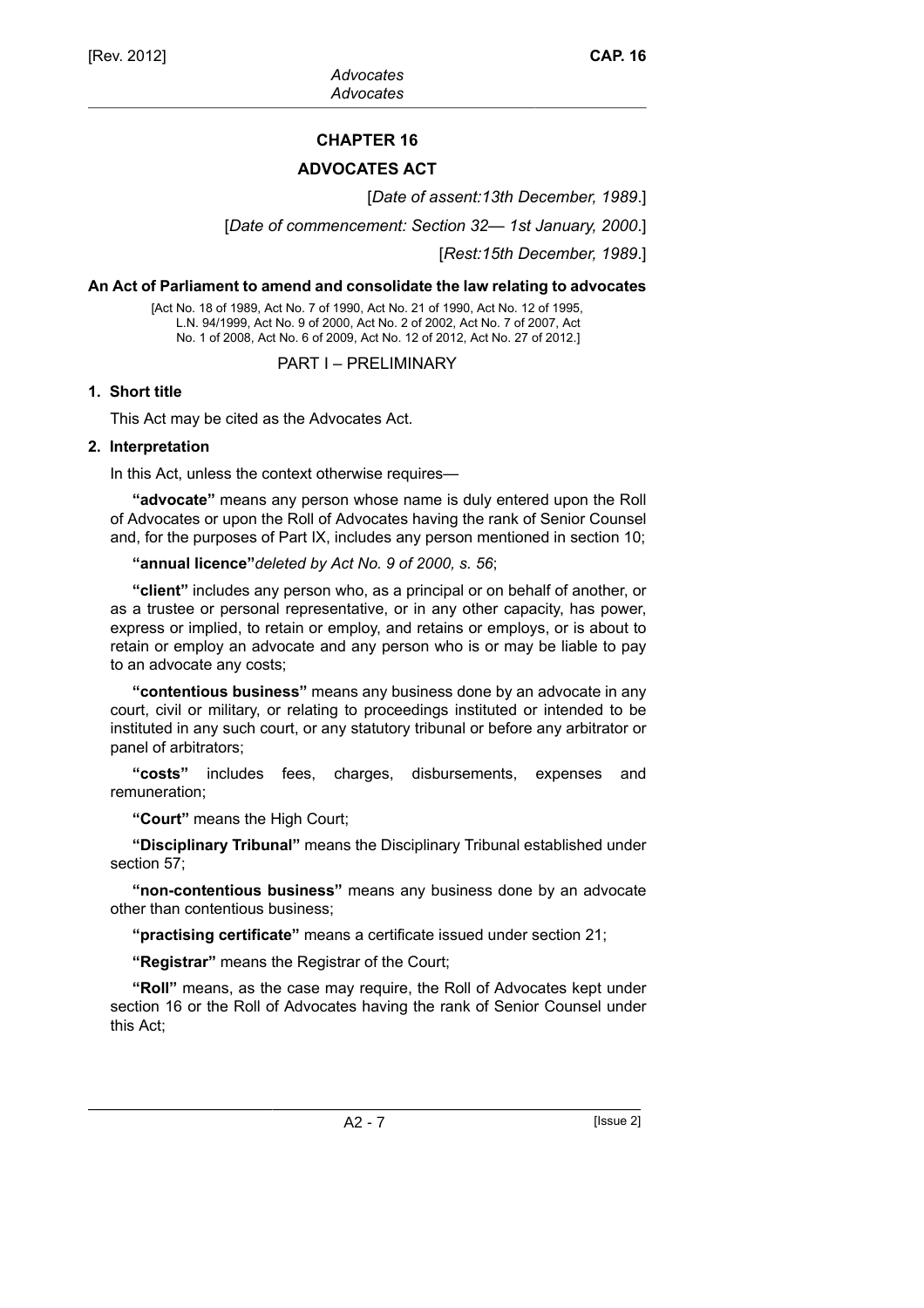**"Senior Counsel"** means an advocate upon whom the President has conferred the rank of Senior Counsel;

**"the Council of Legal Education"** means the Council of Legal Education established by section 3 of the Council of Legal Education Act, 1995 (Cap. 16A);

**"the Council of the Society"** means the Council of the Society elected under section 13 of the Law Society of Kenya Act (Cap. 18);

**"the Society"** means the Law Society of Kenya established under the Law Society of Kenya Act (Cap. 18);

**"unqualified person"** means a person not qualified under section 9 to act as an advocate.

> [Act No. 7 of 1990, Sch., Act No. 12 of 1995, s. 21, Act No. 9 of 2000, s. 56, Act No. 12 of 2012, Sch.]

PART II – THE COUNCIL OF LEGAL EDUCATION

#### **3. Council of Legal Education**

(1) There is hereby established a Council of Legal Education Which shall consist of—

- (a) the Chief Justice, or a judge to be appointed by the Chief Justice, who shall be chairman;
- (b) a judge, to be appointed by the Chief Justice;
- (c) the Solicitor-General or a person deputed by the Attorney-General;
- (d) four advocates to be nominated by the Council of the Society; and
- (e) one person associated with the teaching of law in Kenya, to be appointed by the Attorney-General.

(2) The conduct and regulation of affairs and business of the Council of Legal Education shall be as provided for in the Schedule.

#### **4. Duration of membership of the Council**

The members of the Council of Legal Education nominated under paragraph (d) of section 3(1) shall hold office for four years and shall be eligible for renomination.

#### **5. Functions of the Council**

The functions of the Council of Legal Education shall be to exercise general supervision and control over legal education in Kenya for the purposes of this Act and to advise the Government in relation to all aspects thereof.

#### **6. Secretary**

The Attorney-General shall appoint a public officer to be secretary to the Council.

#### **7. Regulations**

The Council of Legal Education, with the approval of the Chief Justice, may make regulations for the purposes of giving effect to this Part, and without prejudice to the generality of the foregoing the regulations may—

- (a) make provisions with respect to the engagement and training of pupils by advocates and their respective conduct, duties and responsibilities;
- (b) make different provision for different circumstances;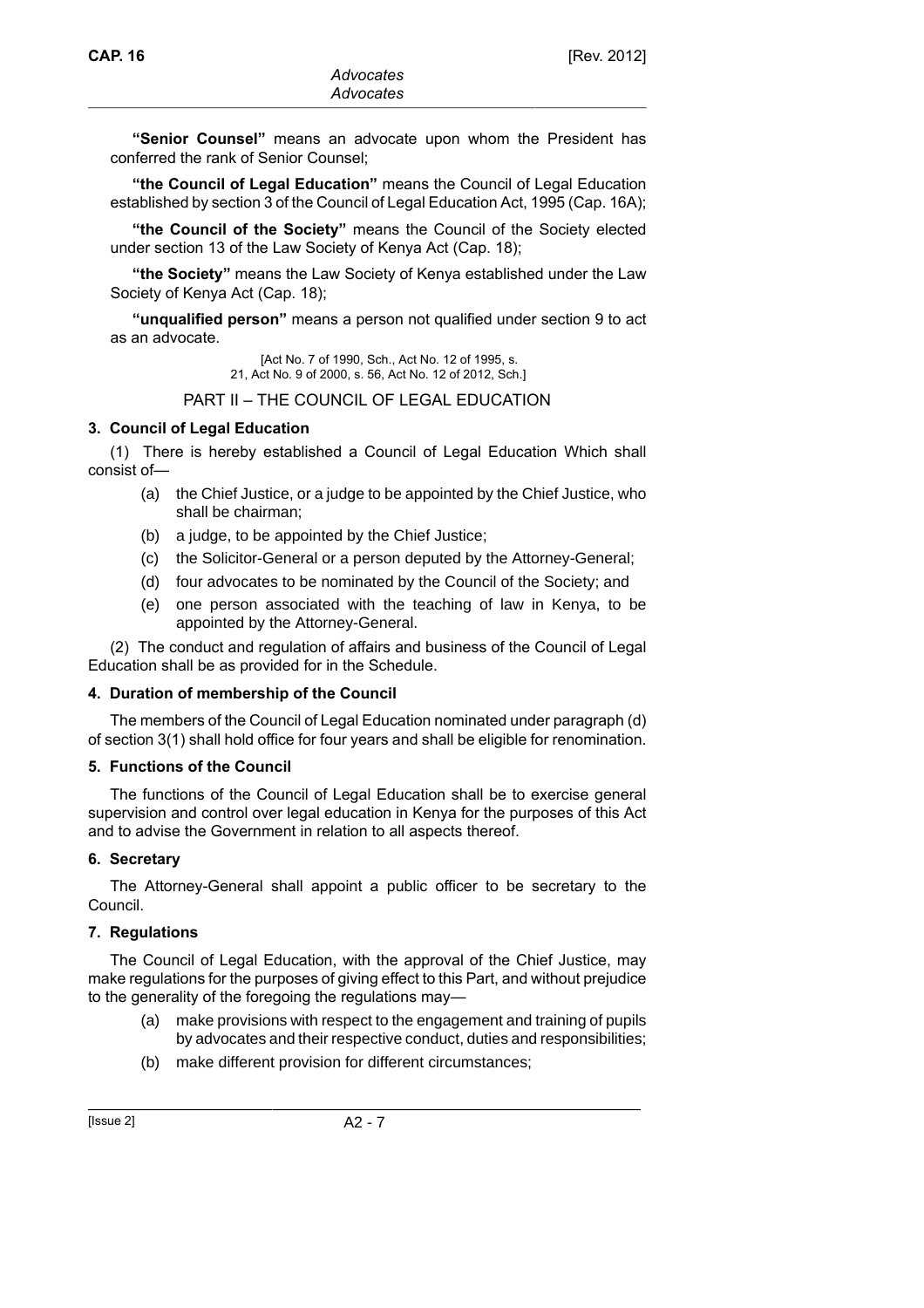- (c) authorize the charging by the Council of fees; and
- (d) prescribe anything which may be prescribed under this Part.

# **8. Expenses**

The expenses of the Council of Legal Education shall be defrayed out of moneys provided by Parliament and all fees and other moneys received by the Council shall be paid into the Consolidated Fund.

PART II – THE COUNCIL OF LEGAL EDUCATION

- **3.** *Repealed by Act No. 12 of 1995, s. 21*.
- **4.** *Repealed by Act No. 12 of 1995, s. 21*.
- **5.** *Repealed by Act No. 12 of 1995, s. 21*.
- **6.** *Repealed by Act No. 12 of 1995, s. 21*.
- **7.** *Repealed by Act No. 12 of 1995, s. 21*.
- **8.** *Repealed by Act No. 12 of 1995, s. 21*.

[Act No. 12 of 1995, s.21.]

#### PART III – PROVISIONS RELATING TO THE RIGHT TO PRACTISE AS AN ADVOCATE

# **9. Qualifications for practising as an advocate**

Subject to this Act, no person shall be qualified to act as an advocate unless—

- (a) he has been admitted as an advocate; and
- (b) his name is for the time being on the Roll; and
- (c) he has in force a practising certificate;
- (d) deleted by Act No. 9 of 2000, s. 57,

and for the purpose of this Act a practising certificate shall be deemed not to be in force at any time while he is suspended by virtue of section 27 or by an order under section 60(4).

[Act No. 7 of 1990, Sch., Act No. 9 of 2000, s. 57.]

# **10. Certain officers entitled to act as advocates**

Each of the following persons shall, if he holds one of the qualifications specified in paragraphs (a), (b) and (c) of section 13(1) at the time of his appointment to his office, be entitled in connection with the duties of his office to act as an advocate, and shall not to that extent be deemed to be an unqualified person, that is to say—

- (a) an officer in the office of the Attorney-General or the office of the Director of Public Prosecutions;
- (b) the Principal Registrar of Titles and any Registrar of Titles; or
- (c) any person holding office in a local authority established under the Local Government Act, (Cap. 265).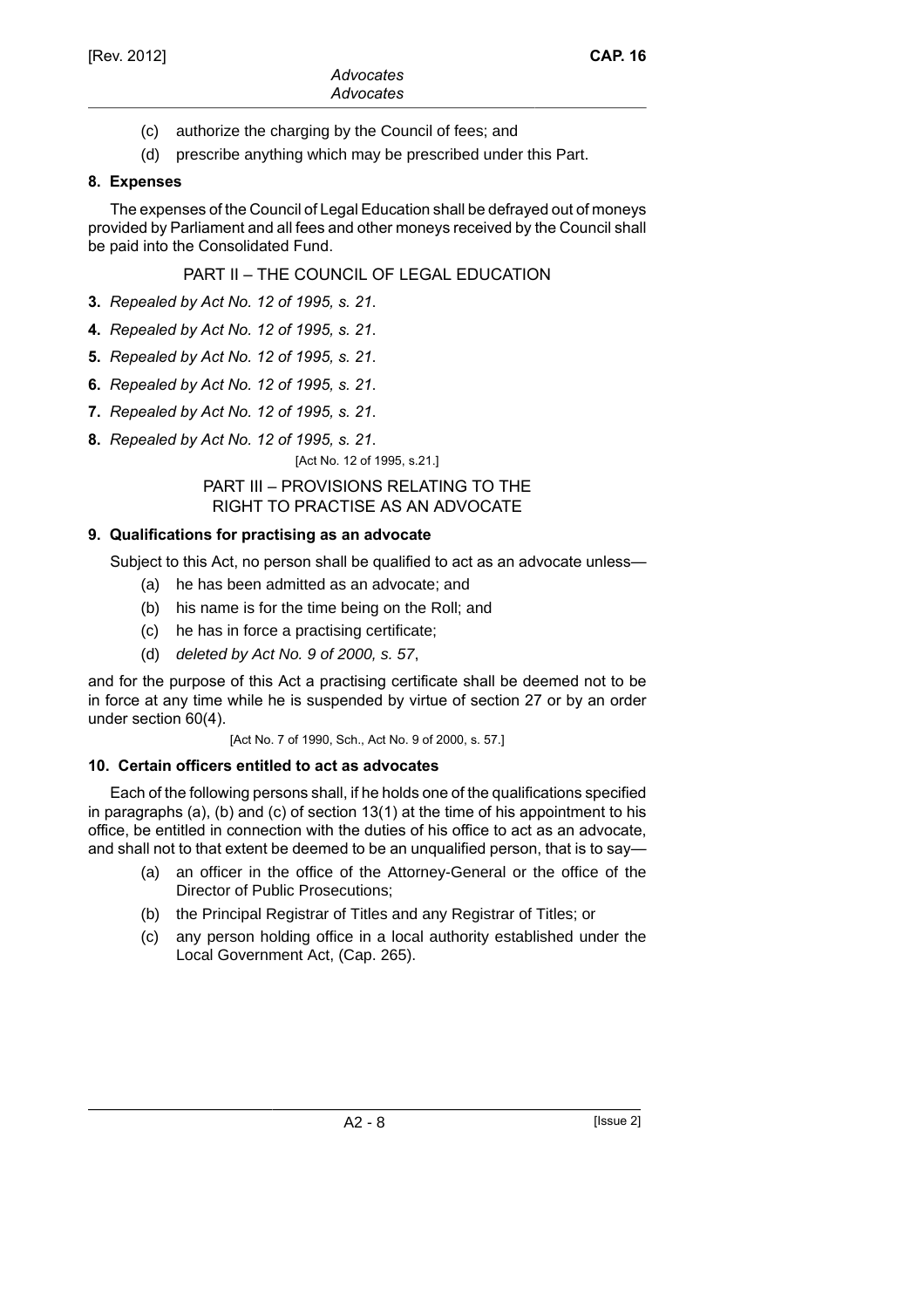(d) such other person, being a public officer or an officer in a public corporation, as the Attorney-General may, by notice in the Gazette, specify:

Provided that the officers referred to in this section shall not be entitled to charge fees for so acting.

[Act No. 7 of 2007, Sch., Act No. 12 of 2012, Sch.]

### **11. Foreign advocates**

(1) The Attorney-General may, in his absolute discretion, admit to practise as an advocate, for the purpose of any specified suit or matter in or in regard to which the person so admitted has been instructed by the Attorney-General or an advocate, a practitioner who is entitled to appear before superior courts of a Commonwealth country, if such person has come or intends to come to Kenya for the purpose of appearing, acting or advising in that suit or matter and is not disqualified or suspended by virtue of this Act, and a person so admitted (hereinafter in this section referred to as a "foreign advocate") shall not, for the purpose of that suit or matter, be deemed to be an unqualified person.

(2) No foreign advocate shall be entitled to practise until he has paid to the Registrar the prescribed admission fee.

(3) No foreign advocate shall be entitled to practise unless he is instructed by, and if appearing in court appears with, an advocate or any person mentioned in section 10, nor shall any foreign advocate be entitled to sign or file any pleadings in court.

(4) Every foreign advocate shall, during and for the purposes of his admission, be deemed to be an advocate for the purposes of Parts VIII, IX, X, and XI:

Provided that in respect of a foreign advocate references in Part XI, or in any rules made under this Act, to the Disciplinary Committee shall be construed as references to the Chief Justice and references to striking the name of an advocate off the Roll shall be construed as references to disqualifying a foreign advocate from practice in Kenya.

(5) Where a complaint under Part XI has been made in respect of a foreign advocate, the Chief Justice, in addition to the powers conferred upon him by that Part as modified by subsection (4), shall have power, in his discretion at the instance of the complainant or of the Council of the Society, to suspend immediately such foreign advocate from practice in Kenya pending the dismissal of the complaint or the making of a final order in respect thereof.

# PART IV – ADMISSION AS ADVOCATE

# **12. Qualification for admission as advocate**

Subject to this Act, no person shall be admitted as an advocate unless—

- (a) he is a citizen of Kenya, Rwanda, Burundi, Uganda or Tanzania; and
- (b) he is duly qualified in accordance with section 13.

[Act No. 2 of 2002, Sch., Act No. 12 of 2012, Sch.]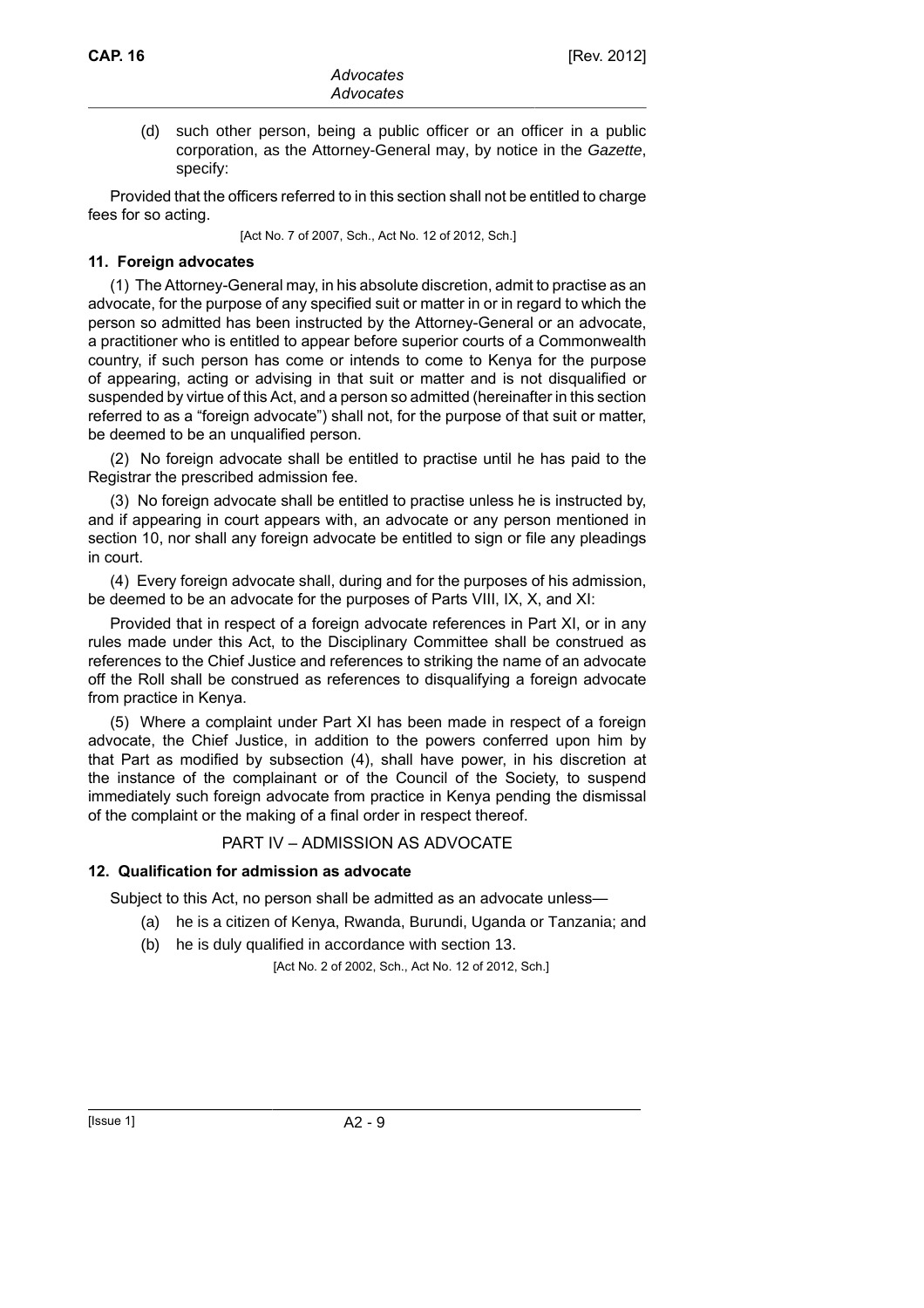# **13. Professional and academic qualifications**

- (1) A person shall be duly qualified if—
	- (a) having passed the relevant examinations of any recognized university in Kenya he holds, or has become eligible for the conferment of, a degree in law of that university; or
	- (b) having passed the relevant examinations of such university, university college or other institution as the Council of Legal Education may from time to time approve, he holds, or has become eligible for conferment of, a degree in law in the grant of that university, university college or institution which the Council may in each particular case approve;

and thereafter both—

- (i) he has attended as a pupil and received from an advocate of such class as may be prescribed, instruction in the proper business, practice and employment of an advocate, and has attended such course or tuition as may be prescribed for a period which in the aggregate including such instruction, does not exceed eighteen months; and
- (ii) he has passed such examinations as the Council of Legal Education may prescribe; or
- (c) he possesses any other qualifications which are acceptable to and recognized by the Council of Legal Education;
- (d) he is an Advocate for the time being of the High Court of Uganda, the High Court of Rwanda, the High Court of Burundi or the High Court of Tanzania;
- (e) he is for the time being admitted as an advocate of the superior court of a country within the Commonwealth and—
	- (i) has practised as such in that country for a period of not less than five years; and
	- (ii) is a member in good standing of the relevant professional body in that country:

Provided that the Council may, in addition, require that a person to whom this paragraph applies undergo such training, for a period not exceeding three months, as the Council may prescribe for the purpose of adapting to the practice of law in Kenya.

(2) The Council of Legal Education may exempt any person from any or all of the requirements prescribed for the purposes of paragraph (i) or paragraph (ii) of subsection (1) upon such conditions, if any, as the Council may impose.

[Act No. 2 of 2002, Sch., Act No. 7 of 2007, Sch., Act No. 12 of 2012, Sch.]

# **14. Attorney-General and the Director of Public Prosecutions may take pupils**

The Attorney-General and the Director of Public Prosecutions may take pupils in accordance with section 13 and in this Part and in any regulations **"advocate"**, in the context of pupillage, includes the Attorney-General and the Director of Public Prosecutions.

[Act No. 12 of 2012, Sch.]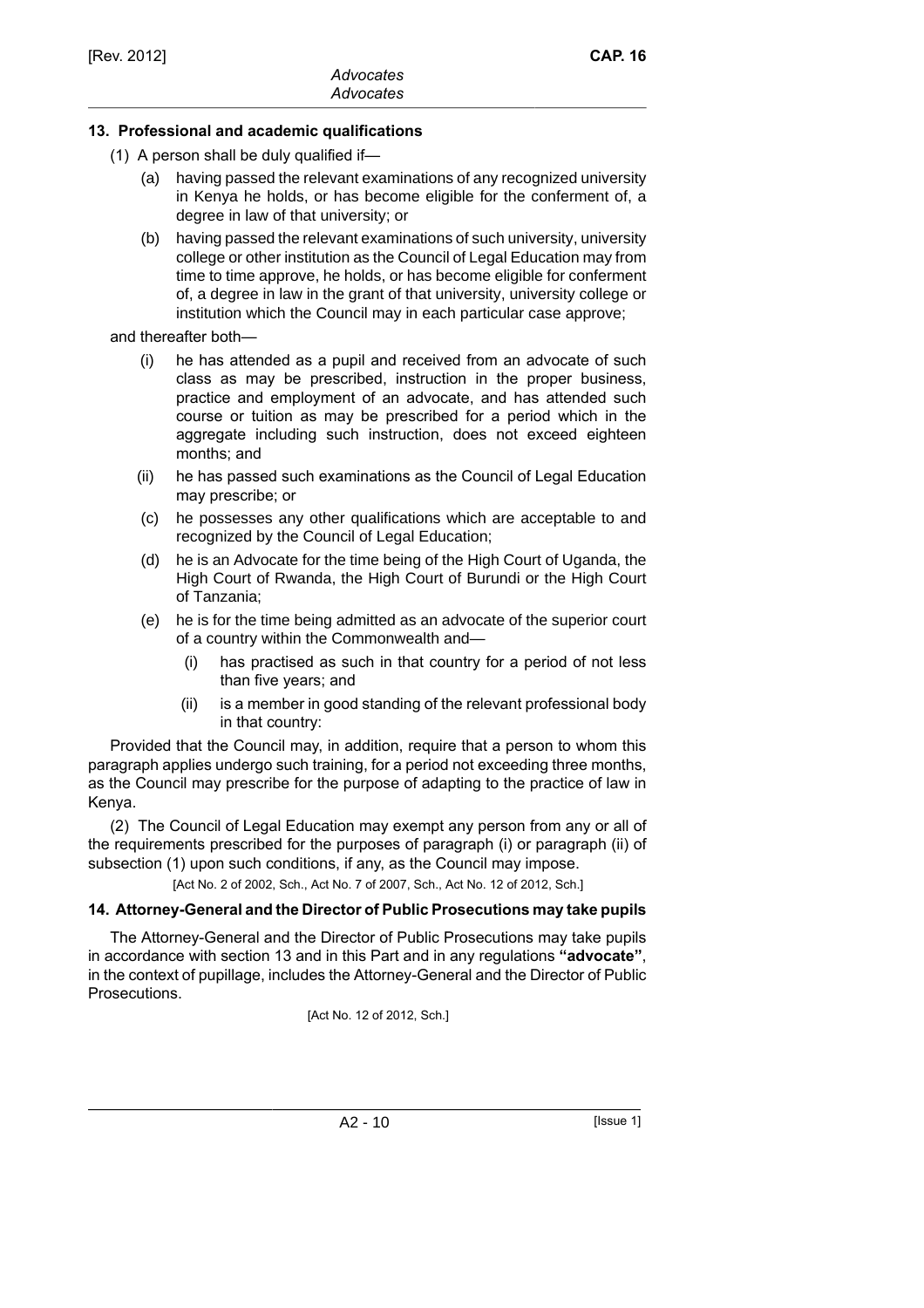# **15. Admission as an advocate**

(1) Every person who is duly qualified in accordance with this Part may apply for admission as an advocate, and the application shall be made by petition in the prescribed form, verified by oath or statutory declaration addressed to the Chief Justice, and filed with the Registrar together with a notice intimating that the petition has been so filed together with such other documents as may be prescribed and the applicant shall also deliver a copy of the petition and of any document delivered therewith to the secretary of the Council of Legal Education and to the secretary of the Society.

(2) The notice referred to in subsection (1) shall be publicly exhibited by the Registrar for one month before any order shall be made on the petition.

(3) Every petition made under this section shall be heard by the Chief Justice in chambers within ninety days of the expiry of the period referred to in subsection (2), and the Council of Legal Education and the Society shall have the right to be heard thereon; and, if the Chief Justice is satisfied as to the qualifications, service and moral fitness of the petitioner, he shall adjourn the hearing into open court and shall order that the petitioner be admitted as an advocate:

Provided that any period during which the High Court is on vacation shall be excluded when calculating the period of ninety days referred to in subsection (3).

(4) On an order being made under subsection (3), and after payment by the petitioner to the Registrar of the prescribed fee, the petitioner shall take an oath or make an affirmation as an officer of the Court before the Chief Justice in such form as he shall require, and shall thereafter sign the Roll in the presence of the Registrar or a Deputy Registrar who shall add his signature as witness.

(5) All reports, records and communications made under or in connection with this section shall be absolutely privileged.

[Act No. 27 of 2012, s. 50.]

# **16. Custody of Roll**

The Registrar shall keep the Roll of Advocates in accordance with this Act and any directions as to its form and the information to be recorded as the Chief Justice may give, and shall allow any person to inspect the Roll during office hours without payment.

# PART V – SENIOR COUNSEL

# **17. Senior Counsel**

(1) The President may grant a letter of conferment to any person of irreproachable professional conduct who has rendered exemplary service to the legal and public service in Kenya conferring upon him the rank and dignity of Senior Counsel.

(2) A person shall not be eligible to be a Senior Counsel unless—

- (a) he is a duly enrolled advocate of the High Court of not less than fifteen years' standing; or
- (b) being a person to whom section 10 applies, he holds, and has held for a continuous period of not less than fifteen years, one or other of the qualifications specified in section 13(1).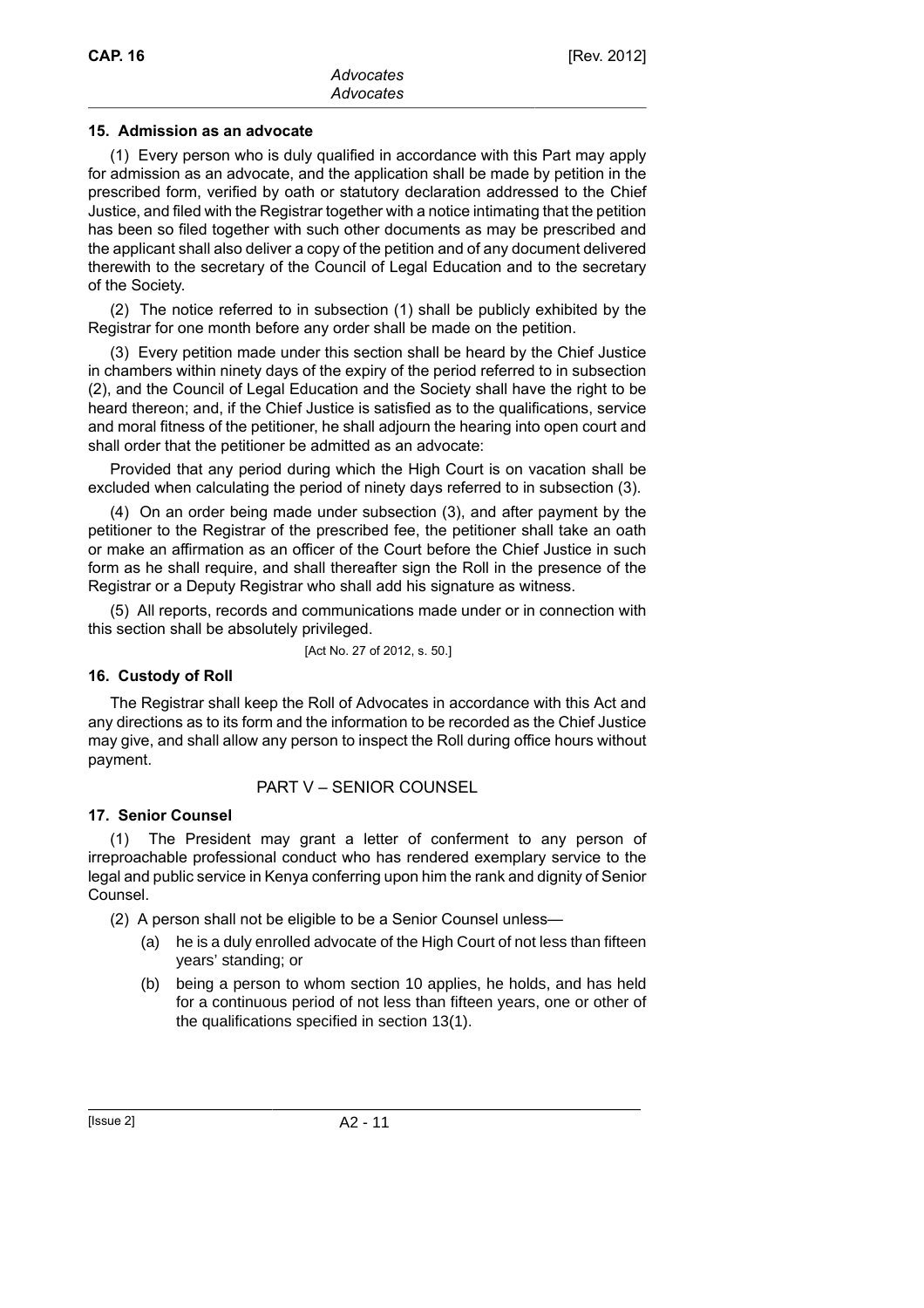(3) The grant shall be made not later than sixty days upon receipt of a list of names submitted by the Committee on Senior Counsel through the Chief Justice.

[Act No. 6 of 2009, Sch.]

### **18. Roll of Senior Counsel**

(1) Upon the commencement of this Act, the Registrar shall cause to be prepared, and shall thereafter maintain, a Roll of Advocates having the rank of the Senior Counsel (hereinafter called "the Roll of Senior Counsel") in accordance with this Part and any directions as to its form and the information to be recorded as the Chief Justice may give, and shall allow any person to inspect the Roll during office hours without payment.

(2) There shall be entered in the Roll of Senior Counsel the names of all persons having the rank thereof in accordance with this Part.

(3) Every person upon whom the rank of Senior Counsel has been conferred shall sign the Roll of Senior Counsel in the presence of the Registrar, and the Registrar shall add his signature as a witness.

(4) The Chief Justice shall cause to be published in the *Gazette* the names of the advocates upon whom the rank of Senior Counsel is conferred.

### **19. Application of Part XI**

In the application of Part XI to Senior Counsel—

- (a) all references therein to the Disciplinary Committee shall be construed as references to a Committee of three, to be appointed in each case by the Chief Justice, consisting of the Attorney-General or the Solicitor-General and two Senior Counsel and the Attorney-General or Solicitor-General shall be chairman of the Committee;
- (b) the secretary to the Disciplinary Committee shall perform the duties of secretary to any such committee; and
- (c) subsections (2) and (3) of section 57 shall not have effect.

PART VI – PRECEDENCE

#### **20. Precedence**

The Attorney-General, the Director of Public Prosecutions, the Solicitor-General, Senior Counsel or Queen's Counsel according to the date of their appointment as such, the chairman and the vice-chairman (if not a Senior Counsel) of the Society shall, in that order, take precedence of advocates who, *inter se*, shall take precedence according to the date upon which they signed their names on the Roll.

[Act No. 12 of 2012, Sch.]

#### PART VII – PRACTISING CERTIFICATE

PART VII – PRACTISING CERTIFICATE AND ANNUAL LICENCE

[Act No. 7 of 1990, Sch.]

# PART VII – PRACTISING CERTIFICATE

[Act No. 7 of 1990, Sch., Act No. 9 of 2000, s. 58.]

# **21. Registrar to issue practising certificates**

<sup>[</sup>Act No. 6 of 2009, Sch.]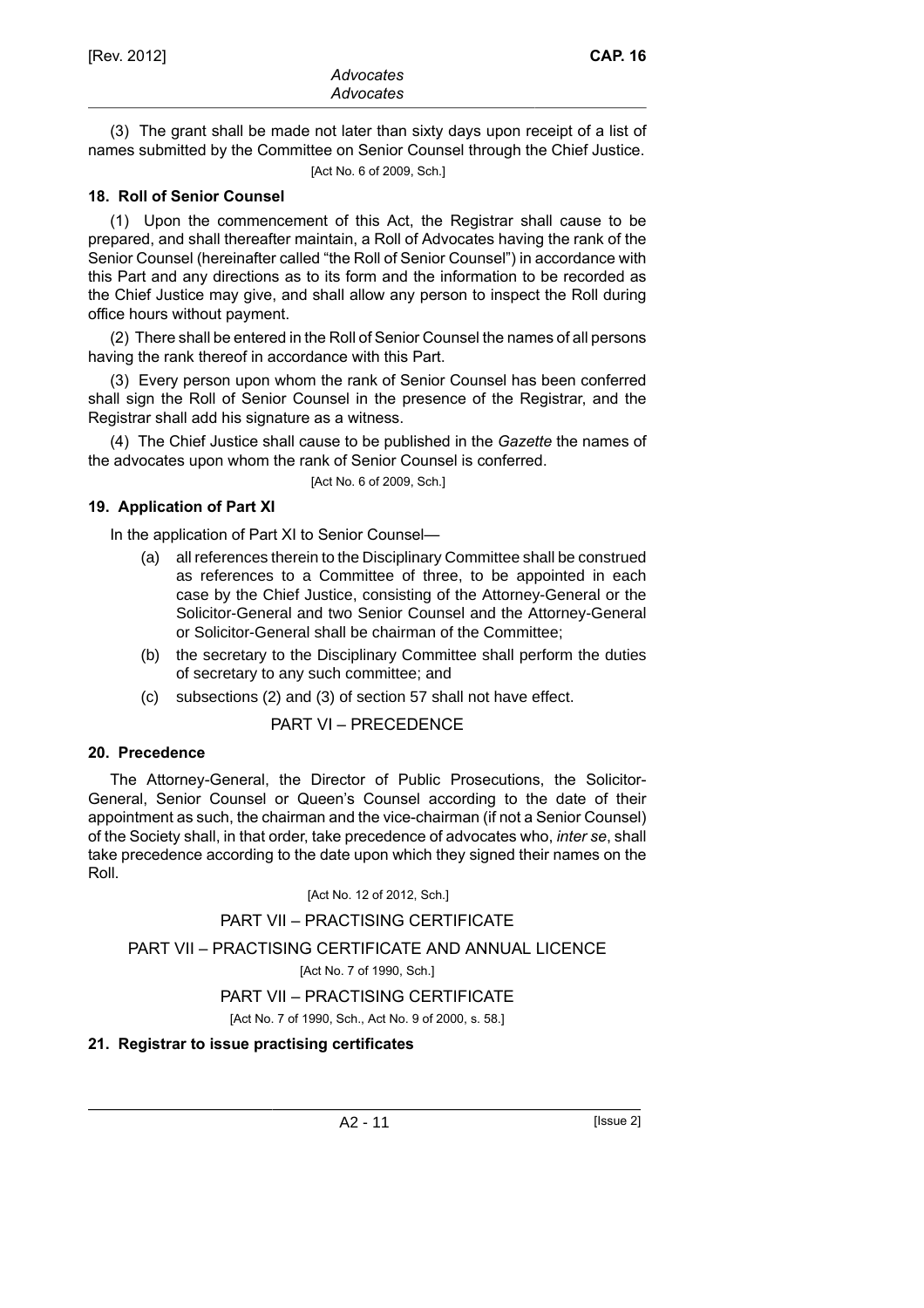The Registrar shall issue in accordance with, but subject to, this Part and any rules made under this Act certificates authorizing the advocates named therein to practise as advocates.

[Act No. 7 of 1990, Sch., Act No. 9 of 2000, s. 59.]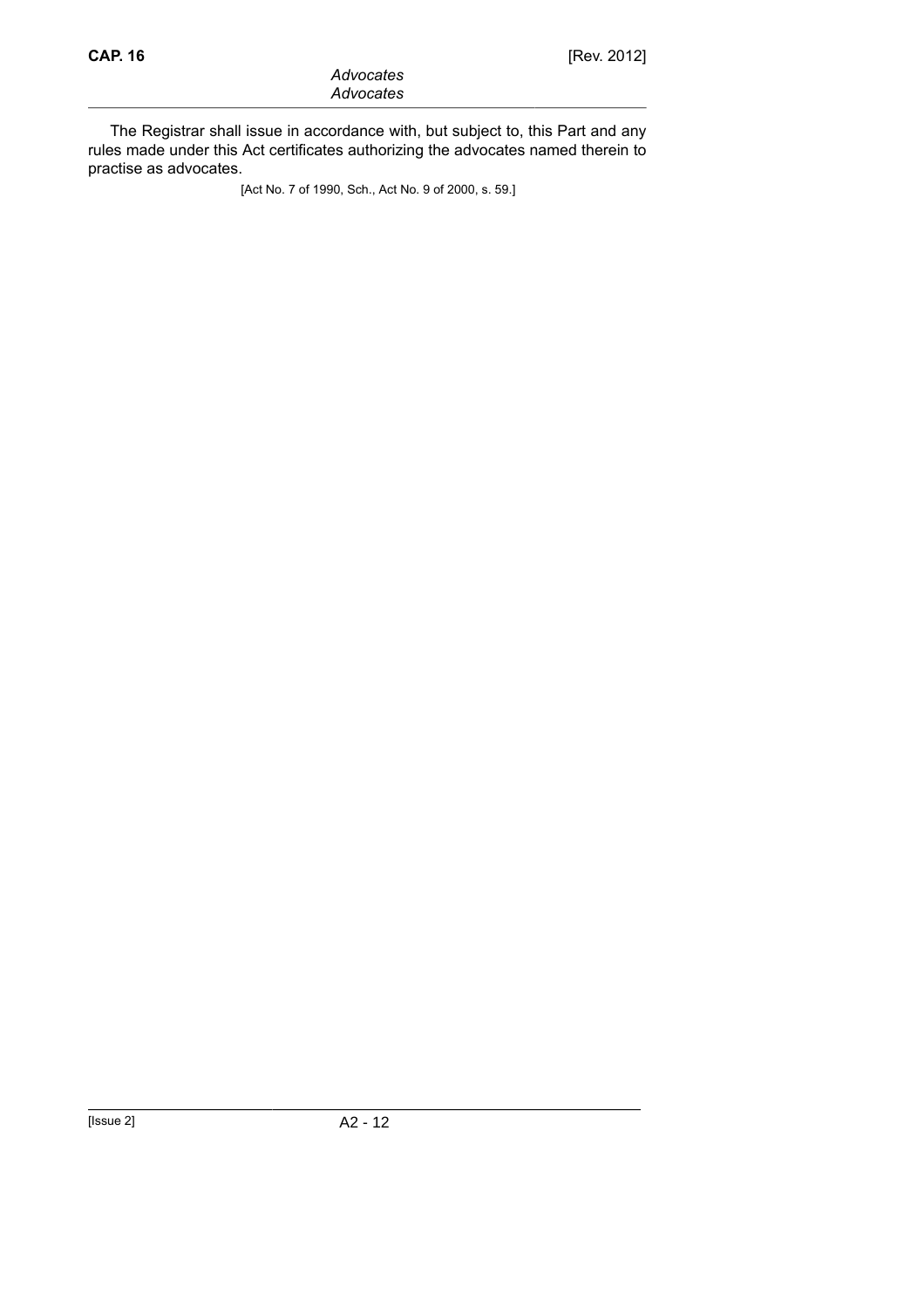# **22. Application for and issue of practising certificate**

- (1) Application for a practising certificate shall be made to the Registrar—
	- (a) by delivering to him an application in duplicate, signed by the applicant specifying his name and place of business, and the date of his admission as an advocate;
	- (b) by producing evidence satisfactory to the Registrar that the applicant has paid to the Society the fee prescribed for a practising certificate and the annual subscriptions payable for the time being to the Society and to the Advocates Benevolent Association; and
	- (c) by producing a written approval signed by the Chairman of the Society stating that there is no objection to the grant of the certificate.

(2) Subject to section 31, the Registrar, if satisfied that the name of the applicant is on the Roll and that he is not for the time being suspended from practice, shall within fourteen days of the receipt by him of the application issue to the applicant a practising certificate.

(3) The Registrar shall cause one copy of each declaration delivered to him under this section to be filed in a register kept for that purpose, and any person may inspect the register during office hours without payment.

#### [Act No. 7 of 2007, Sch.]

# **23. Issue of practising certificate to confer membership of Society**

(1) Every advocate to whom a practising certificate is issued under this Part shall thereupon and without payment of any further fee, subscription, election, admission or appointment, and notwithstanding anything contained in the Law Society of Kenya Act (Cap. 18) or in any regulations made thereunder, become a member of the Society and the Advocates Benevolent Association and be subject to any provision of law or rule of the Society and the Advocates Benevolent Association for the time being affecting the members thereof.

(2) Every advocate who has become a member of the Society under this section shall remain a member until the end of one month after expiration of his practising certificate, unless his name, whether at his own request or otherwise, is removed from or struck off the Roll, whereupon he shall cease to be a member of the Society.

(3) An advocate who has become a member of the Society under this section and who is suspended from practice shall not be entitled during the period of the suspension to any of the rights or privileges of such membership.

# **24. Date and validity of practising certificate**

(1) Every practising certificate shall bear the date of the day on which it is issued and shall have effect from the beginning of that day:

Provided that a practising certificate which is issued during the first month of any practising year shall have effect for all purposes from the beginning of that month.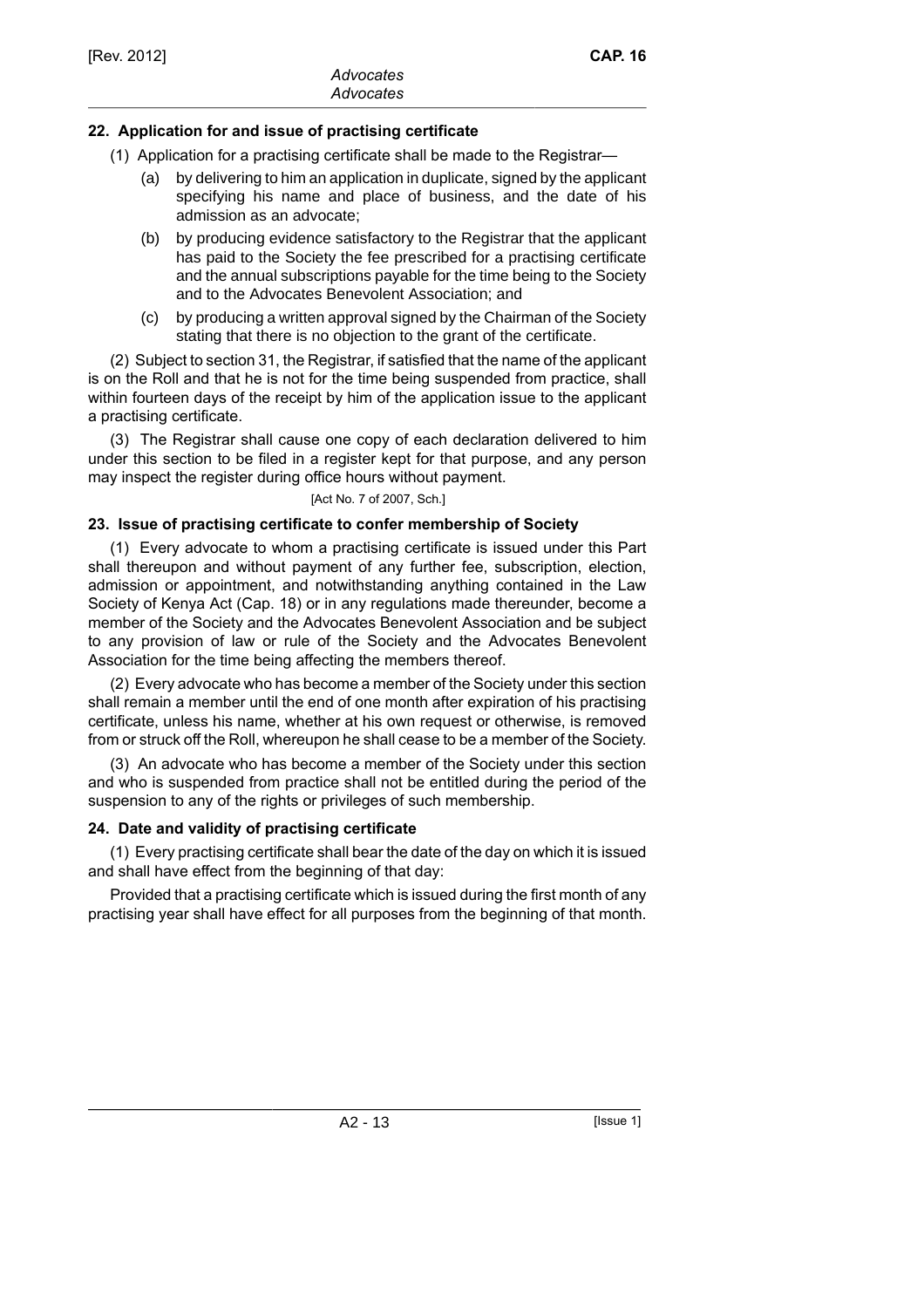(2) The practising year shall be from the 1st January to 31st December:

Provided that the Council of the Society, with the approval of the Chief Justice, may by order alter the practising year, and the order may make such transitional provision in regard to incidental matters as may be expedient.

(3) Every practising certificate shall expire at the end of the practising year in which it was issued:

Provided that, where the name of an advocate is removed from or struck off the Roll, the practising certificate (if any) of that advocate shall expire forthwith.

(4) The Registrar shall enter upon the Roll a note of the date of the issue of every practising certificate.

### **25. Discretion of Registrar to issue practising certificate in special cases**

(1) Subject to subsection (3) and to section 28(5), subsection (2) shall have effect where an advocate applies for a practising certificate—

- (a) when for twelve months or more he has ceased to hold a practising certificate in force; or
- (b) whilst he is an undischarged bankrupt or a receiving order in bankruptcy is in force against him; or
- (c) when, having been suspended from practice or having had his name removed from or struck off the Roll, the period of his suspension has expired or his name has been restored to the Roll, as the case may be; or
- (d) not having held a practising certificate in force within twelve months next following the date of his admission as an advocate; or
- (e) whilst he is a person to whom the powers and provisions of the Mental Health Act (Cap. 248) relating to management and administration apply; or
- (f) without having paid a penalty or costs ordered by the Disciplinary Committee to be paid by him; or
- (g) after having been adjudicated a bankrupt and obtained his discharge or after having entered into a composition with his creditors or a deed of arrangement for the benefit of his creditors; or
- (h) after having had given against him any judgment which involves the payments of moneys, not being a judgment—
	- (i) limited to the payment of costs; or
	- (ii) as to the whole effect of which upon him he is entitled to indemnity or relief from some other person; or
	- (iii) evidence of the satisfaction of which, within seven days of the giving of such judgment, has been produced to the Registrar.

(2) The applicant shall give to the Registrar and to the secretary of the Society not less than six weeks before his application for a practising certificate notice of his intention to apply therefor.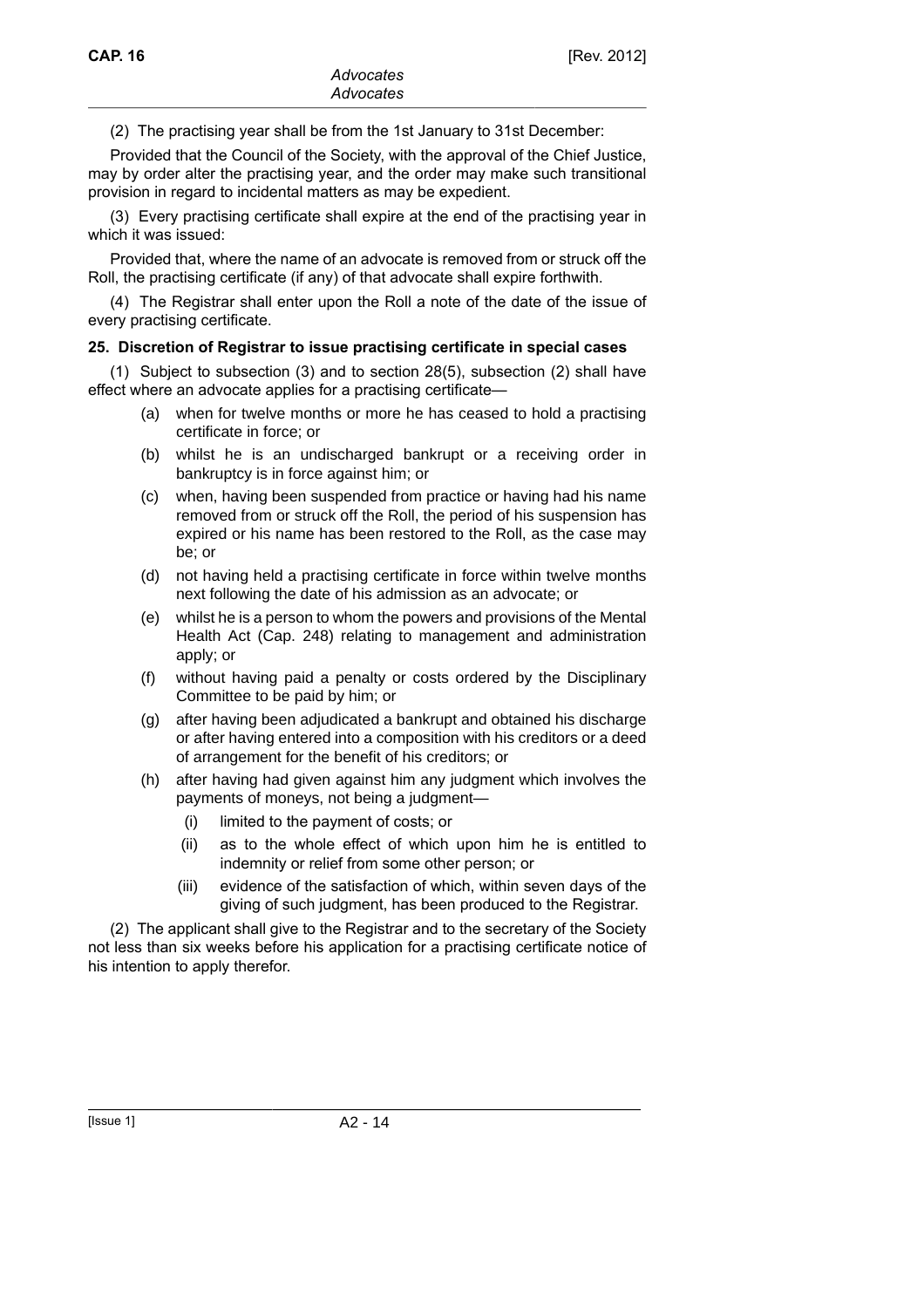(3) The Council of the Society shall make representations or submit a recommendation to the Registrar with respect to any application made under this section, and any such representations shall be taken into account by the Registrar and shall be absolutely privileged.

(4) The Registrar may in his discretion—

- (i) grant or refuse any application made under this section; or
- (ii) decide to issue a practising certificate to the applicant upon such terms and conditions as he may think fit;

and, where the Registrar decides to issue a certificate subject to conditions, he may, if he thinks fit, postpone the issue of the certificate pending the hearing and determination of any appeal under section 26(2):

Provided that in a case such as is mentioned in paragraph (b) or (h) of subsection (1), where on appeal has been made to the appropriate court against the order or judgment in question the Registrar shall not refuse the application before the determination of that appeal.

(5) Where a practising certificate free of conditions is issued by the Registrar under subsection (2) to an advocate in relation to whom that subsection has effect by virtue of any of the particular circumstances mentioned in paragraphs (a), (c), (d), (g) and (h) of subsection (1), subsections (2), (3) and (4) shall not thereafter have effect in relation to that advocate by virtue of those circumstances.

[Act No. 7 of 2007, Sch.]

### **26. Appeals in connection with issue of practising certificate**

(1) If in any case, not being a case to which section 25 applies, the Registrar on an application duly made to him refuses or neglects to issue a practising certificate the applicant may apply to the Chief Justice who may make such an order in the matter as is just.

(2) Where under section 25 the Registrar either refuses to grant a practising certificate or decides to issue that certificate subject to terms and conditions, the applicant may by petition presented within one month after being notified of the decision of the Registrar, and in such manner and subject to such regulations as the Chief Justice may from time to time direct, appeal against that decision to the Chief Justice, who may—

- (a) affirm the decision of the Registrar; or
- (b) direct the Registrar to issue a certificate to the applicant free from terms and conditions or upon such terms and conditions as the Chief Justice may think fit; or
- (c) direct the Registrar not to issue a certificate; or
- (d) if a certificate has been issued, by order suspend that certificate; or
- (e) make such other order as he may think fit.

# **27. Suspension of practising certificate in certain circumstances**

The making by the Disciplinary Committee or the Court of an order suspending an advocate from practice shall operate, and the adjudication in bankruptcy of an advocate shall operate immediately, to suspend any practising certificate of that advocate for the time being in force.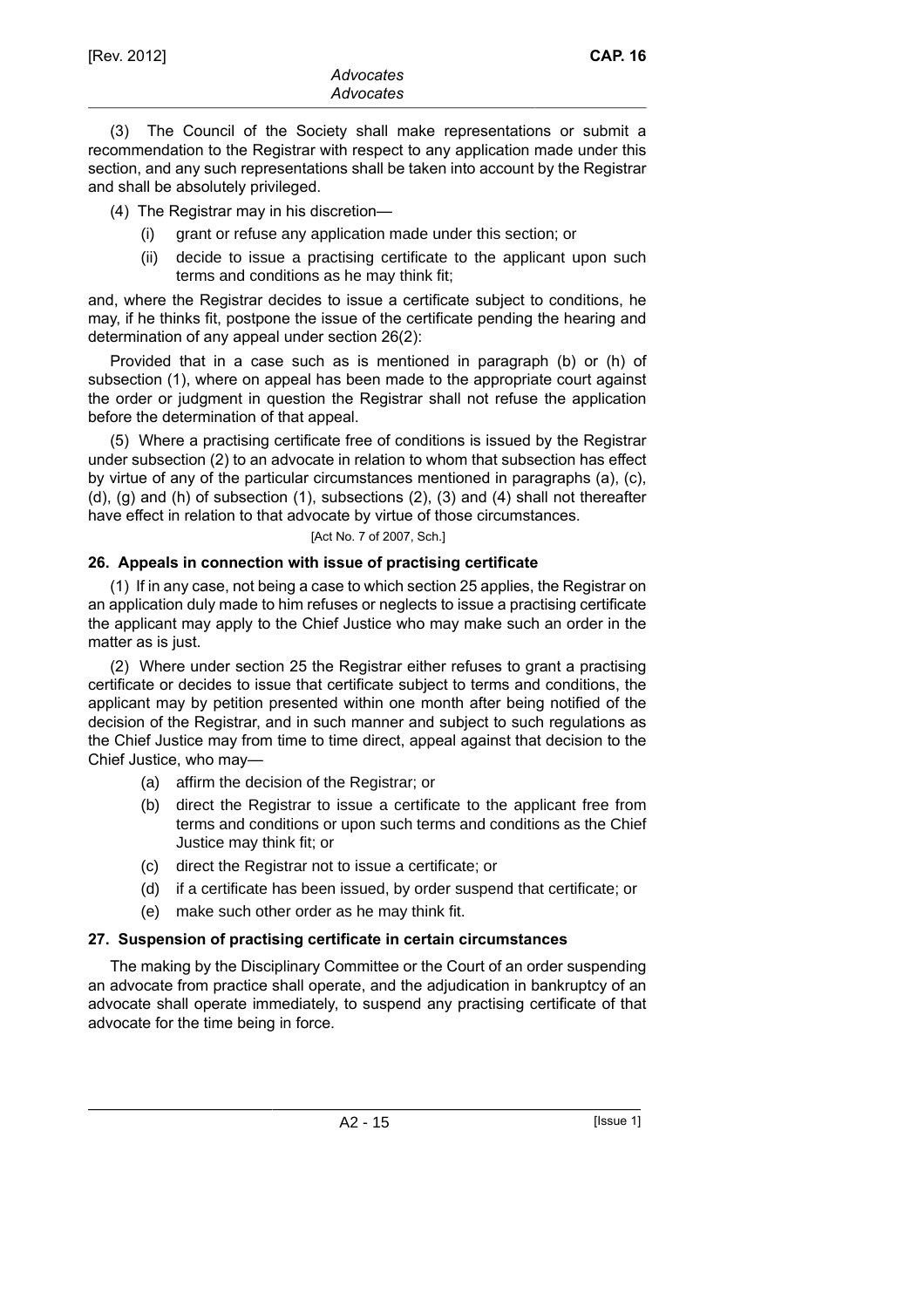### **28. Duration of suspension of practising certificate**

(1) Subject to this section, where a practising certificate has become suspended by an order under section 26(2) or by virtue of section 27, that suspension shall continue until the certificate expires.

(2) The suspension of a practising certificate by virtue of section 27 by reason of an adjudication in bankruptcy shall terminate if the adjudication is annulled and a certified copy of the order annulling the adjudication has been served on the Registrar.

(3) Where an advocate's practising certificate has become suspended—

- (a) by an order under section 26(2); or
- (b) by virtue of section 27 by reason of his adjudication in bankruptcy,

the advocate may at any time before the certificate expires (and, in the case of adjudication in bankruptcy, while the adjudication remains unannulled) apply to the Registrar to terminate the suspension of the practising certificate, giving at the same time notice to the secretary of the Society that the application has been made.

(4) The Council of the Society may make representations or submit recommendations to the Registrar with respect to any application made under this section, and the representations or recommendations shall be absolutely privileged.

- (5) The Registrar may in his discretion—
	- (i) by order terminate the suspension either unconditionally or upon such terms and conditions as he may think fit; or
	- (ii) refuse the application.

(6) If, on an application by an advocate under subsection (3), the Registrar refuses the application or terminates the suspension subject to terms or conditions, the advocate may, by petition presented in such manner and subject to such regulations as the Chief Justice may from time to time direct, appeal against the decision of the Registrar to the Chief Justice, who may—

- (a) affirm the decision of the Registrar; or
- (b) terminate the suspension either unconditionally or upon such terms and conditions as he may think fit.

(7) Where an advocate's practising certificate has become suspended by virtue of section 27 by reason of his suspension from practice and the suspension of his practising certificate is terminated unconditionally under subsection (5) or subsection (6), then, notwithstanding paragraph (c) of subsection (1) of section 25, subsections (2), (3) and (4) of section 25 shall not thereafter have effect in relation to that advocate by virtue of that suspension from practice and the expiry of the period thereof.

#### **29. Publication of suspension or termination of suspension of practising certificate in certain cases**

Where an advocate's practising certificate has become suspended—

(a) by an order under section 26(2); or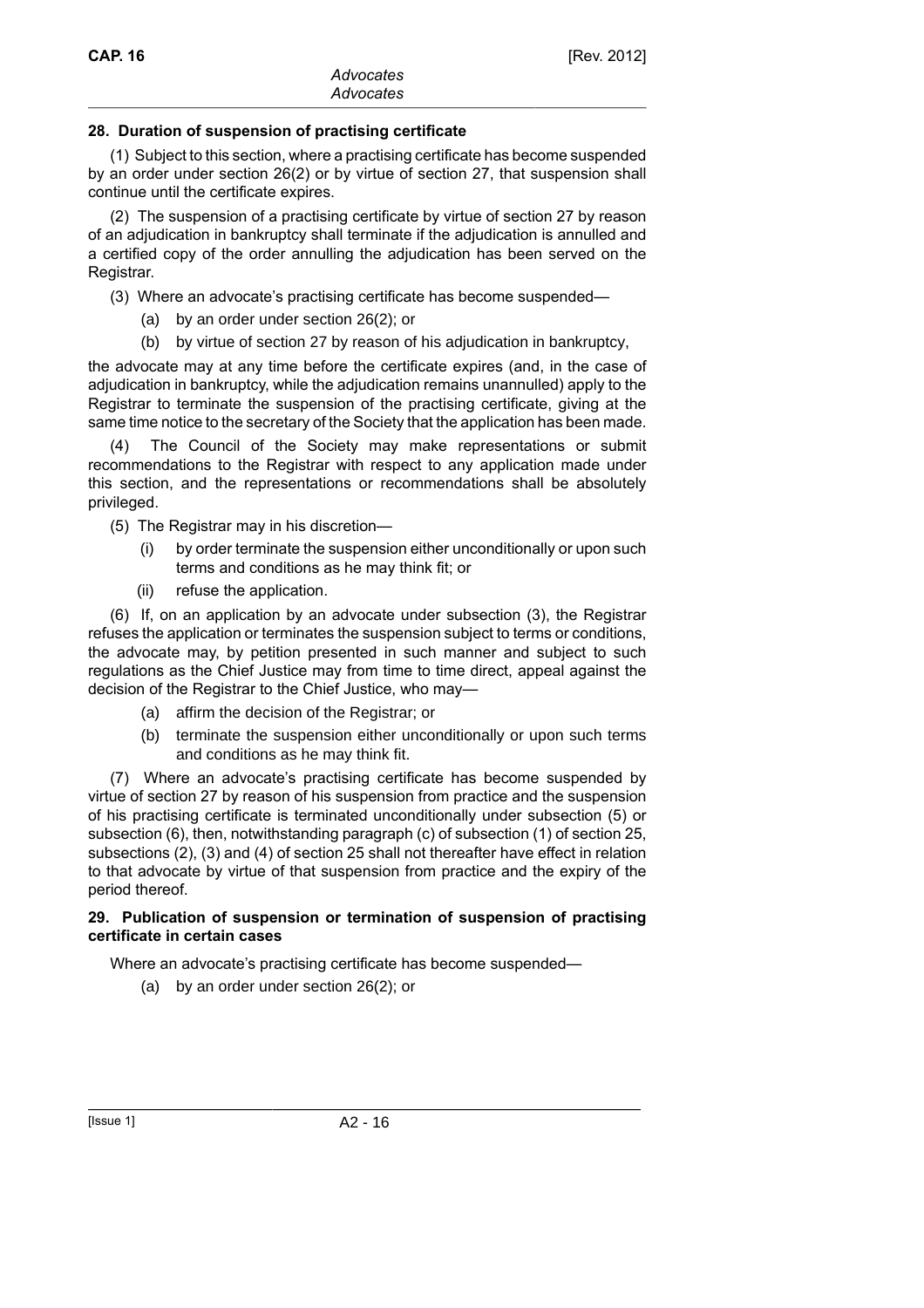(b) by virtue of section 27 by reason of his adjudication in bankruptcy,

the Registrar shall forthwith cause notice of that suspension to be published in the *Gazette* and a note thereof to be entered against the name of the advocate in the Roll; and where that suspension is terminated under subsection (2), subsection (3) or subsection (4) of section 28, the Registrar shall forthwith cause a note of that termination to be entered against the name of the advocate in the Roll and, if so requested in writing by the advocate, a note thereof to be published in the *Gazette*.

### **30. Evidence as to holding of practising certificate**

(1) Any list purporting to be published by authority of the Registrar and to contain the names of advocates who have obtained practising certificates for the current year before the 1st February in that year shall, until the contrary is proved, be evidence that the persons named therein as advocates holding such certificates as aforesaid for the current year are advocates holding such certificates.

(2) The absence from any such list of the name of any person shall, until the contrary is proved, be evidence that that person is not qualified to practise as an advocate under a certificate for the current year, but in the case of any such person an extract from the Roll certified as correct by the Registrar shall be evidence of the facts appearing in the extract.

**30A.** *Repealed by Act No. 9 of 2000, s. 60*.

**30B.** *Repealed by Act No. 9 of 2000, s. 61*.

**30C.** *Repealed by Act No. 9 of 2000, s. 62*.

### PART VIII – PROVISIONS WITH RESPECT TO UNQUALIFIED PERSONS ACTING AS ADVOCATES AND OFFENCES BY ADVOCATES

### **31. Unqualified person not to act as advocate**

(1) Subject to section 83, no unqualified person shall act as an advocate, or as such cause any summons or other process to issue, or institute, carry on or defend any suit or other proceedings in the name of any other person in any court of civil or criminal jurisdiction.

(2) Any person who contravenes subsection (1) shall—

- (a) be deemed to be in contempt of the court in which he so acts or in which the suit or matter in relation to which he so acts is brought or taken, and may be punished accordingly; and
- (b) be incapable of maintaining any suit for any costs in respect of anything done by him in the course of so acting; and
- (c) in addition be guilty of an offence.

[Act No. 2 of 2002, Sch.]

**32.** *Repealed by Act No. 27 of 2012, s. 50*.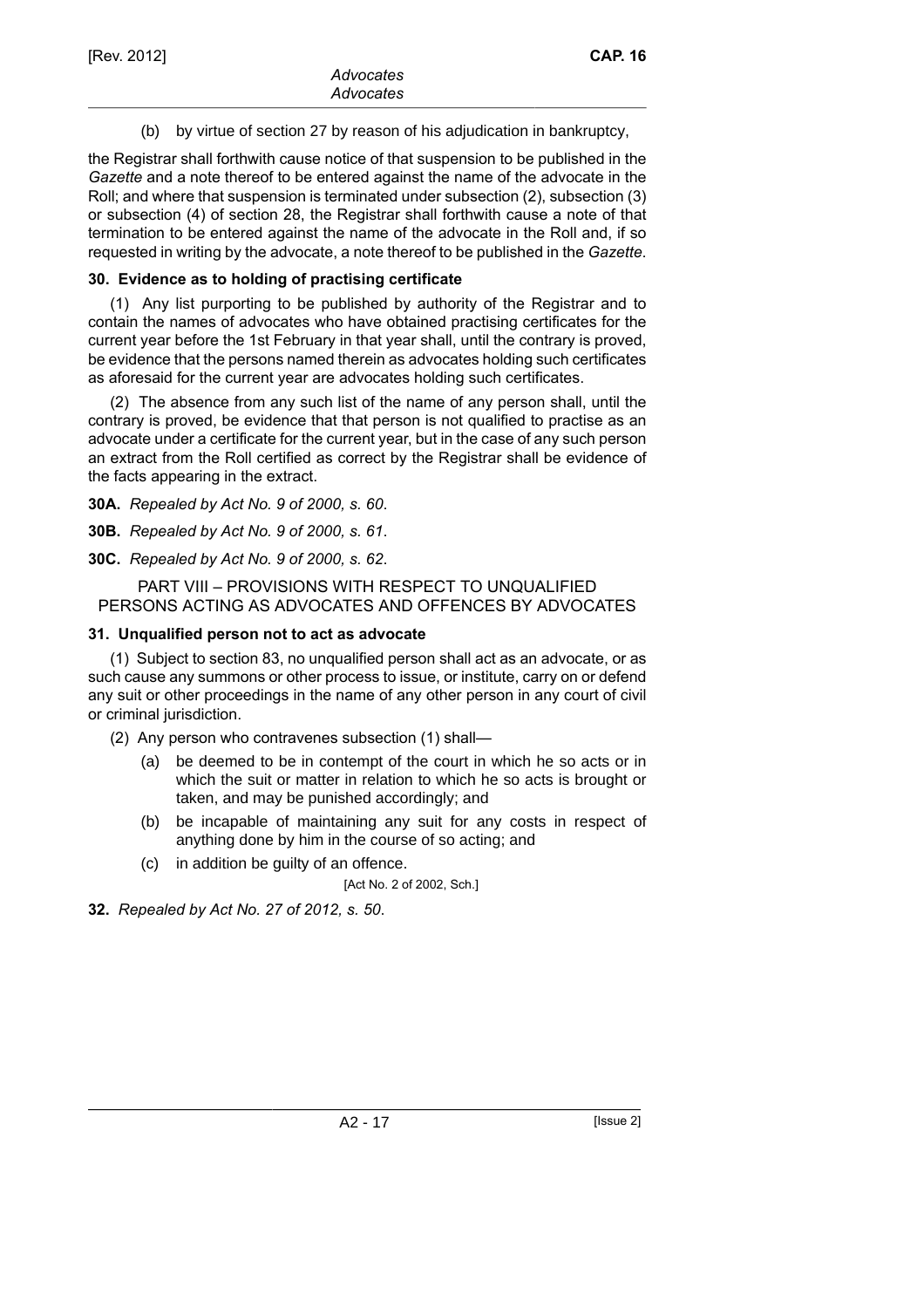### **32A. Employment as in-house Advocate**

(1) A person who is qualified to act as an advocate under this Act may be employed as an in-house advocate.

- (2) A person who is employed as an in-house advocate shall—
	- (a) be an independent professional legal advisor to his or her employer; and
	- (b) not charge fees for services rendered below the minimum prescribed fees under section 44.

[Act No. 12 of 2012, Sch.]

### **32B. Standards of work and remuneration**

(1) The Chief Justice shall, on the recommendation of the Council of the Society, prescribe—

- (a) the standards of work that may be performed by a person employed as an in-house advocate under this Act; and
- (b) the criteria for determining the remuneration payable to an in-house counsel by an employer.

(2) The employer of an in-house advocate shall not determine the remuneration of such advocate otherwise than in accordance with the criteria prescribed under subsection (1)(b).

(3) Notwithstanding subsection (2), the employer of an in-house advocate may, in making a determination under subsection (2), offer the advocate remuneration which is higher than that prescribed.

(4) Subject to subsection (3), a person who contravenes subsection (2) commits an offence.

[Act No. 12 of 2012, Sch.]

# **33. Penalty for pretending to be advocate**

Any unqualified person who wilfully pretends to be, or takes or uses any name, title, addition or description implying that he is, qualified or recognized by law as qualified to act as an advocate shall be guilty of an offence.

[Act No. 2 of 2002, Sch.]

*continued on page A2–19*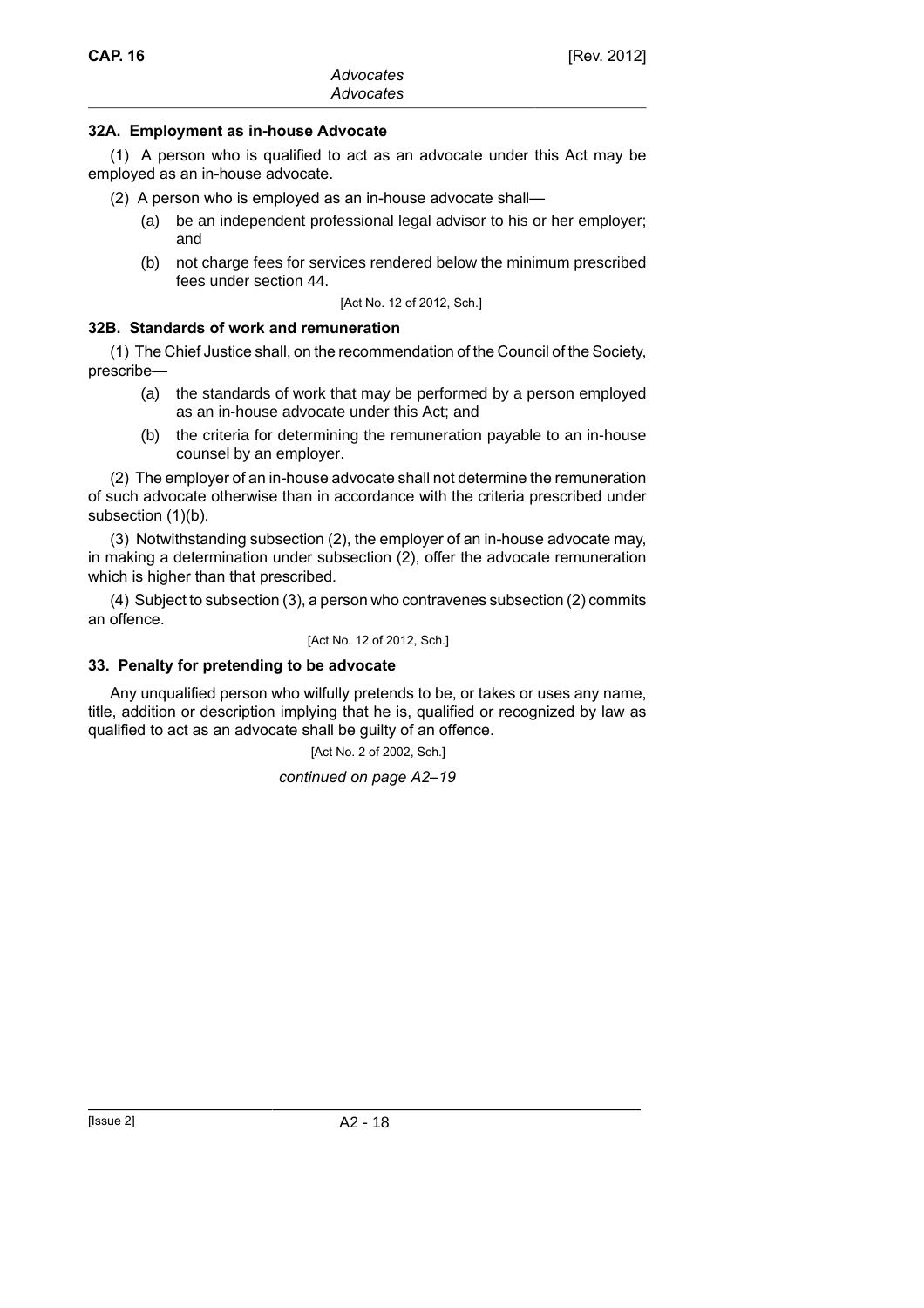# **34. Unqualified person not to prepare certain documents or instruments**

(1) No unqualified person shall, either directly or indirectly, take instructions or draw or prepare any document or instrument—

- (a) relating to the conveyancing of property; or
- (b) for, or in relation to, the formation of any limited liability company, whether private or public; or
- (c) for, or in relation to, an agreement of partnership or the dissolution thereof; or
- (d) for the purpose of filing or opposing a grant of probate or letters of administration; or
- (e) for which a fee is prescribed by any order made by the Chief Justice under section 44; or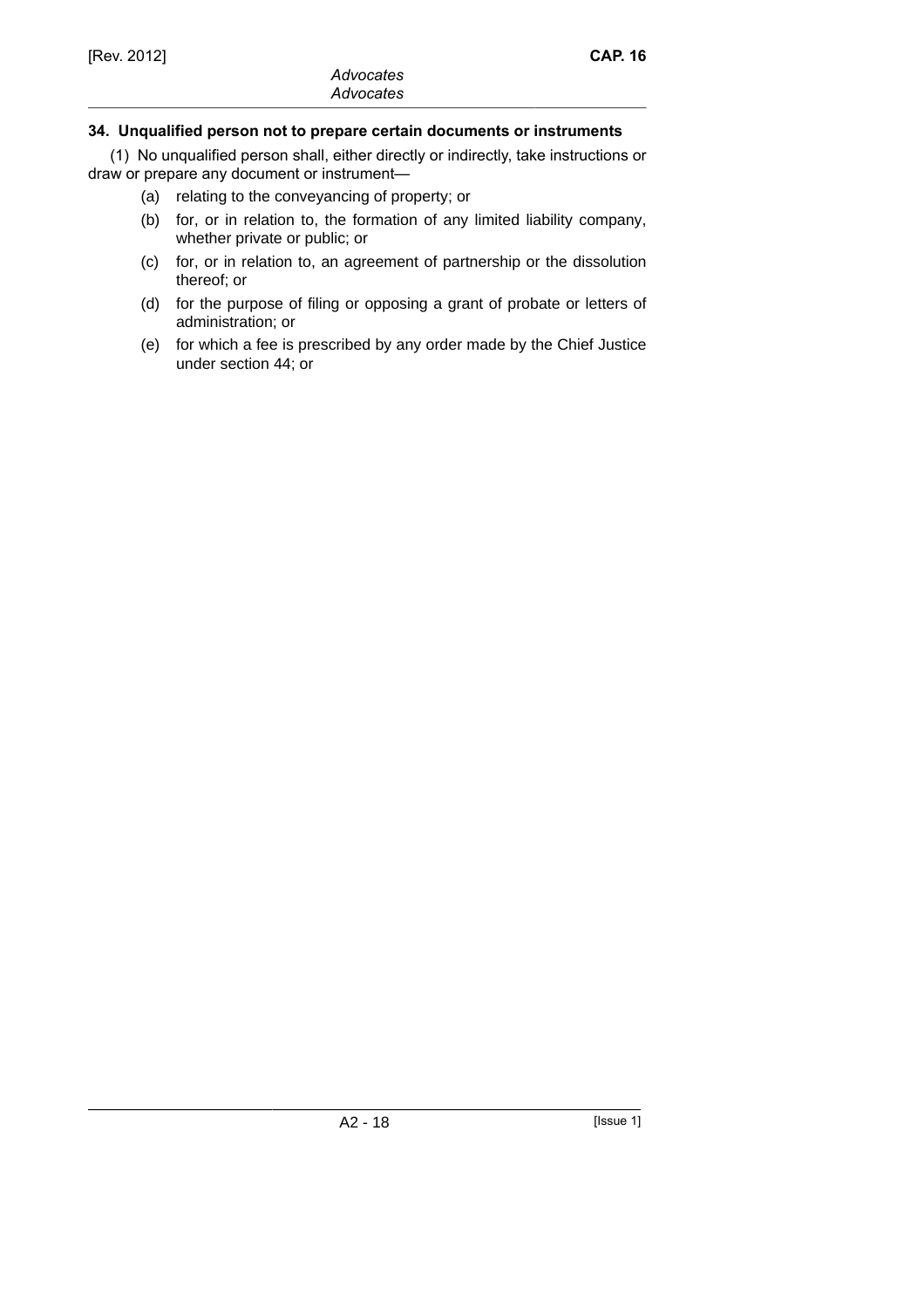(f) relating to any other legal proceedings;

nor shall any such person accept or receive, directly or indirectly, any fee, gain or reward for the taking of any such instruction or for the drawing or preparation of any such document or instrument:

Provided that this subsection shall not apply to—

- (i) any public officer drawing or preparing documents or instruments in the course of his duty; or
- (ii) any person employed by an advocate and acting within the scope of that employment; or
- (iii) any person employed merely to engross any document or instrument.

(2) Any money received by an unqualified person in contravention of this section may be recovered by the person by whom the same was paid as a civil debt recoverable summarily.

(3) Any person who contravenes subsection (1) shall be guilty of an offence.

- (4) This section shall not apply to—
	- (a) a will or other testamentary instrument; or
	- (b) a transfer of stock or shares containing no trust or limitation thereof. [Act No. 2 of 2002, Sch.]

#### **35. Instruments to be endorsed with name and address of drawer**

(1) Every person who draws or prepares, or causes to be drawn or prepared, any document or instrument referred to in section 34(1) shall at the same time endorse or cause to be endorsed thereon his name and address, or the name and address of the firm of which he is a partner and any person omitting so to do shall be guilty of an offence and liable to a fine not exceeding five thousand shillings in the case of an unqualified person or a fine not exceeding five hundred shillings in the case of an advocate:

Provided that, in the case of any document or instrument drawn, prepared or engrossed by a person employed, and whilst acting within the scope of his employment, by an advocate or by a firm of advocates, the name and address to be endorsed thereon shall be the name and address of such advocate or firm.

(2) The Registrar, the Registrar of Titles, the Principal Registrar of Government Lands, the Registrar-General, the Registrar of Companies and any other registering authority shall refuse to accept or recognize any document or instrument referred to in section 34(1) unless such document or instrument is endorsed in accordance with this section.

#### **36. Undercutting**

(1) Any advocate who holds himself out or allows himself to be held out, directly or indirectly and whether or not by name, as being prepared to do professional business at less than the remuneration prescribed, by order, under this Act shall be guilty of an offence.

(2) No advocate shall charge or accept, otherwise than in part payment, any fee or other consideration in respect of professional business which is less than the remuneration prescribed, by order, under this Act.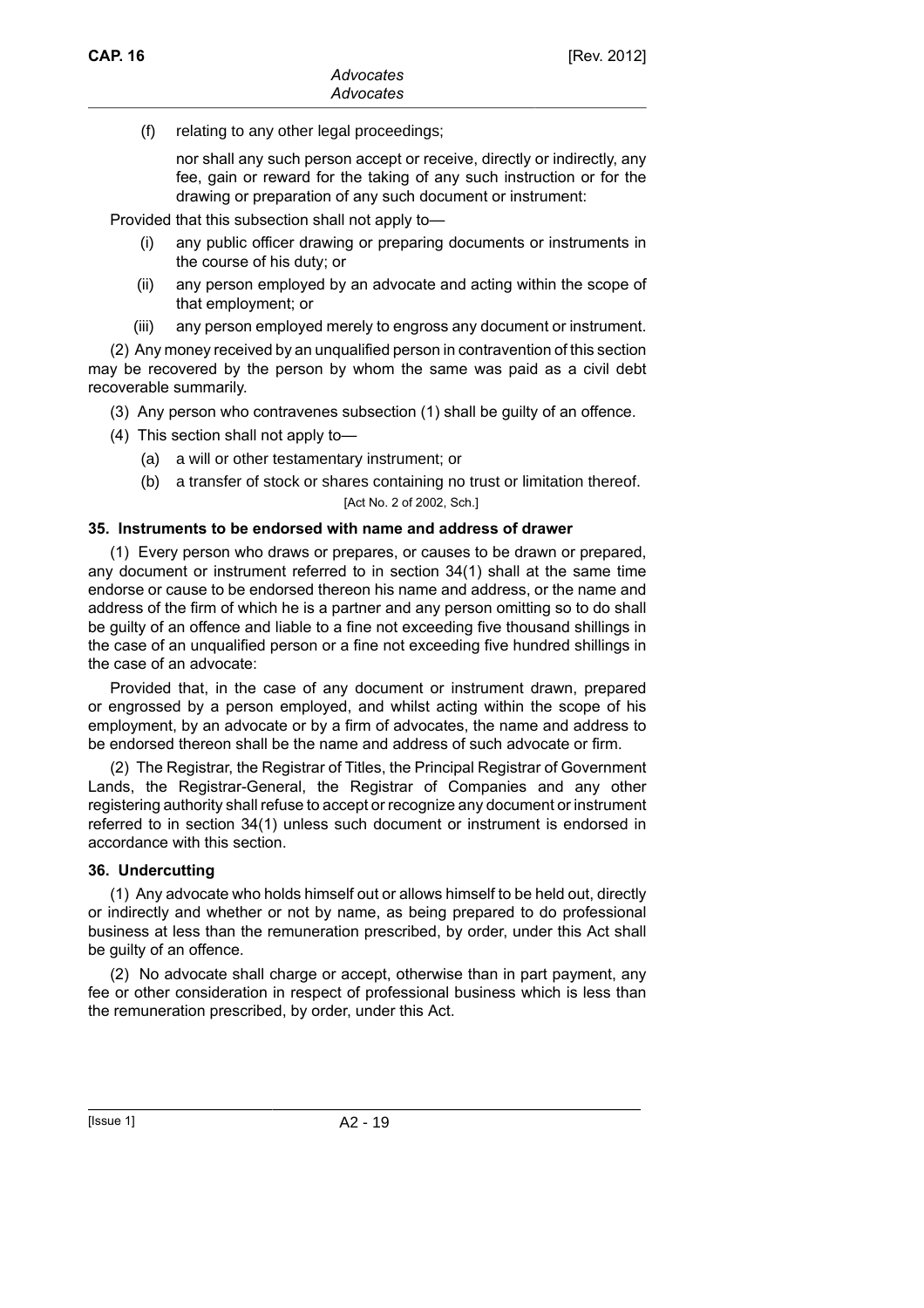# **37. Sharing profits**

Any advocate who agrees to share his profits in respect of any professional business, whether contentious or non-contentious, with any person not being an advocate or other duly qualified legal practitioner (by whatever name called) shall be guilty of an offence:

Provided that this section shall not apply to the payment of any bonus to any of his employees by an advocate, being a bonus based or calculated on the advocate's total earnings or profits in respect of any period.

### **38. Touts**

(1) Any unqualified person who, in consideration of any payment or other advantage to himself or any other person, procures or attempts to procure the employment of an advocate as such in any suit or matter or solicits from an advocate any such payment or advantage in consideration of such employment shall be deemed to be a tout for the purposes of this section.

(2) The Chief Justice may, if satisfied that any person has acted as a tout, by order exclude such person from the employment by an advocate in his practice as such.

### **39. Advocate not to act as agent for unqualified person**

Any advocate who acts as agent in any suit, or in any matter in bankruptcy, for any unqualified person, or permits his name, or that of any firm of which he is a partner, to be made use of in any such suit or matter, upon the account or for the profit of any unqualified person or who does any other act enabling an unqualified person to appear, act or practise in any respect as an advocate in such suit or matter, or who in any way assists any unqualified person in any cause or matter in which he knows that such person is contravening or intends to contravene this Act, shall be guilty of an offence.

# **40. No costs recoverable where unqualified person acts as advocate**

No costs in respect of anything done by an unqualified person in contravention of this Part shall be recoverable in any suit or matter by any person.

# **41. Employment by advocate of persons struck-off the Roll or suspended**

(1) No advocate shall, in connection with his practice as an advocate, without the written permission of the Council of the Society, which may be given for such period and subject to such conditions as the Council thinks fit, employ or remunerate any person who to his knowledge is disqualified from practising as an advocate by reason of the fact that his name has been struck off the Roll, otherwise than at his own request, or is suspended from practising as an advocate.

(2) An advocate aggrieved by the refusal of the Council of the Society to grant any permission referred to in subsection (1), or by conditions attached by the Council to the grant thereof, may appeal to the Chief Justice, who may confirm the refusal or the conditions, as the case may be, or may, in lieu of the Council, grant such permission for such period and subject to such conditions as he thinks fit.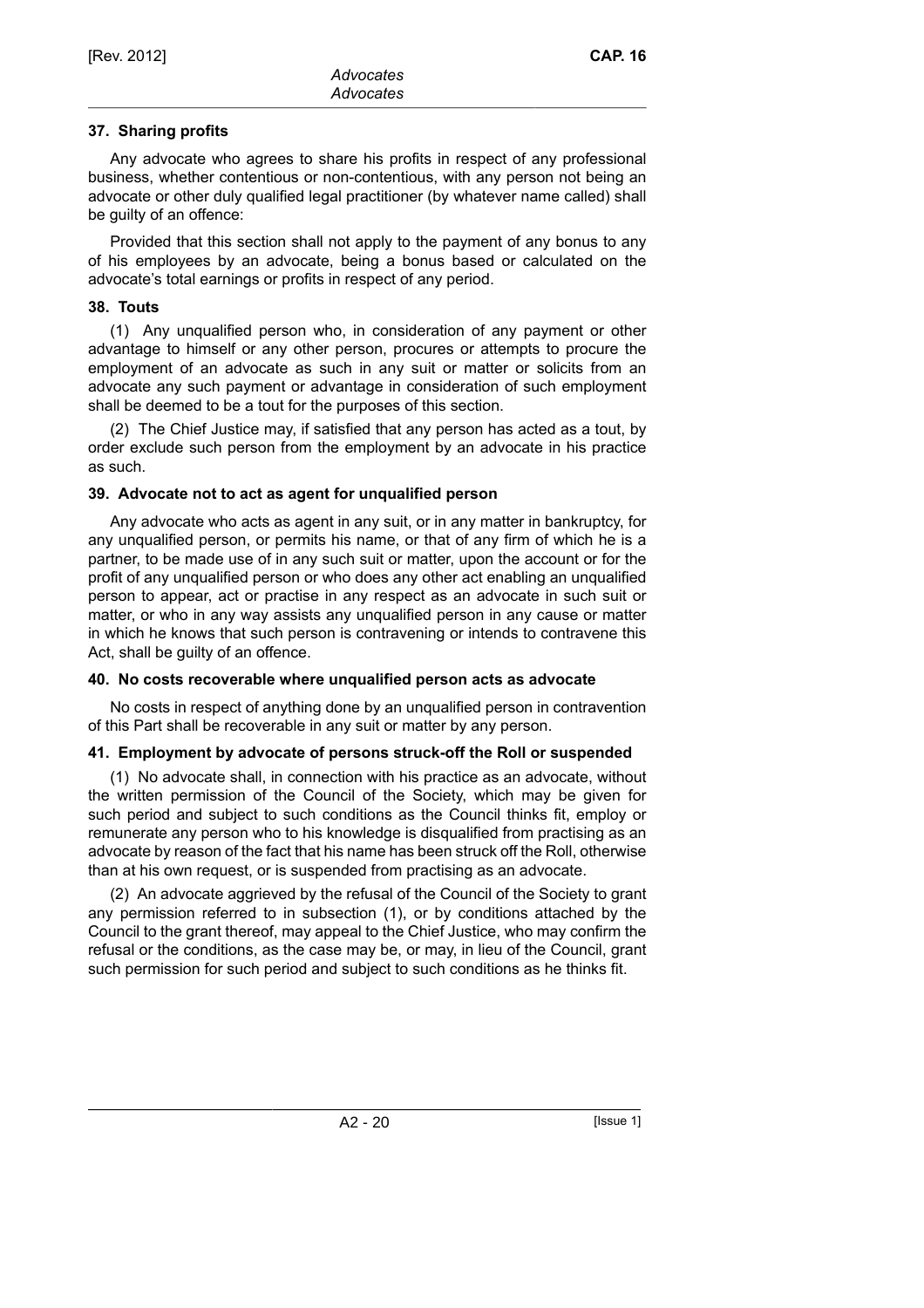(3) If any advocate acts in contravention of this section or of the conditions subject to which any permission has been given thereunder he shall be liable to proceedings under section 60.

### **42. Penalty for failure to disclose fact of having been struck-off, etc.**

(1) Any person who, whilst he is disqualified from practising as an advocate by reason of the fact that he has been struck off the Roll, otherwise than at his own request, or is suspended from practising as an advocate, seeks or accepts employment by an advocate in connection with the advocate's practice without previously informing him that he is so disqualified as aforesaid shall be guilty of an offence and liable to a fine not exceeding fifty thousand shillings, or to imprisonment for a term not exceeding two years, or to both.

(2) *Deleted by Act No. 2 of 2002, Sch*.

[Act No. 2 of 2002, Sch.]

# **43. Offences by bodies corporate**

(1) If any act is done by a body corporate or by any director, officer or servant thereof, of such a nature or in such a manner as to be calculated to imply that the body corporate is qualified, or recognized by law as qualified, to act as an advocate, the body corporate shall be guilty of an offence and liable to a fine not exceeding fifty thousand shillings for each such offence, and, in the case of an act done by any director, officer or servant of the corporation, he shall, without prejudice to the liability of the corporation, be guilty of an offence and liable to a fine not exceeding twenty-five thousand shillings for each such offence.

(2) In this Part, references to unqualified persons and to persons include references to bodies corporate.

# PART IX – REMUNERATION OF ADVOCATES

#### **44. Chief Justice may make orders prescribing remuneration**

(1) The Council of the Society may make recommendation to the Chief Justice on all matters relating to the remuneration of advocates, and the Chief Justice, having considered the same, may by order, prescribe and regulate in such manner as he thinks fit the remuneration of advocates in respect of all professional business, whether contentious or non-contentious.

(2) An order made under this section in respect of non-contentious business may, as regards the mode of remuneration, prescribe that it shall be according to a scale of rates of commission or percentage, varying or not in different classes of business or by a gross sum, or by a fixed sum for each document prepared or perused, without regard to length, or in any other mode, or partly in one mode or partly in another, and may regulate the amount of remuneration with reference to all or any of the following, among other, considerations, that is to say—

- (a) the position of the party for whom the advocate is concerned in the business, that is, whether as vendor or purchaser, lessor or lessee, mortgagor or mortgagee, and the like;
- (b) the place where, and the circumstances in which, the business or any part thereof is transacted;
- (c) the amount of the capital money or rent to which the business relates;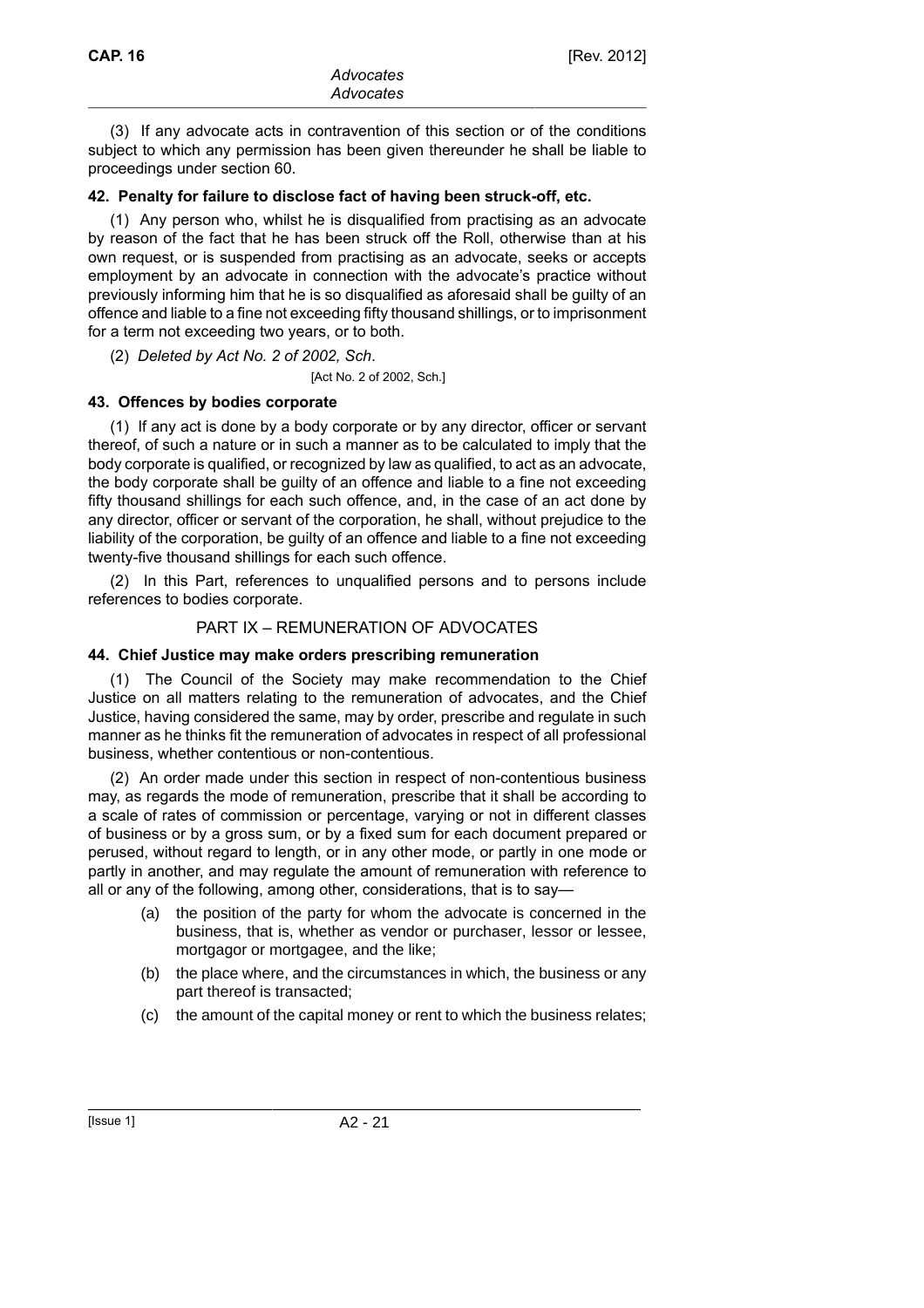- (d) the skill, labour and responsibility involved therein on the part of the advocate;
- (e) the number and importance of the documents prepared or perused, without regard to length.
- (3) An order made under this section may authorize and regulate—
	- (a) the taking by an advocate from his client of security for payment of any remuneration to be ascertained by taxation or otherwise, which may become due to him under any such order; and
	- (b) the allowance of interest.

(4) So long as an order made under this section in respect of non-contentious business is in operation, taxation of bills of costs of advocates in respect of noncontentious business shall, subject to section 45, be regulated by that order.

### **45. Agreements with respect to remuneration**

(1) Subject to section 46 and whether or not an order is in force under section 44, an advocate and his client may-

- (a) before, after or in the course of any contentious business, make an agreement fixing the amount of the advocate's remuneration in respect thereof;
- (b) before, after or in the course of any contentious business in a civil court, make an agreement fixing the amount of the advocate's instruction fee in respect thereof or his fees for appearing in court or both;
- (c) before, after or in the course of any proceedings in a criminal court or a court martial, make an agreement fixing the amount of the advocate's fee for the conduct thereof,

and such agreement shall be valid and binding on the parties provided it is in writing and signed by the client or his agent duly authorized in that behalf.

(2) A client may apply by chamber summons to the Court to have the agreement set aside or varied on the grounds that it is harsh and unconscionable, exorbitant or unreasonable, and every such application shall be heard before a judge sitting with two assessors, who shall be advocates of not less than five years' standing appointed by the Registrar after consultation with the chairman of the Society for each application and on any such application the Court, whose decision shall be final, shall have power to order—

- (a) that the agreement be upheld; or
- (b) that the agreement be varied by substituting for the amount of the remuneration fixed by the agreement such amount as the Court may deem just; or
- (c) that the agreement be set aside; or
- (d) that the costs in question be taxed by the Registrar,

and that the costs of the application be paid by such party as it thinks fit.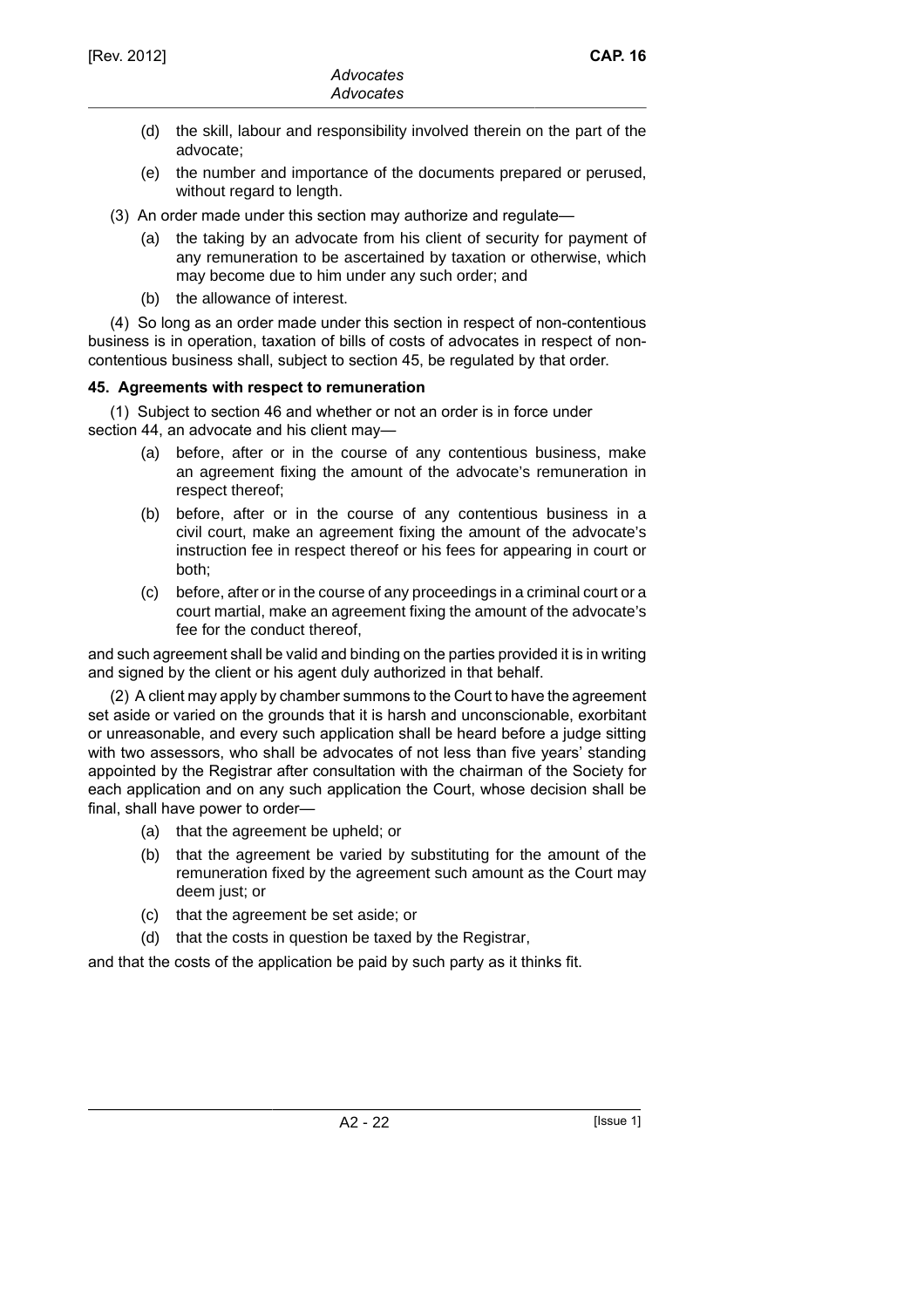(2A) An application under subsection (2) may be made within one year after the making of the agreement, or within three months after a demand in writing by the advocate for payment under the agreement by way of rendering a fee note or otherwise, whichever is the later.

(3) An agreement made by virtue of this section, if made in respect of contentious business, shall not affect the amount of, or any rights or remedies for the recovery of, any costs payable by the client to, or to the client by, any person other than the advocate, and that person may, unless he has otherwise agreed, require any such costs to be taxed according to the rules for the time being in force for the taxation thereof:

Provided that any such agreement shall be produced on demand to a taxing officer and the client shall not be entitled to recover from any other person, under any order for the payment of any costs to which the agreement relates, more than the amount payable by him to his advocate in respect thereof under the agreement.

(4) Where any agreement made by virtue of this section is made by the client as the guardian or committee of, or trustee under deed or will for, any person whose property will be chargeable with the whole or any part of the amount payable under the agreement, the advocate shall, before payment thereunder is accepted or demanded and in any event within six months after its due date, apply by chamber summons to the Court for approval of such agreement, and every such application shall be dealt with in accordance with subsection (2).

(5) If, after an advocate has performed part only of the business to which any agreement made by virtue of this section relates, such advocate dies or becomes incapable of acting, or the client changes his advocate as, notwithstanding the agreement, he shall be entitled to do, any party, or the legal personal representatives of any party, to such agreement may apply by chamber summons to the Court to have the agreement set aside or varied, and every such application shall be dealt with in accordance with subsection (2):

Provided that, in the case of a client changing his advocate, the Court shall have regard to the circumstances in which the change has taken place and, unless of opinion that there has been default, negligence, improper delay or other conduct on the part of the advocate affording to the client reasonable ground for changing his advocate, shall allow the advocate the full amount of the remuneration agreed to be paid to him.

(6) Subject to this section, the costs of an advocate in any case where an agreement has been made by virtue of this section shall not be subject to taxation nor to section 48.

[Act No. 2 of 2002, Sch.]

#### **46. Invalid agreements**

Nothing in this Act shall give validity to—

- (a) any purchase by an advocate of the interest, or any part of the interest, of his client in any suit or other contentious proceeding; or
- (b) any agreement relieving any advocate from responsibility for professional negligence or any other responsibility to which he would otherwise be subject as an advocate; or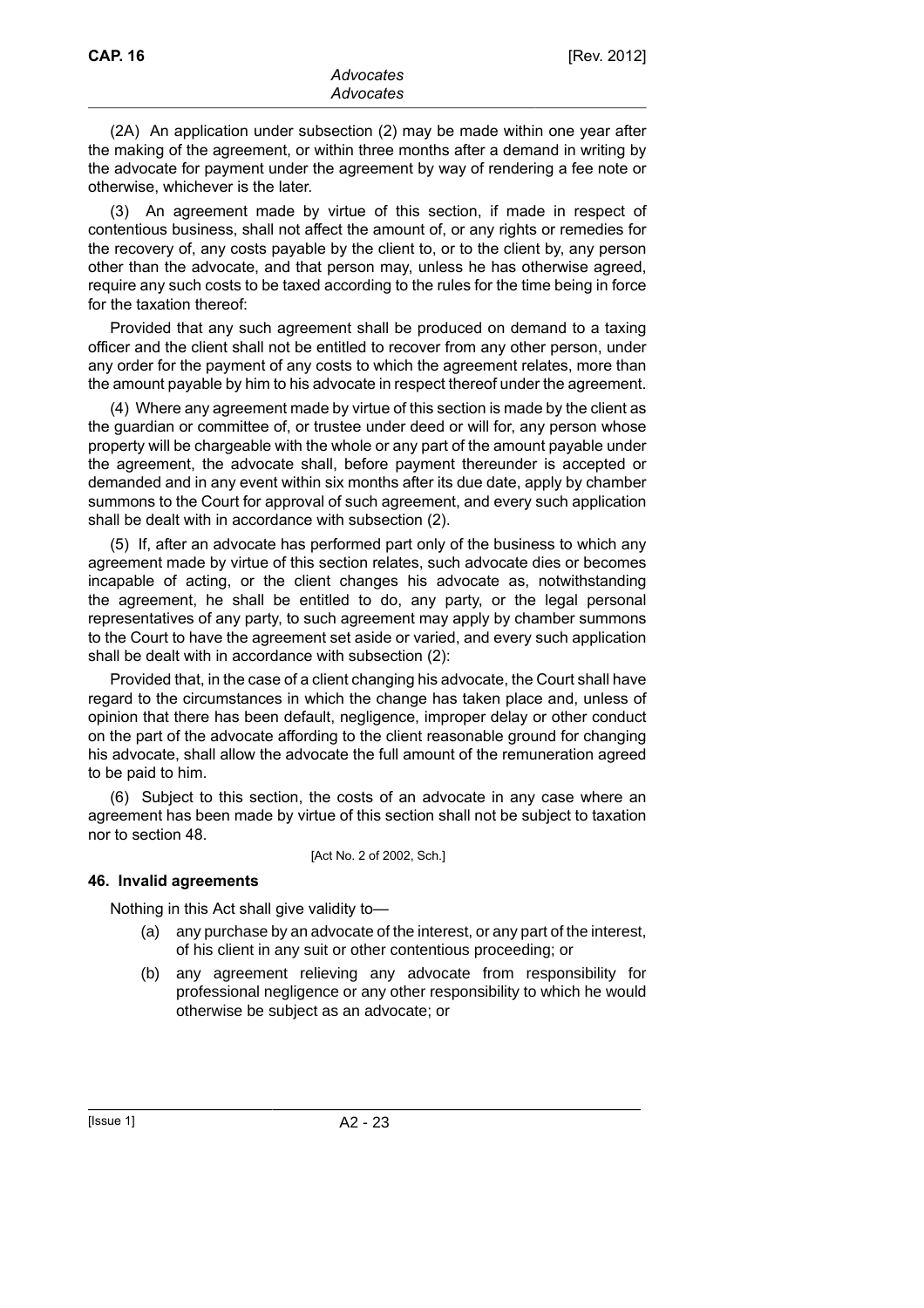- (c) any agreement by which an advocate retained or employed to prosecute or defend any suit or other contentious proceeding stipulates for payment only in the event of success in such suit or proceeding or that the advocate shall be remunerated at different rates according to the success or failure thereof; or
- (d) any agreement by which an advocate agrees to accept, in respect of professional business, any fee or other consideration which shall be less than the remuneration prescribed by any order under section 44 respect of that business or more than twenty-five per centum of the general damages recovered less the party and party costs as taxed or agreed; or
- (e) any disposition, contract, settlement, conveyance, delivery, dealing or transfer which is, under the law relating to bankruptcy, invalid against a trustee or creditor in any bankruptcy or composition.

#### [Act No. 2 of 2002, Sch.]

### **47. Power of court to order advocate to deliver his bill and to deliver up deed**

(1) The jurisdiction of the Court to make orders for the delivery by an advocate of a bill of costs, and for the delivery up of or otherwise in relation to, any deeds, documents or papers in his possession, custody or power, is hereby declared to extend to cases in which no business has been done by him in the Court.

(2) In this section and in sections 48, 49 and 50 **"advocate"** includes the executors, administrators and assignees of the advocate in question.

#### **48. Action for recovery of costs**

(1) Subject to this Act, no suit shall be brought for the recovery of any costs due to an advocate or his firm until the expiry of one month after a bill for such costs, which may be in summarized form, signed by the advocate or a partner in his firm, has been delivered or sent by registered post to the client, unless there is reasonable cause to be verified by affidavit filed with the plaint, for believing that the party chargeable therewith is about to quit Kenya or abscond from the local limits of the Court's jurisdiction, in which event action may be commenced before expiry of the period of one month.

(2) Subject to subsection (1), a suit may be brought for the recovery of costs due to an advocate in any court of competent jurisdiction.

(3) Notwithstanding any other provisions of this Act, a bill of costs between an advocate and a client may be taxed notwithstanding that no suit for recovery of costs has been filed.

#### [Act No. 2 of 2002, Sch.]

# **49. Procedure in action where quantum of costs is challenged by defence**

Where, in the absence of an agreement for remuneration made by virtue of section 45, a suit has been brought by an advocate for the recovery of any costs and a defence is filed disputing the reasonableness or quantum thereof—

(a) no judgment shall be entered for the plaintiff, except by consent, until the costs have been taxed and certified by the taxing officer;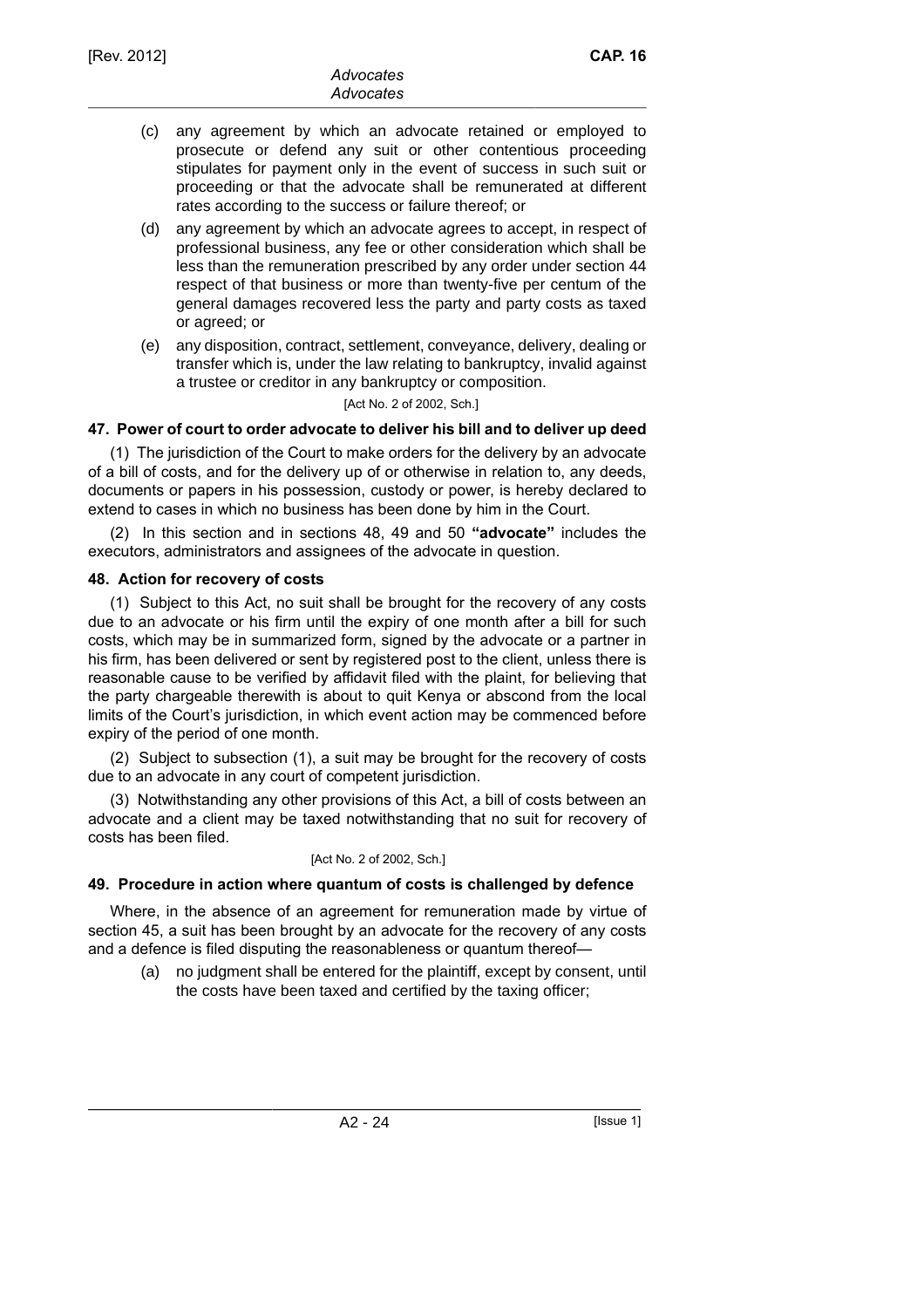- (b) unless the bill of costs on which the suit is based is fully itemised, the plaintiff shall file a fully itemized bill of the costs within fourteen days from the date of service of the defence, or such further period as may be allowed by the court, and shall serve a copy thereof on the defendant, and, if the total amount of such bill exceeds the amount sued for, the prayer of the plaintiff shall, subject to the court's pecuniary jurisdiction, be deemed to be increased accordingly and all consequential amendments to the pleadings may be made;
- (c) no court or filing fee shall be payable on filing a bill of costs required by this section, but, if thereby the amount for which judgment is prayed in the plaint is deemed to be increased under paragraph (b), the plaintiff shall pay to the court such court or filing fee as may be appropriate to the increase; and
- (d) at any time after the bill of costs has been filed, and before the suit has been set down for hearing, any party to the action may take out a summons for directions as to whether such bill should be taxed by the taxing officer before the suit is heard.

# **50. Taxation on application of third parties, beneficiaries under trust, etc.**

(1) Where a person other than the person who is the party chargeable with a bill of costs is liable to pay the bill either to the advocate or to the party chargeable with the bill, or where a person is interested in any property in the hands or under the control of a trustee, executor or administrator, out of which property the trustee, executor or administrator has paid or is liable to pay the bill, that person or his administrators, executors or assignees may apply to the Court for an order for the taxation of the bill as if he were the party chargeable therewith, and the Court, having regard to the extent and nature of the interest of the person, may make any order thereon which it would have been competent to make if the application had been made by that party:

Provided that no order for taxation of a bill shall be made under this section in any case where—

- (i) the bill has previously been taxed; or
- (ii) the application is made more than six months after the date on which the bill was rendered to the party chargeable therewith or three months after the date on which the bill was paid, or the date when the party making the application became entitled to do so, whichever is the earliest.

(2) If an applicant under subsection (1) pays or has paid any money to the advocate in respect of a bill of costs payable out of property in the hands or under the control, of a trustee, executor or administrator he shall have the same right to be paid that money by the trustee, executor or administrator chargeable with the bill as the advocate had.

(3) The Court may, if it orders taxation of the bill under this section, order the advocate to deliver to the applicant a copy of the bill upon payment of the costs of that copy.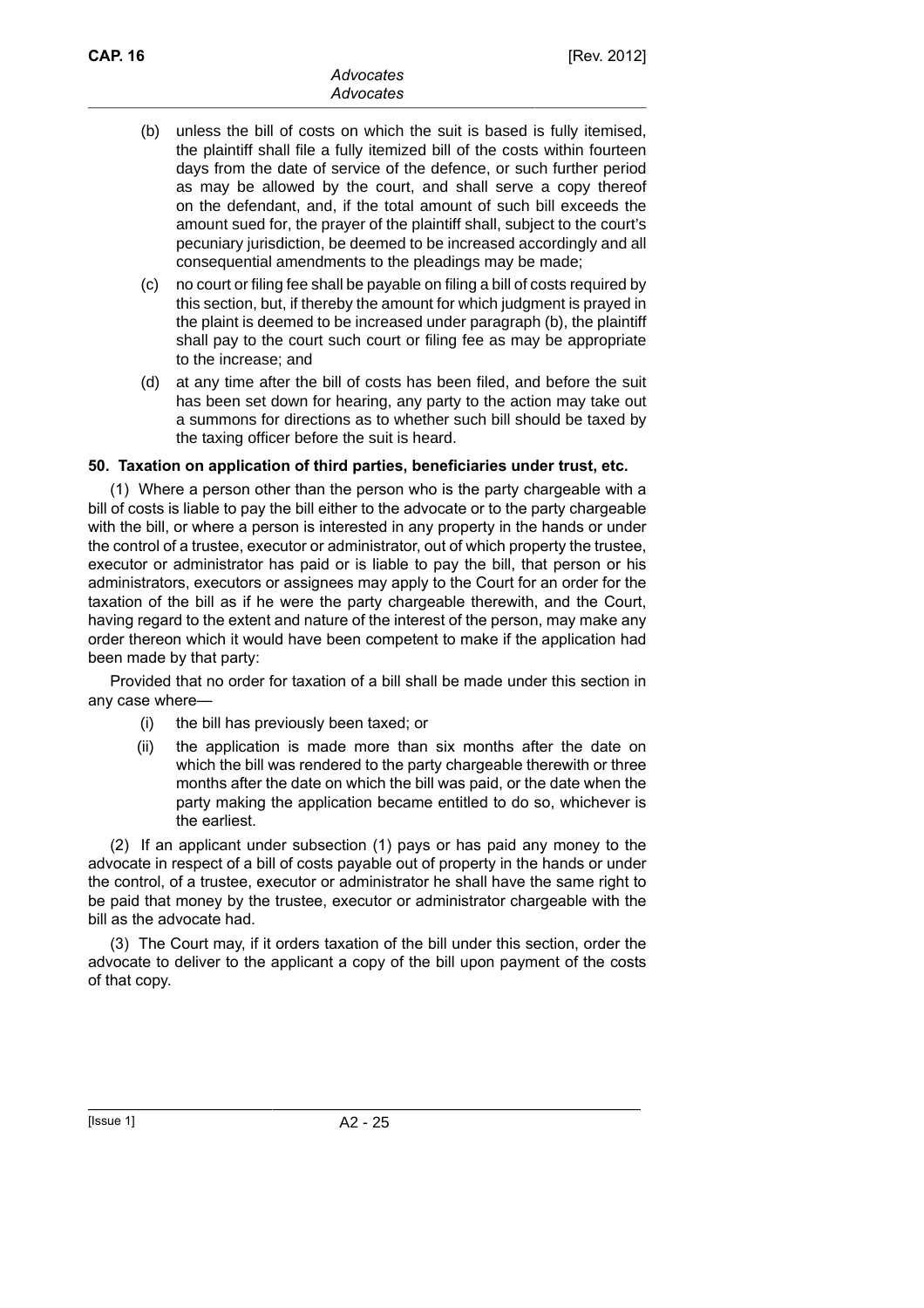### **51. General provisions as to taxation**

(1) Every application for an order for the taxation of an advocate's bill or for the delivery of such a bill and the delivering up of any deeds, documents and papers by an advocate shall be made in the matter of that advocate.

(2) The certificate of the taxing officer by whom any bill has been taxed shall, unless it is set aside or altered by the Court, be final as to the amount of the costs covered thereby, and the Court may make such order in relation thereto as it thinks fit, including, in a case where the retainer is not disputed, an order that judgment be entered for the sum certified to be due with costs.

### **52. Charging orders**

Any court in which an advocate has been employed to prosecute or defend any suit or matter may at any time declare the advocate entitled to a charge on the property recovered or preserved through his instrumentality for his taxed costs in reference to that suit or matter, and may make orders for the taxation of the costs and for raising money to pay or for paying the costs out of the property so charged as it thinks fit, and all conveyances and acts done to defeat, or operating to defeat, that charge shall, except in the case of a conveyance to a *bona fide* purchaser for value without notice, be void as against the advocate:

Provided that no order shall be made if the right to recover the costs is barred by limitation.

### PART X – COMPLAINTS COMMISSION

# **53. Establishment of Complaints Commission**

(1) There is hereby established a Complaints Commission (in this Part referred to as "the Commission") which shall consist of such commissioner or commissioners as shall be appointed by the President for the purpose of enquiring into complaints against any advocate, firm of advocates, or any member or employees thereof.

(2) If a single commissioner is appointed under subsection (1) he shall be a person who is qualified to be appointed as a Judge of the High Court under Chapter IV of the Constitution, and if more than one commissioner is appointed then one commissioner shall be so qualified.

(3) The Commission may require any person, whom it considers necessary for the purpose of carrying out its duties under this section, to assist it in so doing.

(3A) Any person who, without lawful excuse, fails or refuses to assist the Commission when required to do so under subsection (3) shall be guilty of an offence.

(4) It shall be the duty of the Commission to receive and consider a complaint made by any person, regarding the conduct of any advocate, firm of advocates, or any member or employee thereof; and—

- (a) if it appears to the Commission that there is no substance in the complaint it shall reject the same forthwith; or
- (b) if it appears to the Commission whether before or after investigation that there is substance in the complaint but that the matter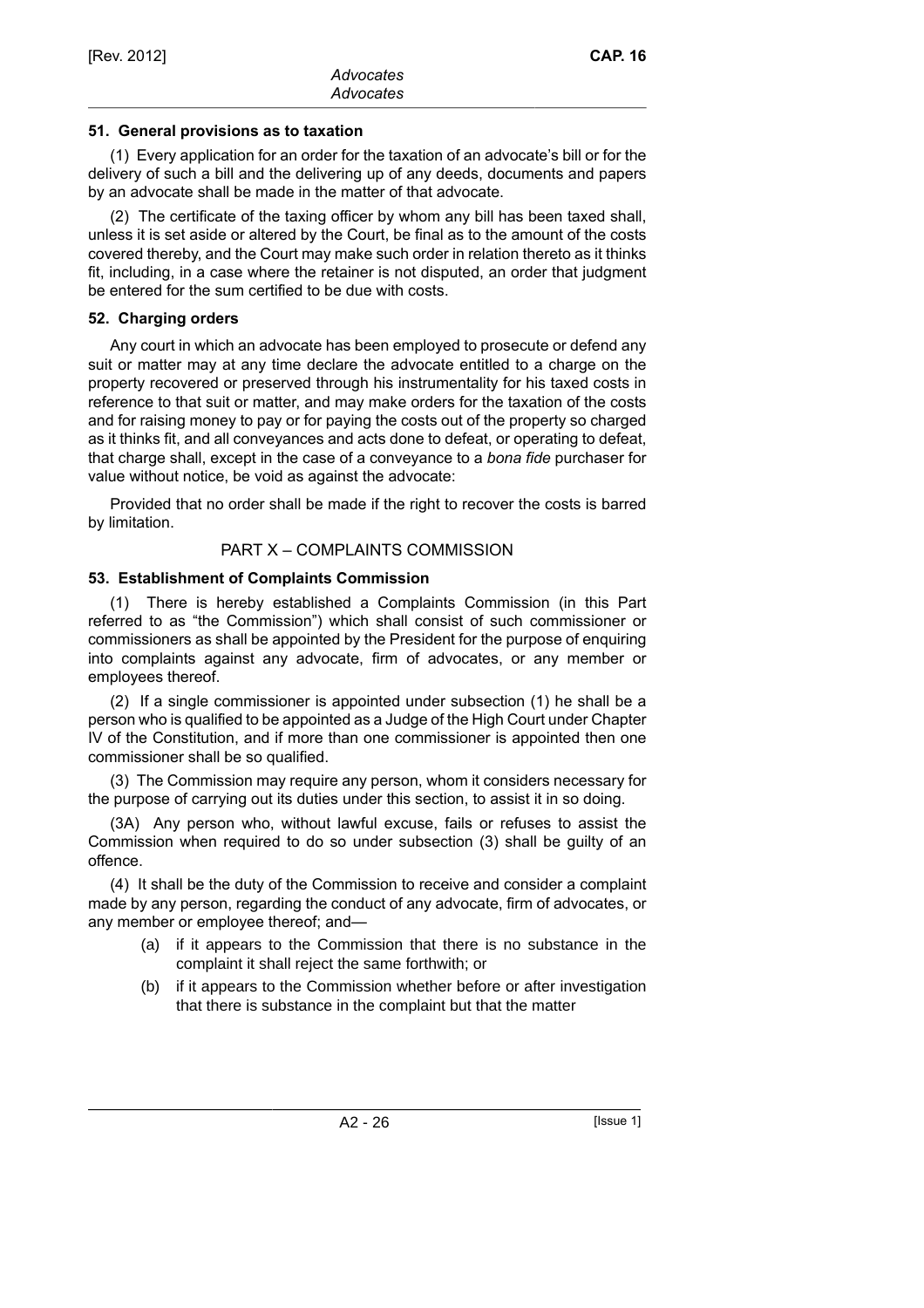- (c) if it appears to the Commission that there is substance in the complaint but that it does not constitute a disciplinary offence it shall forthwith notify the person or firm against whom the complaint has been made of the particulars of the complaint and call upon such person or firm to answer the complaint within such reasonable period as shall be specified by the Commission in such notification; or
- (d) upon the expiration of the period specified under paragraph (c), the Commission shall proceed to investigate the matter for which purpose it shall have power to summon witnesses, to require the production of such documents as it may deem necessary, to examine witnesses on oath and generally take all such steps as it may consider proper and necessary for the purpose of its inquiry and shall, after hearing any submissions made to it by or on behalf of the complainant and the person or firm against whom the complaint has been made, make such an order or award in accordance with this section as it shall in the circumstances of the case consider just and proper; or
- (e) if it appears to the Commission that there is substance in a complaint but that the circumstances of the case do not disclose a disciplinary offence with which the Disciplinary Committee can properly deal and that the Commission itself should not deal with the matter but that the proper remedy for the complainant is to refer the matter to the courts for appropriate redress the Commission shall forthwith so advise the complainant.

(5) In all cases which do not appear to the Commission to be of serious or aggravated nature, the Commission shall endeavour to promote reconciliation and encourage and facilitate an amicable settlement between the parties to the complaint.

(6) If the Commission considers that the complainant has suffered loss or damage by reason of the advocate's conduct, the Commission may, by order, award such complainant compensation or reimbursement not exceeding one hundred thousand shillings.

(6A) An order made under subsection (6) shall be registered with the Court and shall thereupon be enforceable in the same manner as an order of the Court to the like effect.

(6B) Where the matter before the Commission relates to surrender of funds or property by an advocate to a client, the Commission may order the surrender of all refunds or property which the advocate does not dispute:

Provided that this subsection shall not apply where the complainant has filed a civil suit against the advocate in respect of the same funds or property.

(6C) An advocate against whom an order is made under this section and who has not appealed against such order under section 62 may apply to the Disciplinary Committee for a review of the Order.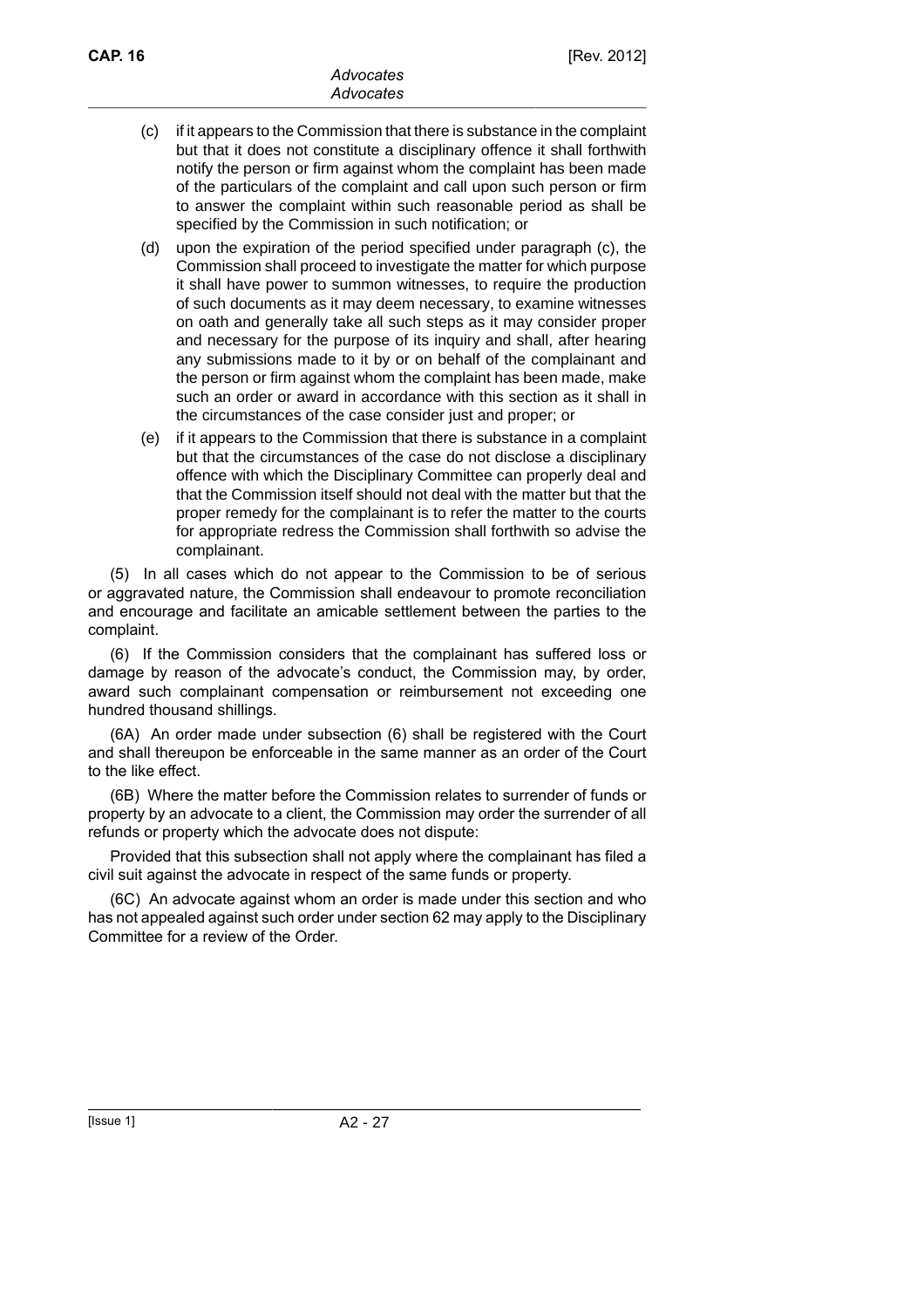(6D) The Commission may, in hearing a complaint against an advocate, order such advocate to produce to the Commission a detailed fee note for purposes of taxation of the bill of costs:

Provided that where the advocate fails to produce such fee note within 14 days from the date of such order, the Commission may assess the advocate's fee in such sum as it deems fit.

(6E) The Commission may investigate the accounts of an advocate against whom a complaint has been made and for that purpose may order such advocate to produce all relevant books and documents to the Commission or to an accountant engaged before the Commission in that behalf.

(7) The Commission may issue a warrant for the levy of the amount of any sum ordered to be paid by virtue of this section on the immovable and movable property of the person or firm by whom the compensation is ordered to be paid by distress and sale under warrant, and such warrant shall be enforced as if it was a warrant issued by the Court.

(8) Any party aggrieved by a decision or order of the Commission under this section may appeal to the High Court and the determination of any such appeal shall be final.

(9) The Commission shall publish a quarterly report as to the complaints dealt with by it in that quarter and the report shall be made in such manner and be in such form as shall be prescribed by rules made under subsection (3) of section 54.

[Act No. 2 of 2002, Sch.]

### **53A. Remuneration of Commissioner**

(1) There shall be paid to the Commissioner such remuneration by way of salary, allowance, pension or gratuity as shall be determined by the President.

(2) The remuneration referred to in subsection (1) shall be paid out of moneys provided by Parliament.

#### [Act No. 21 of 1990, Sch.]

#### **54. Secretary and staff of Commission and rules relating thereto**

(1) There shall be a secretary to the Commission who shall be appointed by the Attorney-General.

(2) The Attorney-General shall provide such public officers as are necessary for the proper and efficient exercise of the duties and functions of the Commission.

The Attorney-General may make rules regulating the structure and operation of the Commission and for the carrying into effect its functions under this Part.

# PART XI – DISCIPLINE

# **55. Advocates to be officers of Court**

Every advocate and every person otherwise entitled to act as an advocate shall be an officer of the Court and shall be subject to the jurisdiction thereof and, subject to this Act, to the jurisdiction of the Disciplinary Tribunal: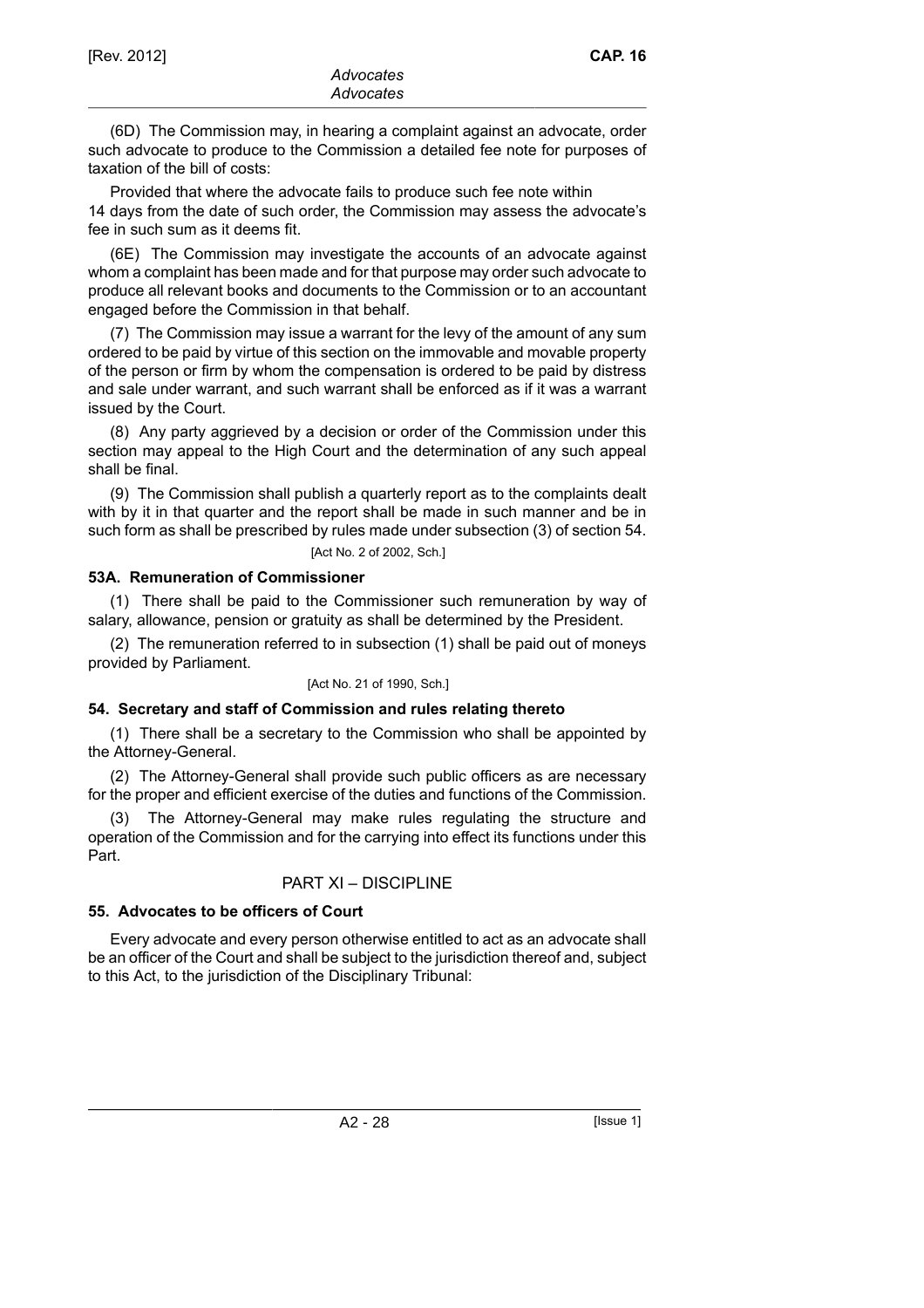Provided that the persons mentioned in section 10, other than those included in paragraph (c) of that section, shall not be subject to the jurisdiction of the Disciplinary Tribunal.

[Act No. 12 of 2012, Sch.]

#### **56. Savings of disciplinary powers of Court**

Nothing in this Act shall supersede, lessen or interfere with the powers vested in the Chief Justice or any of the judges of the Court to deal with misconduct or offences by an advocate, or any person entitled to act as such, committed during, or in the course of, or relating to, proceedings before the Chief Justice or any judge.

#### **57. Establishment of Disciplinary Tribunal**

(1) There is established a tribunal to be known as the Disciplinary Tribunal (in this Part referred to as **"the Tribunal"**) which shall consist of—

- (a) the Attorney-General;
- (aa) the Director of Public Prosecutions;
- (b) the Solicitor-General or a person deputed by the Attorney-General; and
- (c) six advocates (other than the chairman, vice-chairman or secretary of the Society), of not less than ten years standing, one of whom shall be an advocate who does not ordinarily practise in Nairobi, all of whom shall be elected and shall hold office for three years and be eligible for re-election;
- (d) deleted by Act No. 7 of 2007, Sch.

(1A) The members of the Tribunal shall be paid such remuneration, fees or allowances for expenses as the Attorney-General, in consultation with the Treasury, may authorise out of monies provided by Parliament for that purpose.

(2) During the illness, or temporary absence from Kenya, of any of its elected members, the Tribunal may nominate any advocate who is qualified for election as a member of the Tribunal to act as a temporary member of the Tribunal.

(3) In the event of there being any complaint or matter pending before the Tribunal at the date of retirement of any member and such member being a member of a tribunal thereof which had, prior to such date, entered upon the hearing thereof in accordance with section 60, that member shall, in the event of his not being reelected, be deemed to remain in office for the purpose only of such complaint or matter and shall so remain until such complaint or matter has been finally disposed of.

(4) For the purposes of subsection (3), a complaint or matter shall be deemed to be pending if under consideration by the Tribunal, and a complaint or matter shall be deemed to have been finally disposed of—

- (a) in the case of an application under section 59, or a complaint under section 60, upon the making of a final order; or
- (b) in the case of a matter arising under section 71, when the Chief Justice has signified his decision thereon; or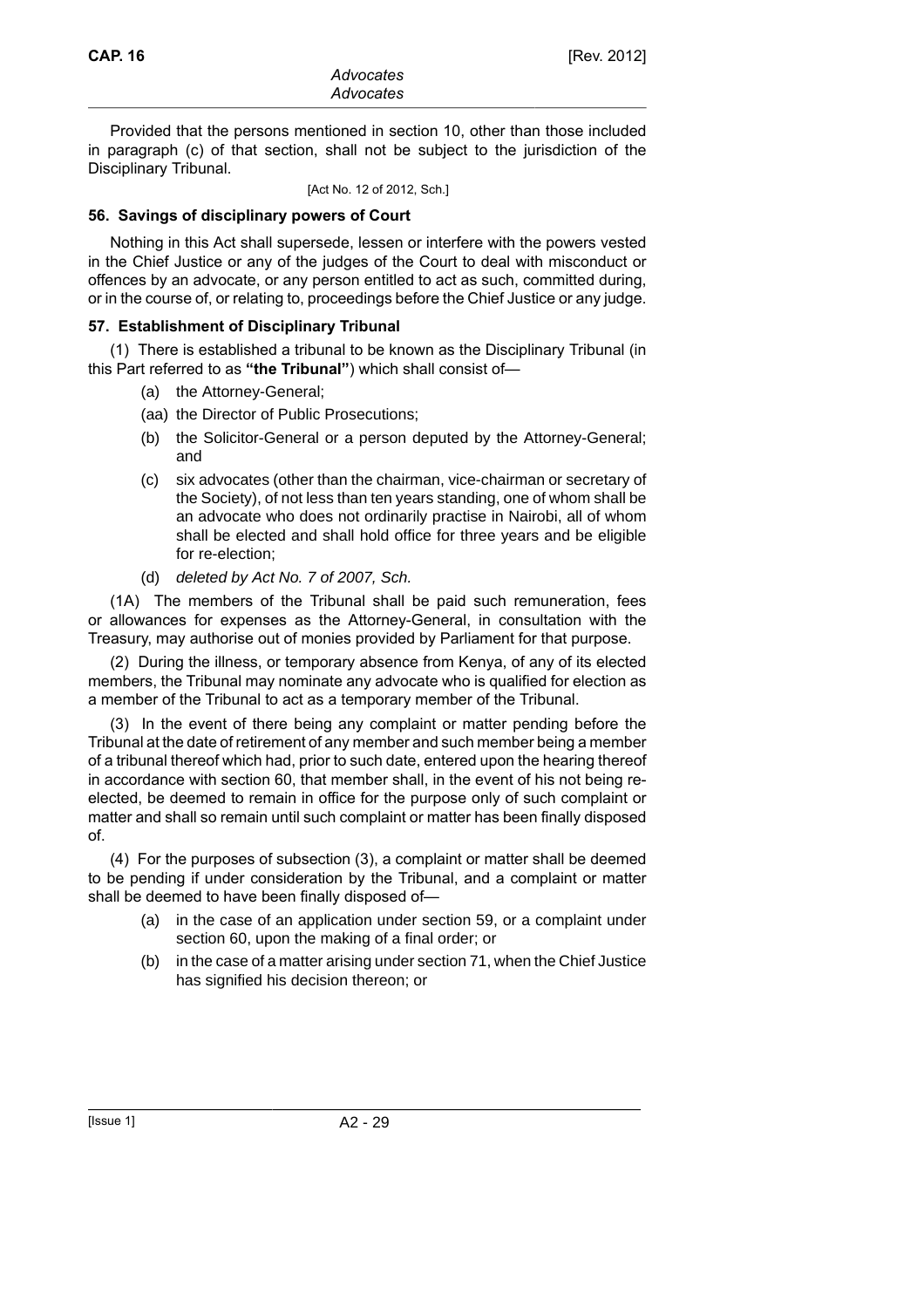- (c) in the case of an application under section 72, upon the final conclusion of the proceedings relating thereto before the Committee or the Court, as the case may be; or
- (d) in any other case, upon the final determination thereof by the Committee.

[Act No. 2 of 2002, Sch., Act No. 7 of 2007, Sch., Act No. 12 of 2012, Sch.]

### **58. Proceedings of Tribunal**

(1) The Tribunal may, subject to subsection (2), act as a tribunal of either three or five members, and may require the chairman or vice-chairman of the Society or both or any other member of the Council of the Society, to sit as an additional member or members of the Tribunal to constitute the tribunal for the purposes of any complaint or matter where, on the grounds of availability or convenience, a tribunal would not otherwise be available.

(2) The Attorney-General or Solicitor-General shall be the chairman of the Tribunal and shall preside at all meetings at which he is present, and in absence of the Attorney-General or the Solicitor-General the person deputed by the Attorney-General under section 57(1)(b) shall be chairman of that meeting:

Provided that if both the Attorney-General and the Solicitor-General or any person deputed by the Attorney-General under subsection (1) of section 57 are unable to be present, the tribunal shall appoint a chairman from the members present.

(3) The secretary of the Society shall be the secretary of the Tribunal and his remuneration, if any, shall be paid by the Society:

Provided that the Tribunal may, in the case of absence or inability to act of the secretary, appoint any person entitled to act as an advocate to act as secretary to the Tribunal during the period of such absence or inability to act and in such case the remuneration, if any, of the person so appointed shall be paid by the Society.

(4) For the purposes of any application or complaint made to it under this Part, the Tribunal may administer oaths or affirmations, and the complainant and the advocate to whom a complaint relates, and an applicant making any application to the Tribunal, may take out a summons to give evidence or to produce documents, but no person shall be compellable under any such summons to produce any document which he could not legally be compelled to produce at the trial of a suit.

(5) All proceedings before the Tribunal shall be deemed for the purposes of Chapter XI of the Penal Code (Cap. 63) to be judicial proceedings and for the purposes of the Evidence Act (Cap. 80) to be legal proceedings.

(6) The Tribunal may make rules for regulating the making to the Tribunal, and the hearing and determination by the Tribunal, of applications or complaints under this Part or with respect to matters incidental to or consequential upon it's Orders. [Act No. 2 of 2002, Sch., Act No. 12 of 2012, Sch.]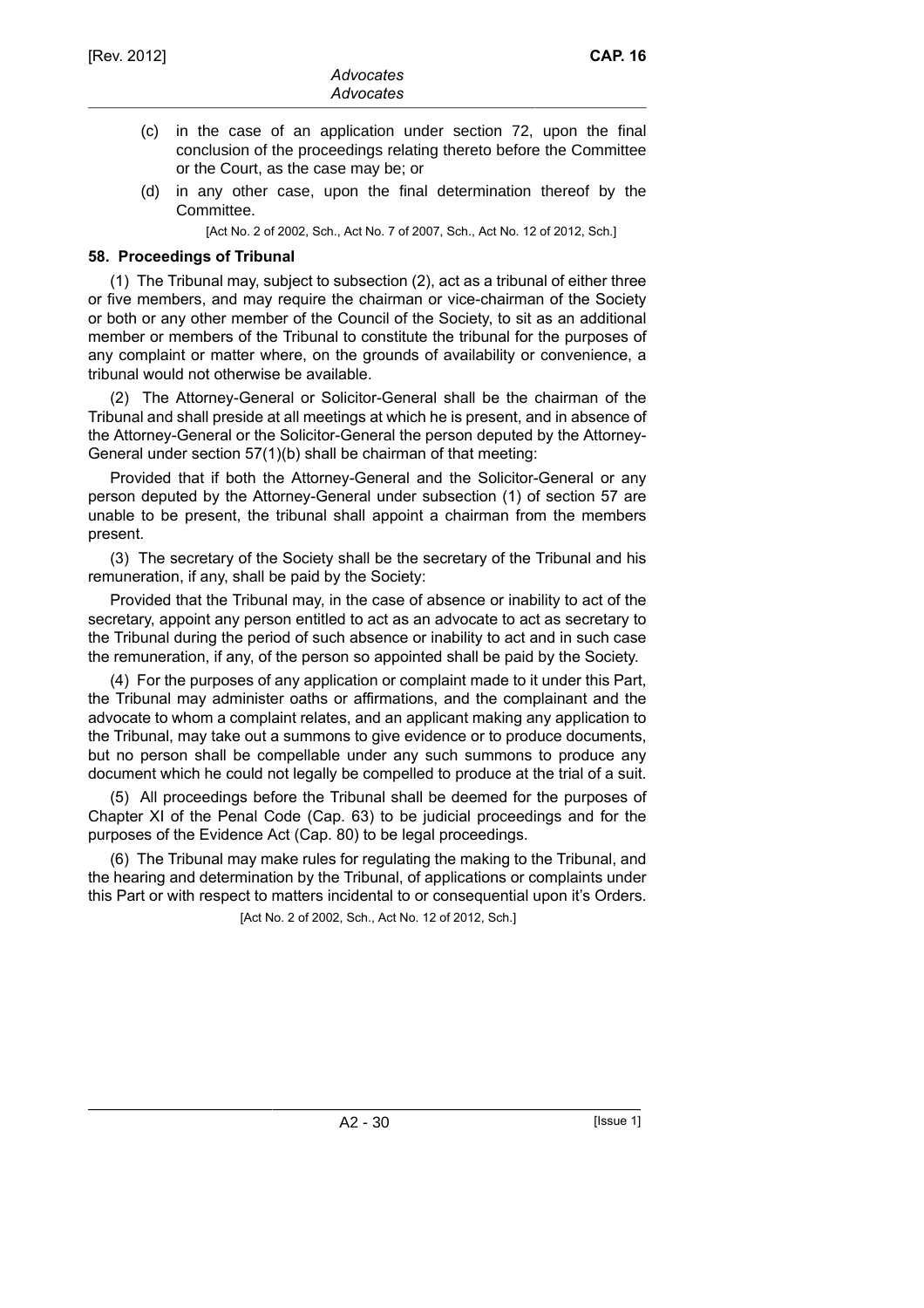### **59. Application for removal of name from the Roll**

(1) An advocate may make an application to the Tribunal to procure his name to be removed from the Roll.

(2) On the hearing of an application under subsection (1), the Tribunal may make an order that the name of such advocate be removed from the Roll and may make such other order in relation to the case as it may think fit.

[Act No. 12 of 2012, Sch.]

#### **60. Complaints against advocates**

(1) A complaint against an advocate of professional misconduct, which expression includes disgraceful or dishonourable conduct incompatible with the status of an advocate, may be made to the Tribunal by any person.

(2) Where a person makes a complaint under subsection (1), the complaint shall be by affidavit by himself setting out the allegations of professional misconduct which appear to arise on the complaint to the Tribunal, accompanied by such fee as may be prescribed by rules made under section 58(6); and every such fee shall be paid to the Society and may be applied by the Society to all or any of the objects of the Society.

(3) Where a complaint is referred to the Tribunal under Part X or subsection (1) the Tribunal shall give the advocate against whom the complaint is made an opportunity to appear before it, and shall furnish him with a copy of the complaint, and of any evidence in support thereof, and shall give him an opportunity of inspecting any relevant document not less than seven days before the date fixed for the hearing:

Provided that, where in the opinion of the Tribunal the complaint does not disclose any *prima facie* case of professional misconduct, the Tribunal may,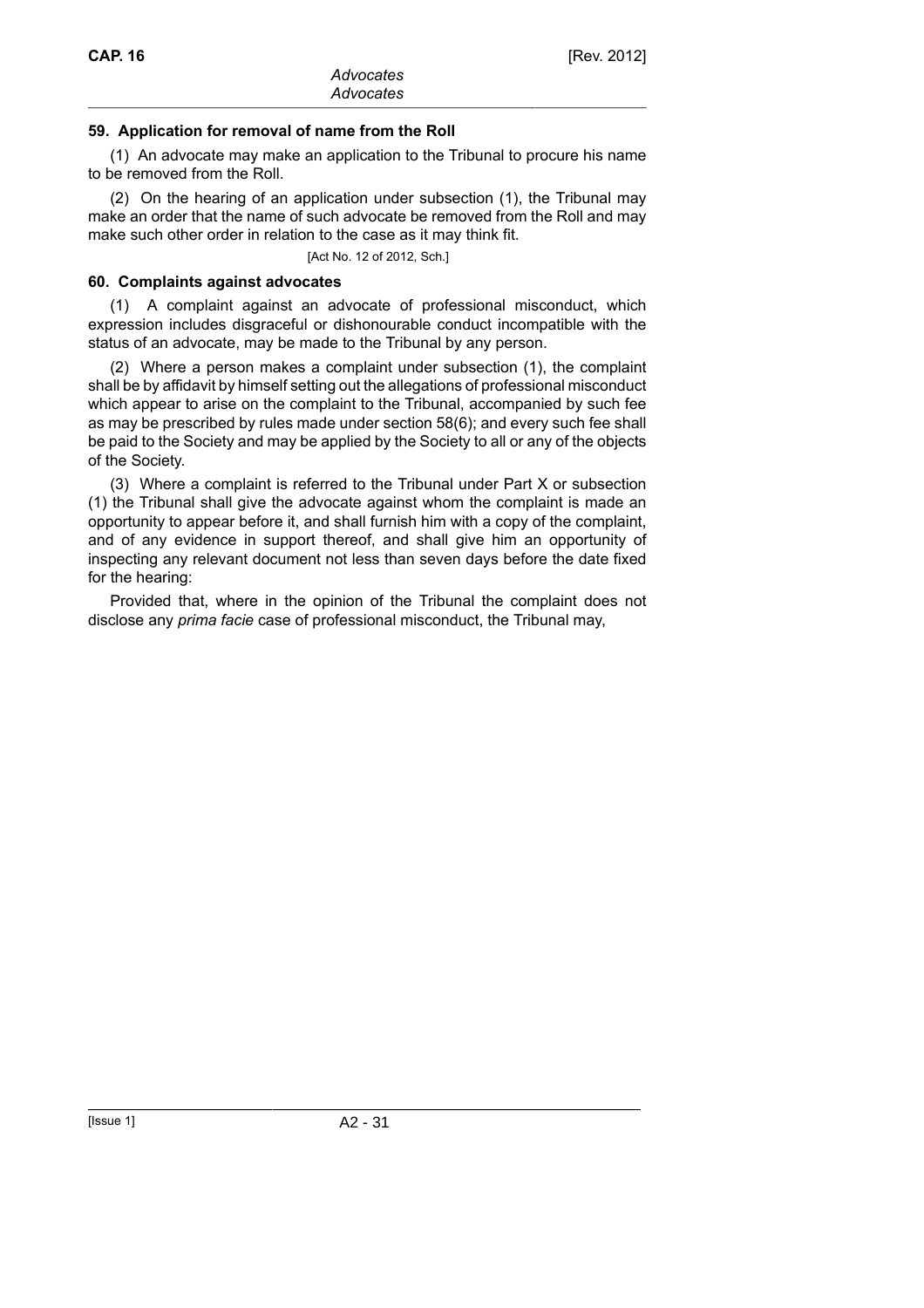—

at any stage of the proceedings, dismiss such complaint without requiring the advocate to whom the complaint relates to answer any allegations made against him and without hearing the complaint.

(4) After hearing the complaint and the advocate to whom the same relates, if he wishes to be heard, and considering the evidence adduced, the Tribunal may order that the complaint be dismissed or, if of the opinion that a case of professional misconduct on the part of the advocate has been made out, the Tribunal may order

- (a) that such advocate be admonished; or
- (b) that such advocate be suspended from practice for a specified period not exceeding five years; or
- (c) that the name of such advocate be struck off the Roll; or
- (d) that such advocate do pay a fine not exceeding fifty thousand shillings;

or such combination of the above orders as the Tribunal thinks fit.

(e) that such advocate pays to the aggrieved person compensation or reimbursement not exceeding five million shillings,

(5) The Tribunal may make any such order as to payment by any party of any costs or witness expenses and of the expenses of the Tribunal or the members thereof in connection with the hearing of any complaint as it may think fit, and any such order may be registered with the Court and shall thereupon be enforceable in the same manner as an order of the Court to the like effect.

(6) Where an advocate against whom the Tribunal is hearing a complaint relating to fees and costs has not filed a bill of costs in Court, the Tribunal may upon the request of the complainant, order such an advocate to produce before it a detailed fee note:

Provided that where the advocate fails to comply with an order of the Tribunal under this subsection, the Tribunal may determine the fee payable to the advocate in such sums as it deems fit.

(7) If a bill of costs has been filed in Court by the advocate against whom a complaint is being heard but has not been taxed, the Tribunal may adjourn the complaint for such period as it considers reasonable to allow such taxation:

Provided that if at the expiry of such adjournment, the bill is still not taxed, the Tribunal may make its own estimate of the costs due to the advocate and make orders accordingly.

(8) A determination of the Tribunal under subsections (7) and (8) shall be deemed, for all purposes, to be a determination of the Court.

(9) In any case where the complainant has not filed a civil suit against the advocate in respect of the sum in dispute, the Tribunal may order the advocate to pay to the complainant such sum as it finds to be due from the advocate.

(10) An order made by the Tribunal under this section—

- (a) shall be in the name of the advocate or firm of advocates in respect of whom or which the order is made;
- (b) may be filed in the civil registry of the Court by any party thereto who shall, within twenty-one days of the filing, give a notice to all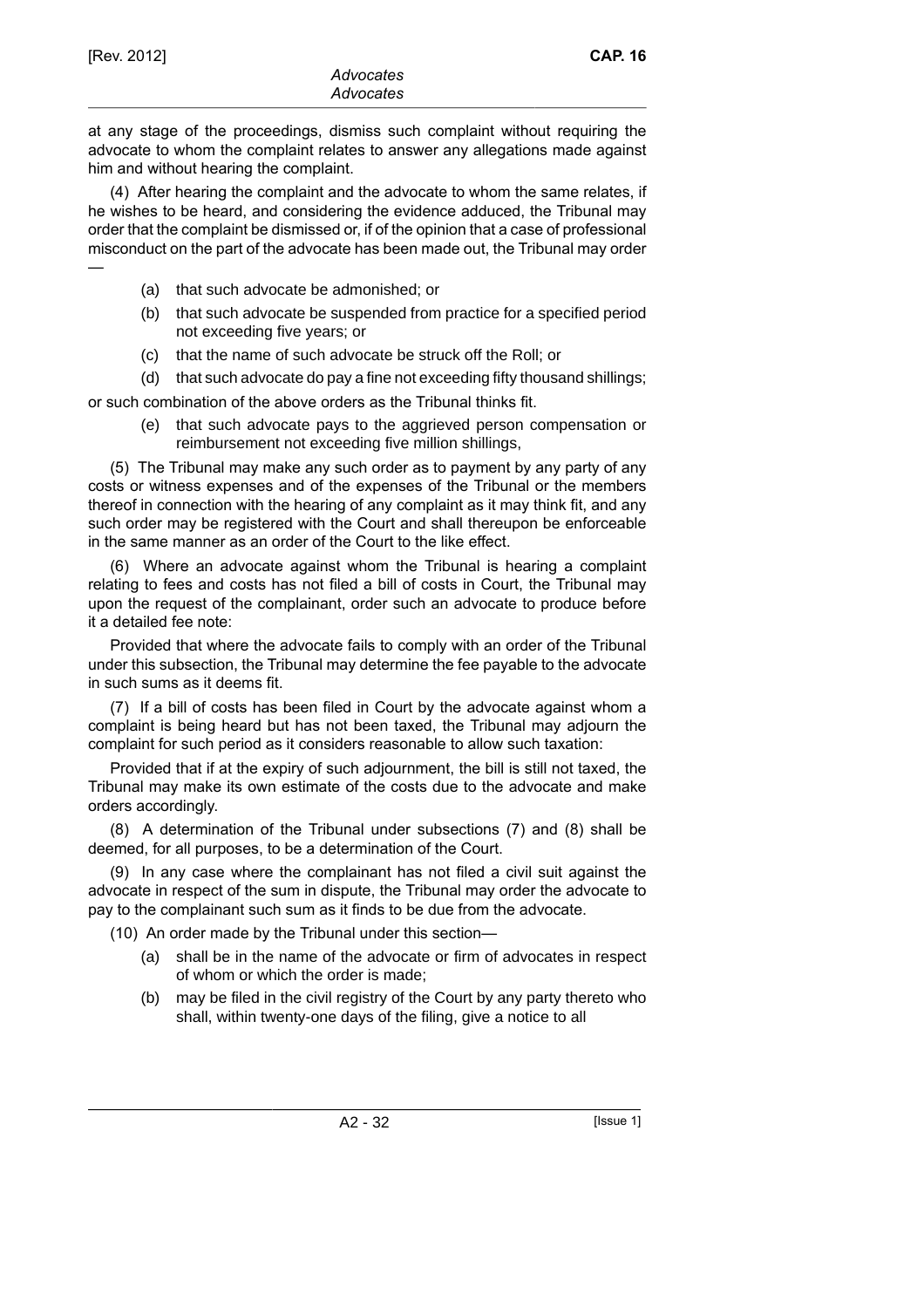(11) If no memorandum of appeal is filed in accordance with subsection (1) of section 62 the party in favour of whom the order is made may apply *ex parte* by summons for leave to enforce such order as a decree, and the order may be executed in the same manner as an order of the Court to the like effect and, if it is an order for the recovery of money, may be enforced on the immovable and movable property of the advocate in accordance with the Civil Procedure Rules (Cap. 21, Sub. Leg.).

(12) The Tribunal may issue a warrant for the levy of the amount of any sum ordered to be paid by virtue of this section on the immovable and movable property of the advocate by distress and sale under warrant, and such warrant shall be enforced as if it were a warrant issued by the Court.

[Act No. 2 of 2002, Sch., Act No. 12 of 2012, Sch.]

#### **60A. Hearing of complaints**

(1) The powers conferred on the Committee by this section may be exercised on the hearing of—

- (a) any application or complaint made to the Committee under this Act by or on behalf of the Council;
- (b) any application made to the Committee by the Complaints Commission under this Act; or
- (c) any application or complaint made to the Committee under this Act, by or on behalf of any person.

(2) Where, on the hearing of any application or complaint with respect to an advocate or firm of advocates, it appears to the Committee that the professional services provided by such advocate or firm in connection with any matter in which such advocate or firm of advocates had been instructed by a client were, in any respect, not of the quality that could reasonably have been expected of an advocate, then, subject to subsection (4), the Committee may, if it thinks fit, do one or more of the following things, namely—

- (a) determine that the costs to which the advocate or firm of advocates shall be entitled, in respect of those services shall be limited to such amount as may be specified in its determination and by order, direct the advocate to comply, or to secure compliance, with such one or more requirements falling within subsection (3) as appear to it to be necessary in order to give effect to its determination; or
- (b) by order direct the advocate or firm of advocates to secure the rectification at their own expense of any error, omission or other deficiency arising in connection with the matter as it may specify; or
- (c) by order direct the advocate or firm of advocates to take at their own expense, such other action in the interests of the client as it may specify.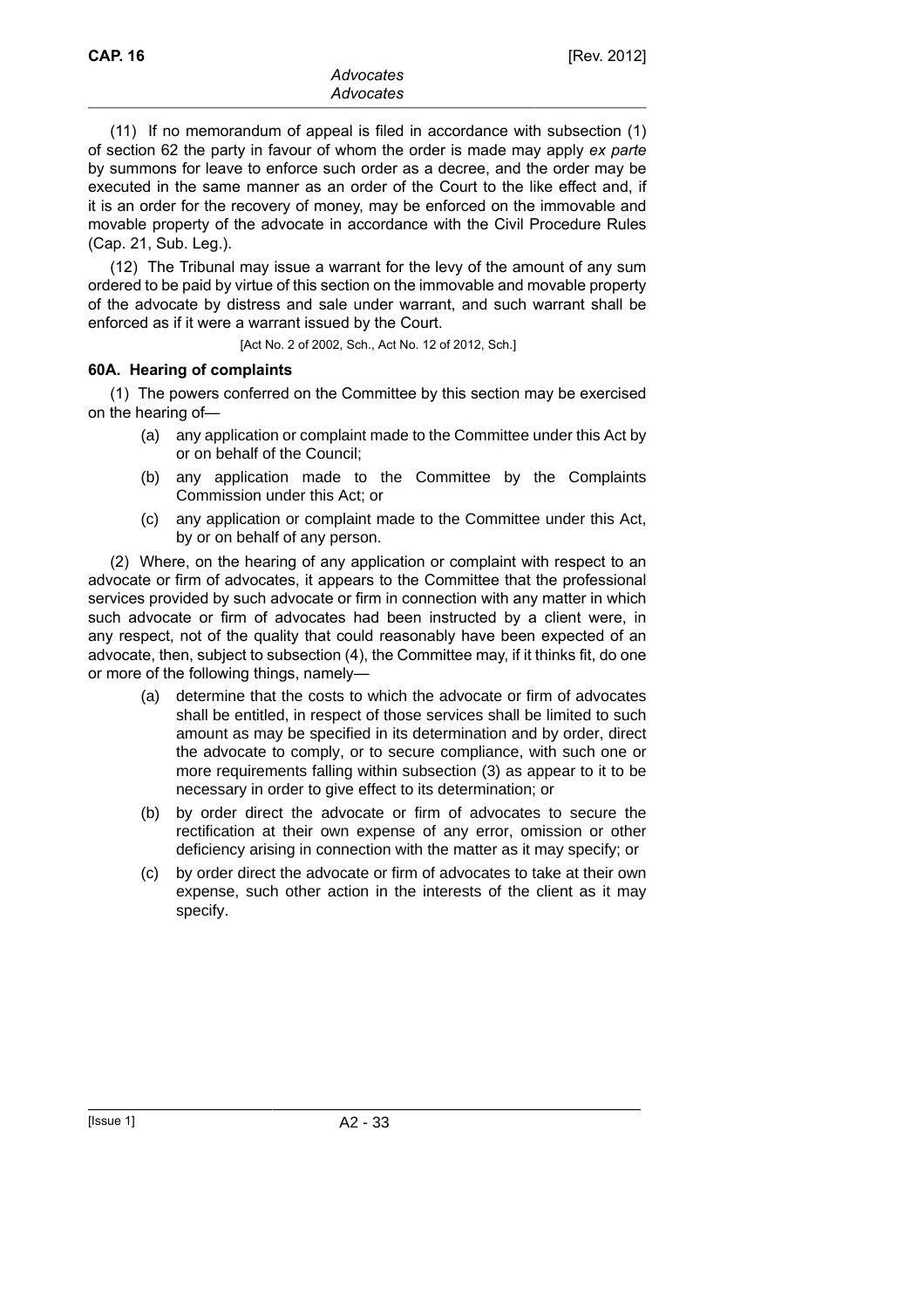- (3) The requirements referred to in paragraph (a) of subsection (2) are—
	- (a) a requirement to refund the whole or part of any amount already paid by or on behalf of the client in respect of the advocate's costs in respect of services rendered in connection with the matter;
	- (b) a requirement to remit the whole or part of the costs; and
	- (c) a requirement to waive, whether wholly or to any specified extent, the right to recover those costs.

(4) The Committee shall not exercise any of its powers under this section unless it is satisfied that it would in all circumstances, be appropriate to do so; and in determining whether in any case it would be appropriate to exercise any of those powers, the Committee may have regard—

- (a) to the existence of any remedy that could reasonably be expected to be available to the client in civil proceeding; or
- (b) where proceedings seeking any such remedy have not been commenced by the client, whether it would be reasonable to expect him to commence such proceedings.

(5) Where the Committee has given a direction under subsection (2)(a) in order to give effect to a determination by it under that provision, then—

- (a) for the purposes of any taxation of a bill covering those costs the amount charged by the bill in respect of those costs shall be deemed to be limited to the amount specified by the Committee; and
- (b) where a bill covering those costs has not been taxed in accordance with paragraph (a), the client shall, for the purposes of the recovery of those costs (by whatever means) and notwithstanding any statutory provision or agreement, be deemed to be liable to pay costs only to the extent of the amount specified by the Committee.

(6) Where a bill covering those costs has been taxed in accordance with subsection (5)(a), the Committee's direction under subsection (2)(a) shall, so far as relating to those costs, cease to have effect.

(7) For the purposes of this section, **"client"**, in relation to any matter in which an advocate or firm of advocates has been instructed, includes any person on whose behalf the person who gave the instructions was acting.

[Act No. 2 of 2002, Sch.]

# **61. Reports by Tribunal and action thereon**

(1) On the termination of the hearing of a complaint, if the Tribunal does not dismiss the same, the Tribunal shall embody its findings and the order or orders made by it in the form of a report to the Court, which shall be delivered to the Registrar, together with the record of evidence taken and any documents put in evidence.

(2) The Registrar shall give to the complainant, to the Complaints Commission (if the complainant has been referred by it to the Tribunal), to the Council of the Society and to the advocate to whom the complaint relates notice of delivery of the report, which shall be open to inspection by the complainant, the Commissioner, the advocate to whom the complaint relates and their respective advocates, if any, and by the Council.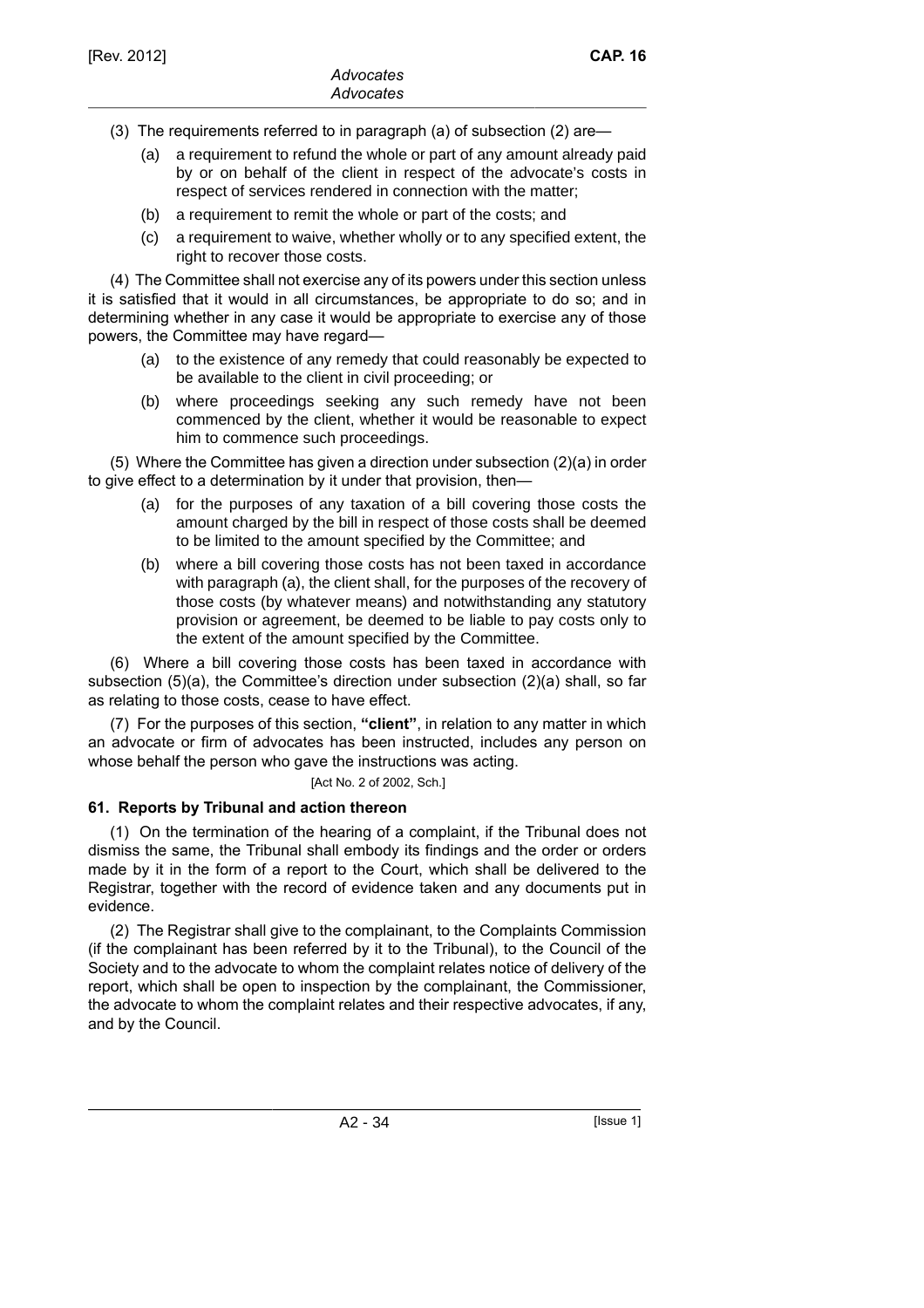(3) At the conclusion of the hearing of a complaint the Tribunal may, if evidence of an offence appears to it to have been disclosed under section 80, make a report of the proceedings and its findings to the Attorney-General who shall consider whether to exercise his powers under that section.

[Act No. 12 of 2012, Sch.]

#### **62. Appeal against order of Tribunal**

(1) Any advocate aggrieved by order of the Tribunal made under section 60 may, within fourteen days after the receipt by him of the notice to be given to him pursuant to section 61(2), appeal against such order to the Court by giving notice of appeal to the Registrar, and shall file with the Registrar a memorandum setting out his grounds of appeal within thirty days after giving by him of such notice of appeal.

(2) The Court shall set down for hearing any appeal filed under subsection (1) and shall give to the Council of the Society and to the advocate not less than twenty-one days notice of the date of hearing.

(3) An appeal under this section shall not suspend the effect or stay the execution of the order appealed against notwithstanding that the order is not a final order.

#### [Act No. 12 of 2012, Sch.]

#### **63. Registrar to furnish copy of the report and record**

When notifying the Council of the Society and the advocate to whom a complaint relates of the date fixed for the hearing of the appeal, the Registrar shall also forward to the Council and the advocate a copy of the report of the evidence, a list of any documents put in evidence and the memorandum of appeal.

#### **64. Powers of Court**

The Court, after considering the evidence taken by the Tribunal, the report of the Tribunal and the memorandum of appeal, and having heard the parties, and after taking any further evidence, if it thinks fit so to do, may—

- (a) refer the report back to the Tribunal with directions for its findings on any specified point; or
- (b) confirm, set aside or vary any order made by the Tribunal or substitute therefor such order as it may think fit;

and may also make such order as to the payment by any person of costs, or otherwise in relation to the appeal, as it may think fit.

[Act No. 12 of 2012, Sch.]

#### **65. Powers of Court under section 64 to be exercised by two judges**

(1) The powers conferred upon the Court by section 64 shall be exercised by not less than two of the judges of the Court.

(2) If such powers are exercised by two judges and the opinion of the Court is equally divided, the matter shall be reheard by three judges.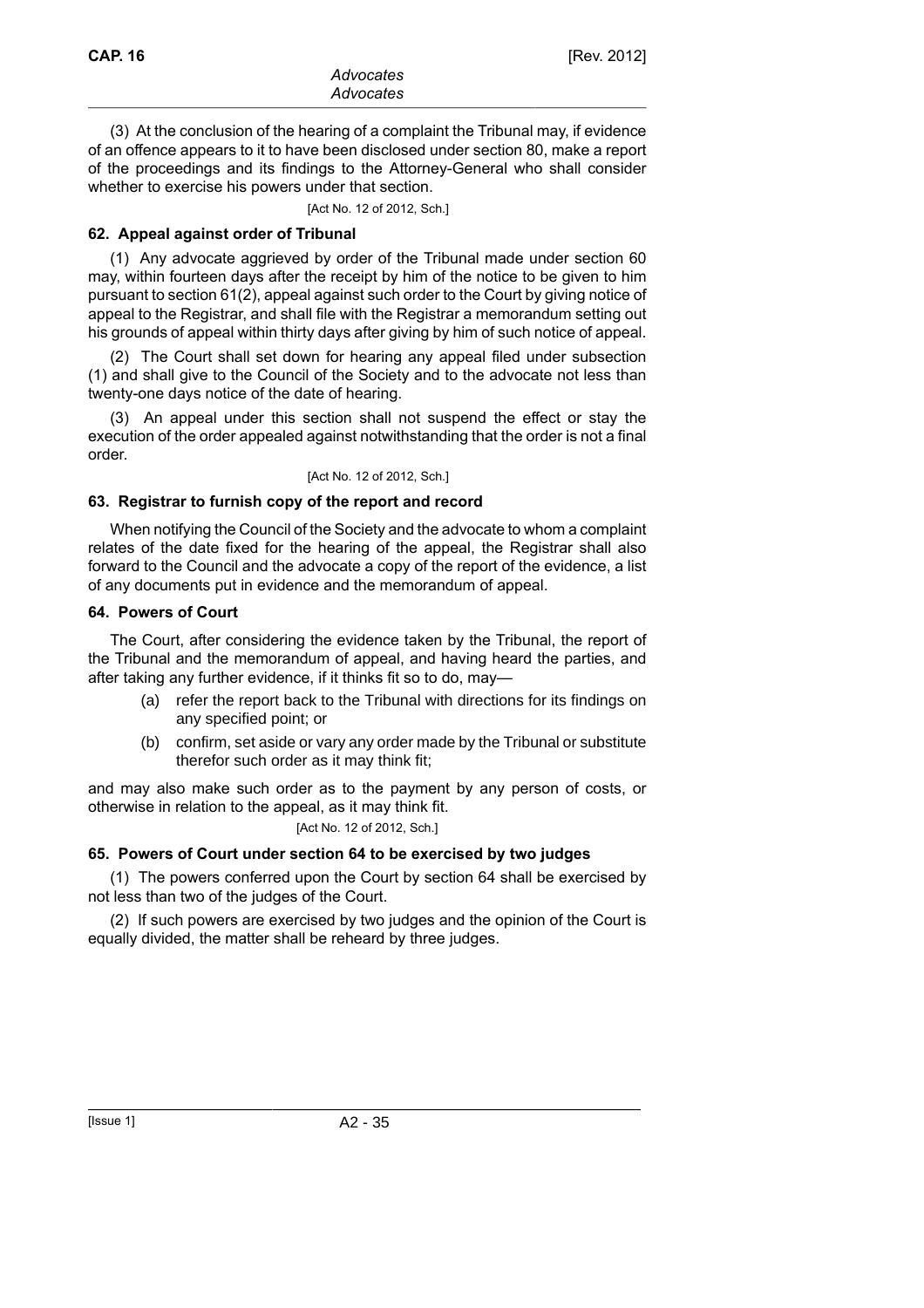(3) If such powers are exercised by three judges and they do not agree in their opinion, the decision of the majority shall be taken to be the decision of the Court.

#### **66. Registrar to draw up orders**

Where an order has been made by the Court under section 64, the Registrar shall, within one week from the date of the making thereof, cause the order to be drawn up.

### **67. Right of appeal to Court of Appeal**

(1) Any advocate aggrieved by a decision or order of the Court made under section 64 may appeal therefrom to the Court of Appeal in the manner and within the time prescribed by the rules made from time to time by the Court relating to second appeals in civil matters.

(2) An appeal under this section shall not suspend the effect or stay the execution of the decision or order appealed against notwithstanding that the order concerned is not a final order.

#### **68. Orders to be noted on the Roll**

(1) The Registrar shall cause a note of the effect of a final order to be entered in the Roll against the name of the advocate concerned, and where the order so directs shall remove or strike off his name from the Roll.

(2) The Registrar shall send to the secretary of the Society a certified copy of every final order made under this Part removing or striking off the name of an advocate from the Roll or suspending an advocate from practice.

(3) Where an advocate is a member of a professional body outside Kenya, or is subject to the jurisdiction for the purposes of discipline of a professional body outside Kenya, the Registrar shall also send to the professional body a certified copy of every final order made under this Part suspending or striking off the name of the advocate from the Roll.

#### **69. Law Society to be informed of result of disciplinary proceedings and publicity of striking-off or suspension**

(1) The Registrar shall inform the secretary to the Society of the making of an entry in respect of any advocate on the Roll and of the removal from, or the striking off, the Roll of the name of any advocate in accordance with the provisions of this Part.

(2) The Registrar shall cause to be published in the *Gazette* a notice that a final order has been made in respect of any advocate whereby he has been suspended from practice or whereby his name has been struck off the Roll and the Society may publish a similar notice in at least one daily newspaper of national circulation.

[Act No. 2 of 2002, Sch.]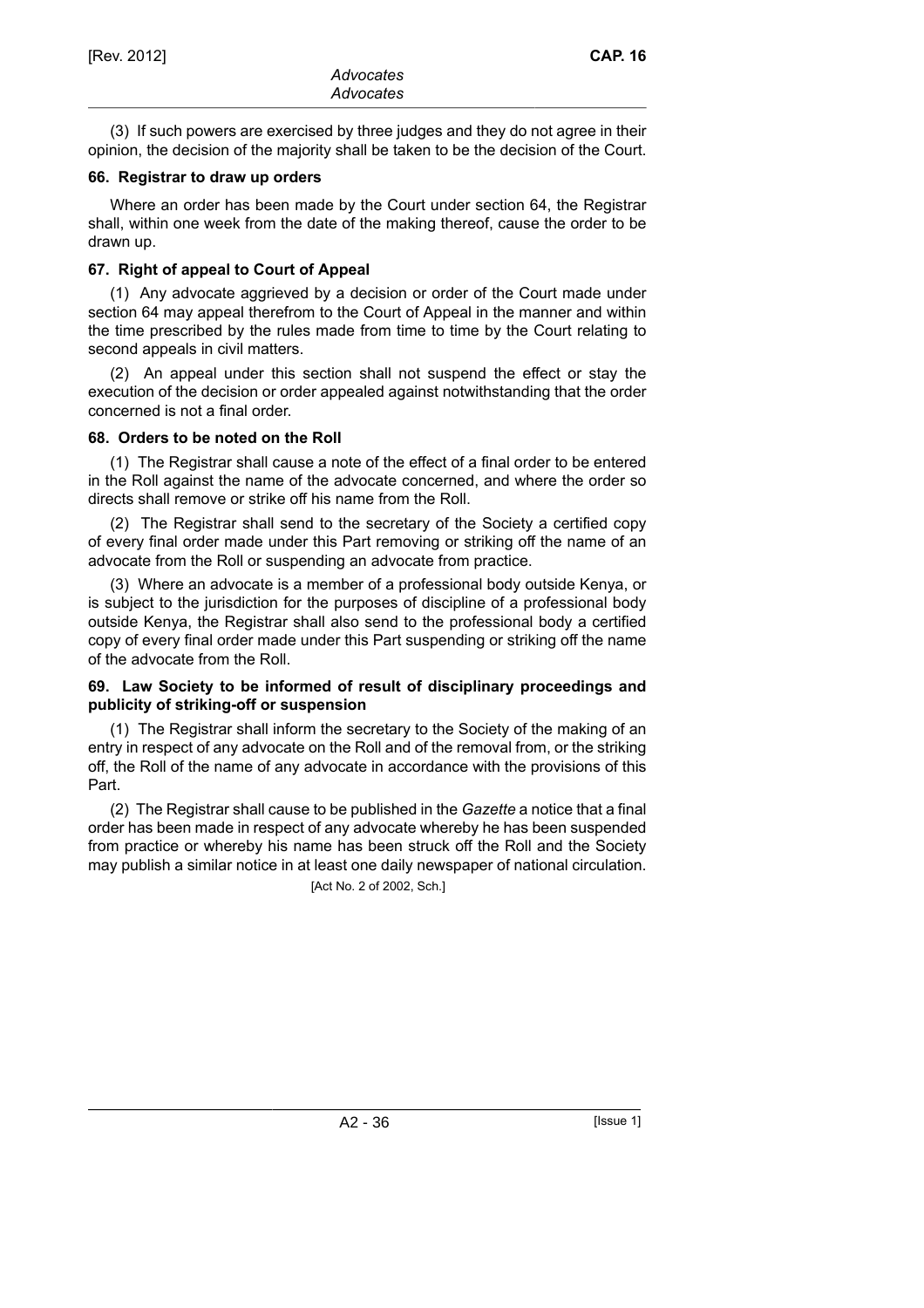### **70. Limitation of time for certain applications to strike names off the Roll**

Subject as hereinafter provided, no advocate shall be liable to have his name struck off the Roll on account of any defect in his admission and enrolment, unless the application to strike his name off the Roll is made within twelve months after the date of his enrolment:

Provided that this section shall not apply to any case where fraud is proved to have been committed in connection with the admission or enrolment.

#### **71. Restoration to Roll**

The Chief Justice shall, upon the recommendation of the Tribunal and with the written approval of the Chairman of the Society, order the Registrar to restore on the Roll the name of any advocate whose name has been removed or struck off the Roll, and the Registrar shall, upon payment by the advocate of the prescribed fee, restore such name accordingly.

[Act No. 2 of 2002, Sch., Act No. 7 of 2007, Sch., Act No. 12 of 2012, Sch.]

#### **72. Disciplinary powers as to clerks**

(1) An application may be made by or on behalf of the Council of the Society to the Tribunal for an order directing that, as from a date to be specified in such order, no advocate shall, in connection with his practise as an advocate, without the written permission of such Council, which may be given for such period and subject to such conditions as such Council may think fit, take into or retain in his employment or remunerate any person, who, being or having been a clerk to an advocate—

- (a) has been convicted of any offence mentioned in Chapters XI, XXVI, XXXII or XXXV, in or against any one or more of sections 280, 281, 282, 285, 293, 294, 308, 311, 314, or 393 of the Penal Code (Cap. 63), or any offence mentioned in the Prevention of Corruption Act (Cap. 65); or
- (b) has been convicted of any offence involving fraud or deceit; or
- (c) has been party to any act or default of an advocate in respect of which a complaint has been or might be made against such advocate to the Tribunal; or
- (d) has so conducted himself whilst employed as a clerk to an advocate that, had he himself been an advocate, such conduct might have formed the subject of a complaint against him to the Tribunal.

(2) The provisions of section 58 and of subsections (4), (5) and (6) of section 60 shall apply, *mutatis mutandis*, to the hearing of an application under this section.

(3) Every order made by the Tribunal under this section shall be filed, on a file to be kept for that purpose, by the secretary to the Tribunal who shall cause a certified copy of such order to be delivered to the person to whom it relates or shall forward the same by registered post to his last known address.

(4) The file mentioned in subsection (3) may be inspected by any advocate during office hours without payment.

[Act No. 12 of 2012, Sch.]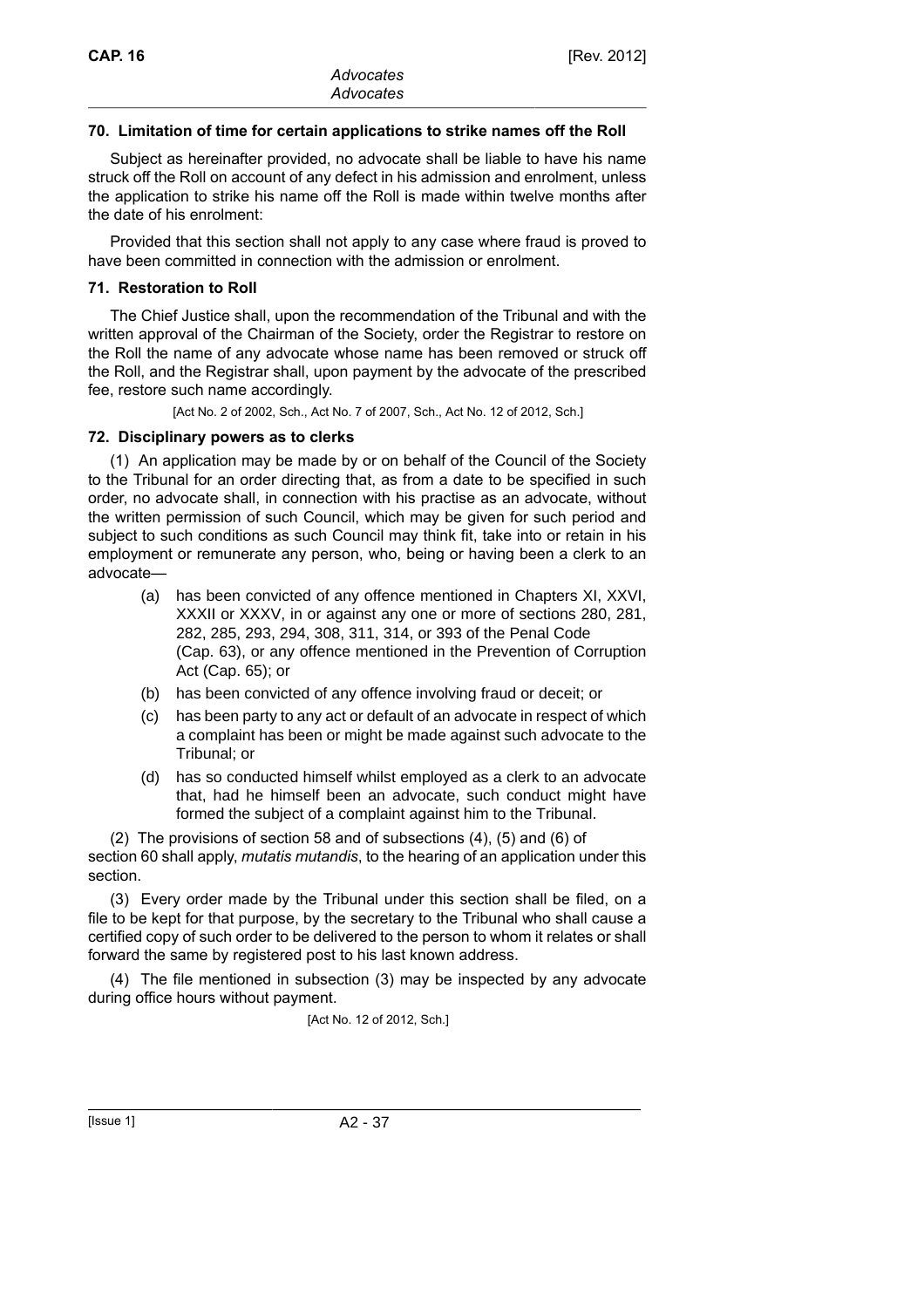# **73. Clerk's right of appeal**

(1) Any person against whom an order has been made by the Tribunal under section 72 may, within fourteen days of the date of such order, appeal against such order to the Court, by giving notice of appeal to the Registrar and shall file with the Registrar a memorandum setting out his grounds of appeal within thirty days after the giving by him of such notice of appeal.

(2) The Court shall set down for hearing any appeal filed under subsection (1) and shall give to the Council of the Society and to the appellant not less than twenty-one days' notice of the hearing.

(3) The provisions of sections 64, 65 and 79 shall apply, *mutatis mutandis* to the hearing of an appeal under this section.

(4) The decision of the Court shall be final.

[Act No. 12 of 2012, Sch.]

### **74. Offences and penalties with respect to employment of clerks against whom an order is in force**

(1) Any person against whom an order made under section 72 is in force who seeks or accepts employment by, or remuneration from, an advocate in connection with his practice as an advocate without previously informing him of the order shall be guilty of an offence.

(2) Any advocate who knowingly acts in contravention of an order made under section 72 or in contravention of any condition subject to which the permission of the Council of the Society may have been given under subsection (1) of that section shall be guilty of an offence.

# **75. Order of Tribunal to be received in evidence**

Every report and every order made by the Tribunal under this Part shall be signed by the chairman of the Tribunal, and any document, purporting to be a report or an order so signed shall be received in evidence in any judicial proceedings or in any proceedings under this Act, and shall be deemed to be such a report or an order without further proof of its contents unless the contrary is shown.

[Act No. 12 of 2012, Sch.]

# **76. Authentication of rules and other documents**

Subject to section 75, all rules, certificates, notices and other documents made or issued by the Tribunal for any purpose whatsoever may be signed on behalf of the Tribunal by the secretary to the Tribunal or by such member or other person as the Tribunal may for that purpose appoint.

[Act No. 12 of 2012, Sch.]

# **77. Penalties for failure to comply with order of Tribunal**

Any person who, without good and lawful excuse, contravenes or fails to comply with any order, notice or direction of the Tribunal or the Complaints Commission shall be guilty of an offence and, in the case of an advocate, shall, alternatively or in addition, be liable to proceedings under section 60.

[Act No. 2 of 2002, Sch., Act No. 12 of 2012, Sch.]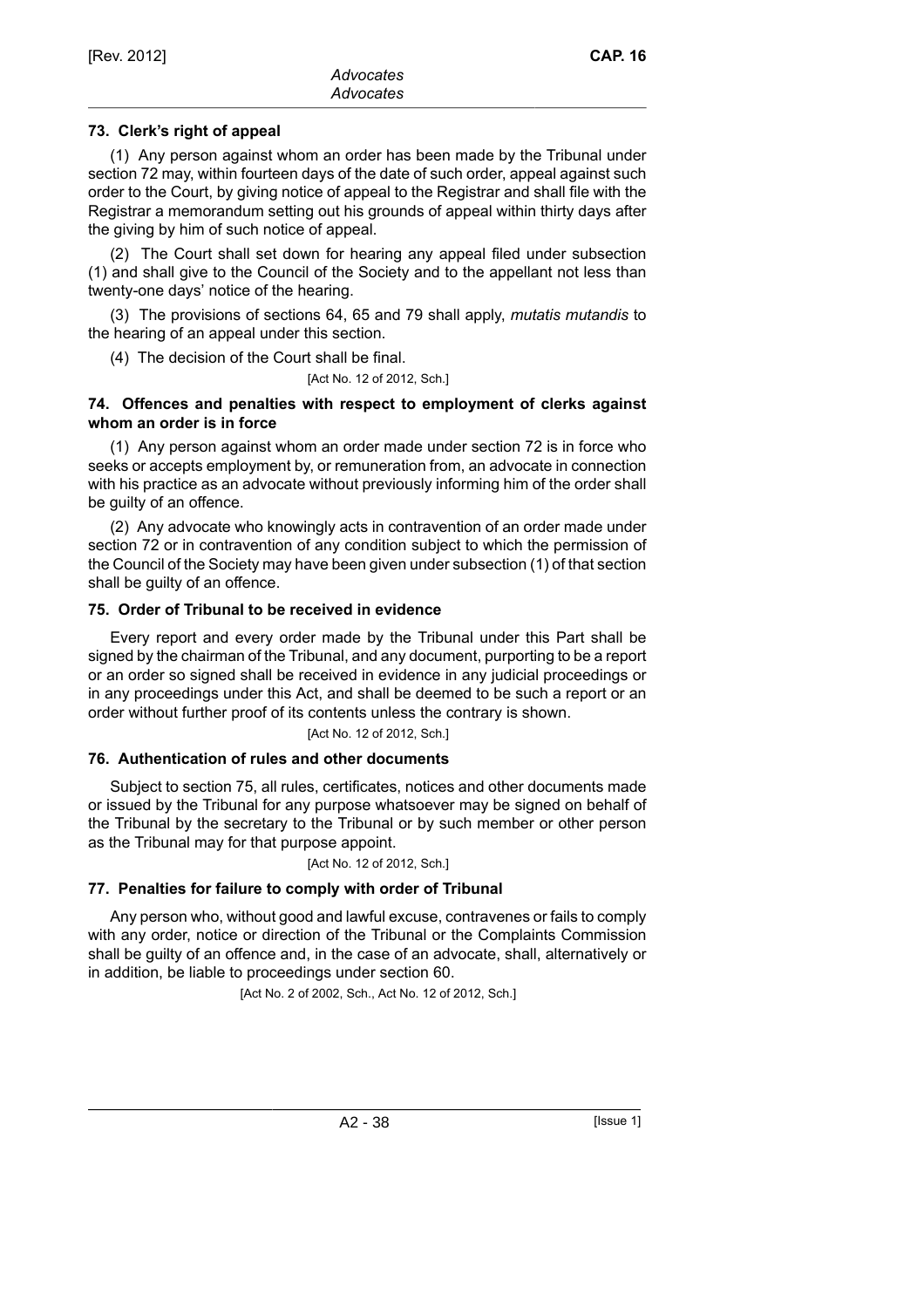### **78. Immunity for members of Tribunal**

No member of the Tribunal, nor any person who is or was at any material time a member, or the secretary, thereof, shall be liable to be sued in any civil court for or in respect of any act or thing done or omitted to be done, or ordered to be done or omitted, by him, in good faith, in the exercise, discharge or performance or intended or purported exercise, discharge or performance, of any of the powers jurisdiction, duties or functions conferred upon him under or by virtue of this Act.

[Act No. 12 of 2012, Sch.]

#### **79. Right to legal representation**

Any advocate against whom a complaint is made or any complainant under Part X or this Part, may be represented by an advocate.

### **80. Betrayal of trust**

Any person who, being an advocate, is entrusted in his professional capacity with any money, valuable security or other property to retain it in safe custody with instructions to pay or apply it for any purpose in connection with his duty as an advocate fails to pay, apply or account for the same after due completion of the purpose for which it was given, shall be guilty of an offence:

Provided that no prosecution for an offence under this section shall be instituted unless a report has been made to the Attorney-General by the Tribunal under subsection (3) of section 61.

[Act No. 12 of 2012, Sch.]

### PART XII – MISCELLANEOUS PROVISIONS

### **81. Power to make rules**

(1) The Council of the Society, with the approval of the Chief Justice, may make rules with regard to—

- (a) the professional practice, conduct and discipline of advocates;
- (b) the keeping of accounts by advocates;
- (c) the annual submission to the Council of a certificate by an accountant registered under the Accountants Act (Cap. 531) or by some other person or class of persons specified by such Council that he has examined the books, accounts and documents of the advocate to such extent as may be prescribed and stating—
	- (i) whether or not he is satisfied that, during the period covered by his certificate, the advocate has complied with the rules for the time being in force regulating the keeping of accounts by advocates; and
	- (ii) if he is not so satisfied, the matters in respect of which he is not satisfied;
- (d) the retention or otherwise by advocates of interest earned on moneys deposited, received or held for or on account of clients;
- (e) the issue of practising certificates, the fee payable thereon and the duties of the Registrar with respect to the issuing of such certificates;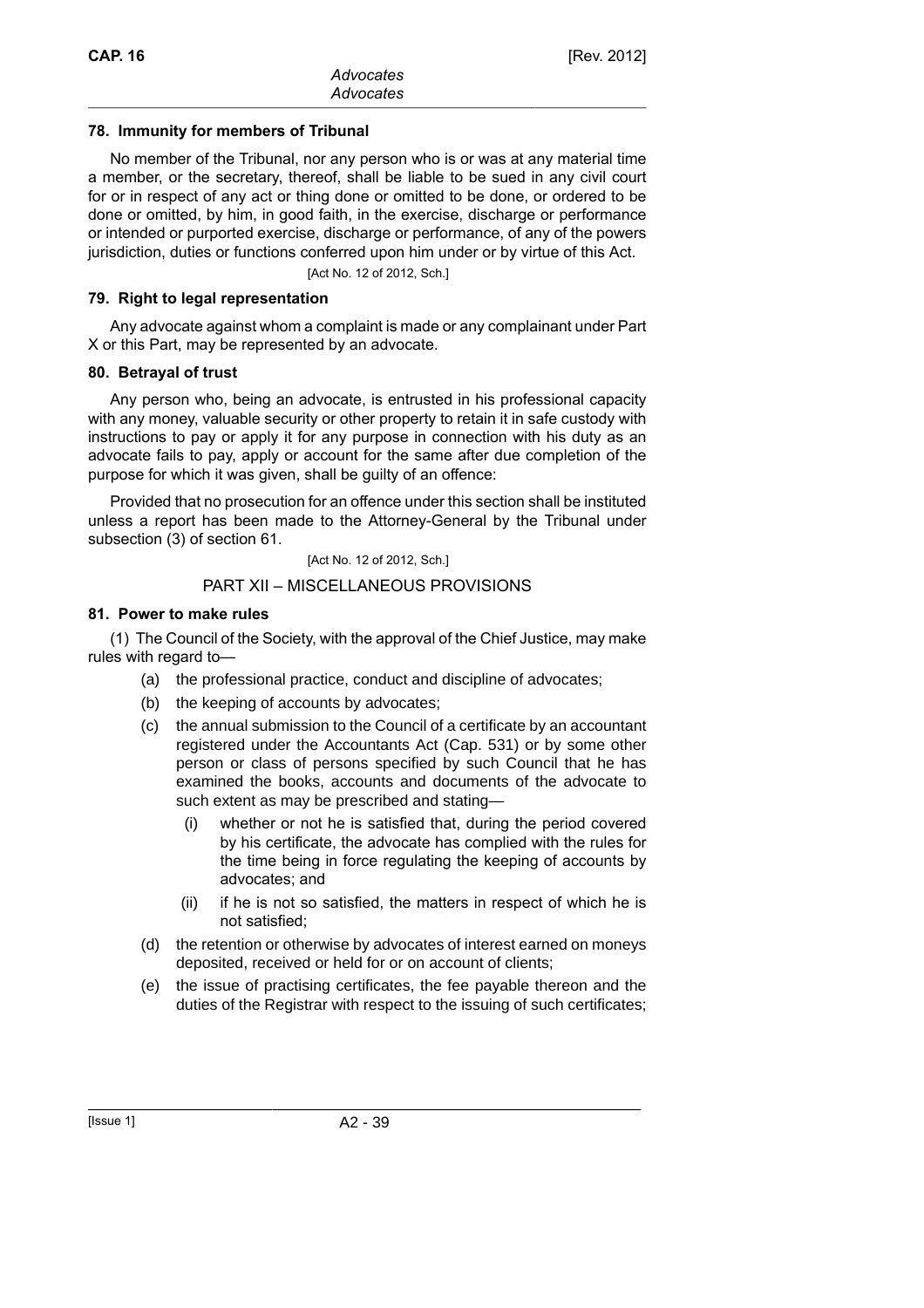- (ee) the procedure for the conferment of, and the privileges attached to, the rank of Senior Counsel;
- (f) the establishment of a compensation fund for the benefit of clients;
- (g) indemnity for clients against loss or damage arising from claims in respect of any civil liability incurred by an advocate or his employee, or from breach of trust by the advocate or his employee;
- (h) continuing professional education for all advocates practising in Kenya;
- (i) generally for the better carrying out of the provisions of this Act, other than Parts III, IV, IX, X and XI.

(2) If an advocate fails to comply with any rules made under this section, any person may make a complaint in respect of that failure to the Disciplinary Tribunal.

(3) No rule made under this section shall require an advocate who is a member of the National Assembly or the Speaker and who holds a practising certificate to undergo continuing legal education during his tenure as such member or as the Speaker.

[Act No. 7 of 1990, Act No. 9 of 2000, s. 63, Act No. 2 of 2002, Sch., Act No. 7 of 2007, Sch., Act No. 6 of 2009, Sch., Act No. 12 of 2012, Sch.]

# **82. Relief to banks**

(1) Subject to this section, no bank shall, in connection with any transaction on any amount of any advocate kept with it or with any other bank (other than an account kept by an advocate as trustee for a specified beneficiary) incur any liability or be under any obligation to make an inquiry, or be deemed to have any knowledge of any right of any person to any money paid or credited to any such account which it would not incur or be under or be deemed to have in the case of an account kept by a person entitled absolutely to all the money paid or credited to it:

Provided that nothing in this subsection shall relieve a bank from any liability or obligation to which it would be subject apart from this Act.

(2) Notwithstanding anything in subsection (1), a bank at which an advocate keeps an account for client's money shall not, in respect of any liability of the advocate to the bank, not being a liability in connection with that account, have or obtain any recourse or right, whether by way of set-off, counterclaim, charge or otherwise, against moneys standing to the credit of that account.

#### **83. Saving of other laws**

Nothing in this Act or any rules made thereunder shall affect the provisions of any other written law empowering any unqualified person to conduct, defend or otherwise act in relation to any legal proceedings.

# **84. Application of certain fees, etc.**

All admission fees received by the Registrar under section 11(2) or 15(4), and all fees received by the Registrar in respect of replacing an advocate's name on the Roll under section 71, shall be paid by the Registrar to the Society, and those fees together with the fees for practising certificates and the Society's annual subscriptions, both of which shall be collected by the Society, shall be applied by the Society to all or any of the objects of the Society.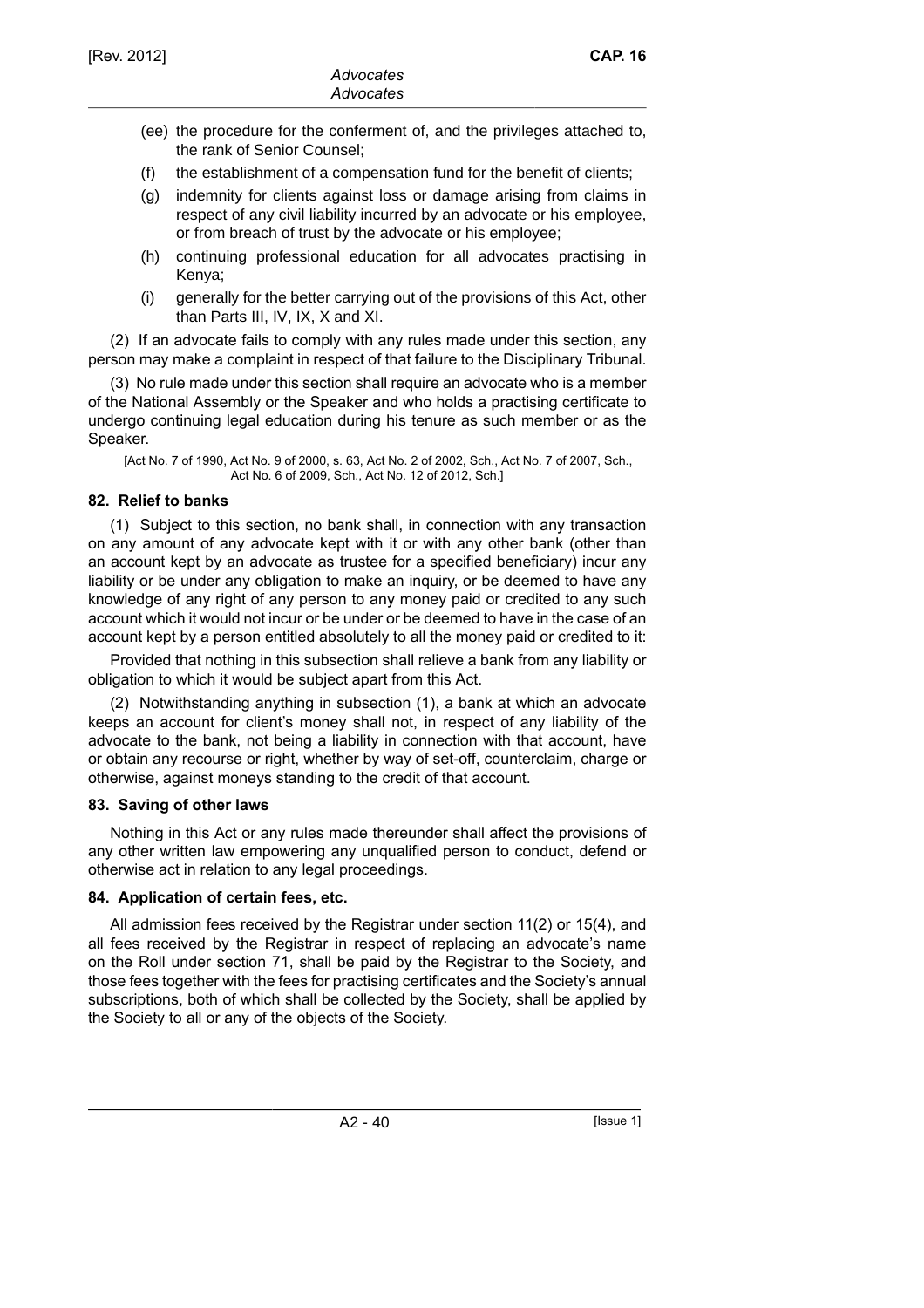### **85. General penalty**

(1) Any person who is guilty of an offence under this Act for which no penalty is otherwise provided shall be liable to a fine not exceeding one hundred thousand shillings or to imprisonment for a term not exceeding two years or both.

(2) Any advocate who is guilty of an offence under this Act shall be liable, whether or not he has been charged with, convicted or acquitted of such offence, to proceedings under section 60.

[Act No. 2 of 2002, Sch.]

### **86. Repeal of Cap. 16 and savings**

(1) The Advocates Act is repealed.

(2) Without prejudice to the generality of the application of subsection (3) of section 23 of the Interpretation and General Provisions Act (Cap. 2), the transitional provisions set out in the Second Schedule to this Act shall have effect on the repeal of the Advocates Act (Cap. 16).

### FIRST SCHEDULE

[Section 3(2) (now repealed).]

### PROCEEDINGS OF THE COUNCIL OF LEGAL EDUCATION

*Repealed by Act No. 12 of 1995, s. 21*.

# SECOND SCHEDULE

# TRANSITIONAL PROVISIONS

**1.** The four advocates who, immediately before the commencement of this Act, were members of the Council of Legal Education then existing shall be deemed to be the four advocates nominated by the Society for the purposes of section 3 of this Act.

**2.** The Roll of all advocates kept by the Registrar in accordance with the provisions of section 20 the Advocates Act (Cap. 16) (hereinafter referred to as "the repealed Act") shall continue to be the Roll of Advocates for the purposes of this Act.

**3.** Any practising certificate issued by the Registrar in accordance with the provisions of the repealed Act and in force at the commencement of this Act shall be deemed to have been issued in accordance with the provisions of this Act.

<sup>[</sup>Section 86(2).]